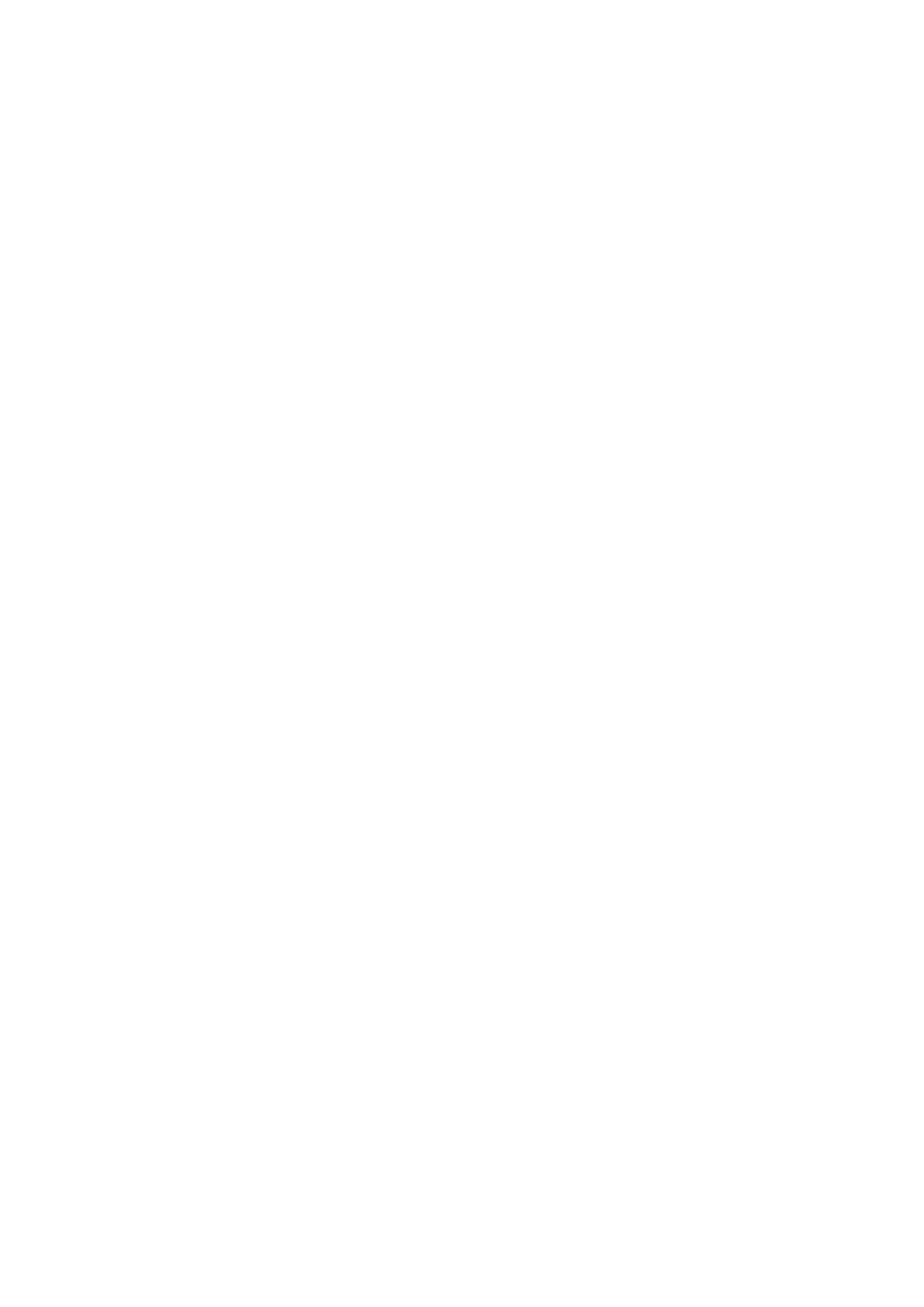# **Contents**

|                   | <b>Executive summary</b>                                         | $\overline{4}$ |  |
|-------------------|------------------------------------------------------------------|----------------|--|
|                   | Introduction                                                     | $\overline{7}$ |  |
| 1.                | Housing pathways and the changing<br>nature of youth transitions | 8              |  |
|                   | 2 Young people and housing tenure                                | 11             |  |
|                   | 3 Changing patterns of relationship and<br>household formation   | 18             |  |
|                   | 4 Young people, housing and money                                | 23             |  |
|                   | 5 The housing transitions of vulnerable<br>groups                | 26             |  |
| 6                 | Key policy issues in relation to young<br>people and housing     | 29             |  |
|                   | <b>7</b> Future directions                                       | 32             |  |
| <b>Notes</b>      |                                                                  | 35             |  |
| <b>References</b> |                                                                  |                |  |
| Acknowledgements  |                                                                  |                |  |
| About the author  |                                                                  |                |  |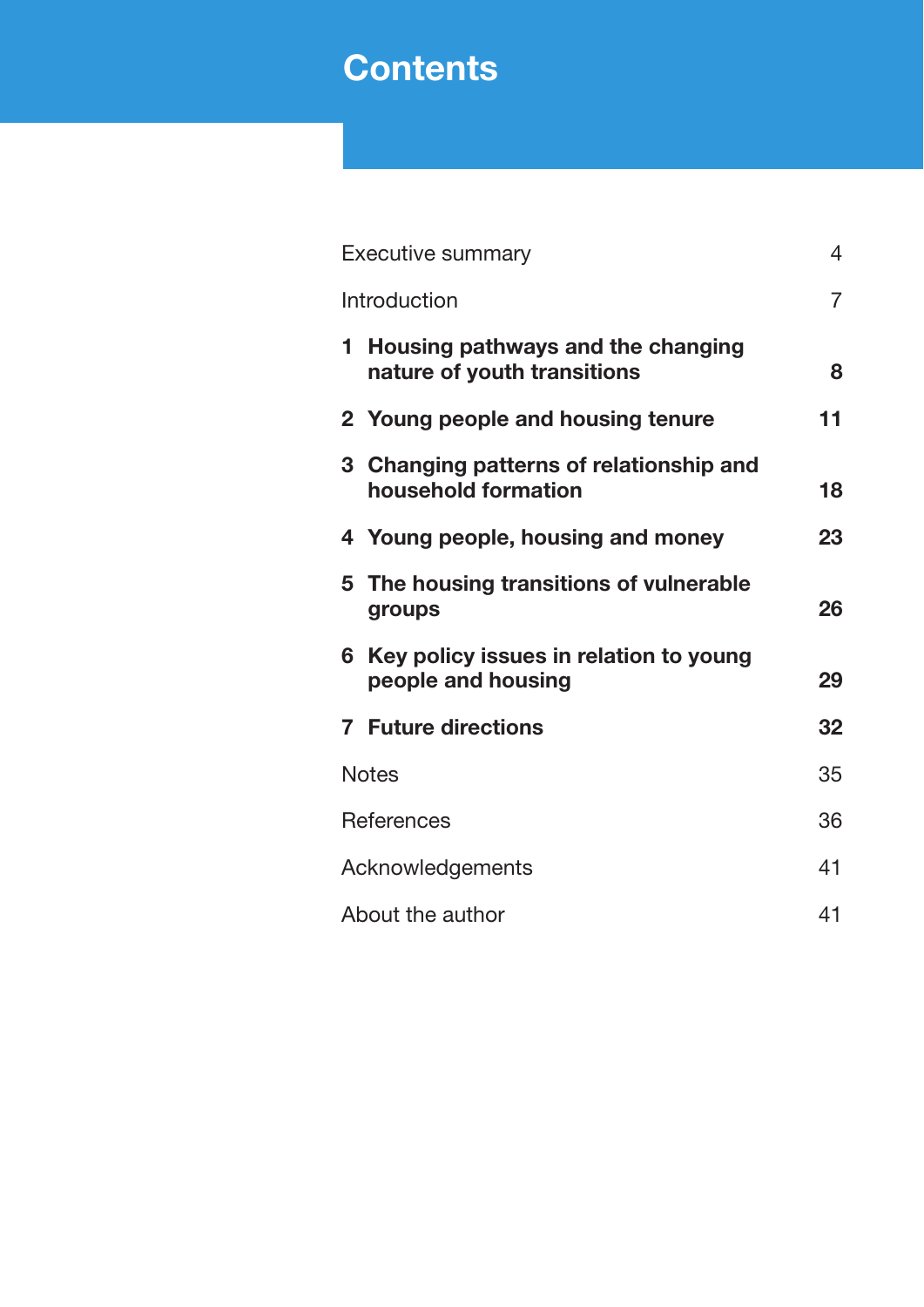# **Executive summary**

This review provides a synthesis of recent youth research with a specific bearing on the housing transitions of young people in the UK. This report provides a summary of research from the past decade, with a particular focus on young people in their late teens and twenties, and situates it within the broader youth transitions literature. The review highlights some of the most pressing concerns of young people in relation to housing.

### **Housing pathways and the changing nature of youth transitions**

Over the past 30 years, the UK has witnessed the emergence of fractured and extended transitions to adulthood. Lengthened educational careers and extended transitions into employment, independent housing and partnership formation have become the norm. Yet young people experience very different pathways to adulthood depending on factors such as gender, ethnicity and social class.

In considering contemporary transitions, many researchers draw a distinction between 'standardised' or 'normal' biographies and 'choice' biographies. Standardised biographies are associated with gender-specific pathways to 'early' adulthood among young people from workingclass and lower-middle-class backgrounds. Choice biographies are marked by extended transitions for both young men and young women and are primarily associated with middle-class young people and/or graduates.

Ford *et al.* (2002) have identified five distinct housing 'pathways'. Each is based on the degree of planning and control exercised by a young person, the extent and nature of any constraints, and the degree of available family support. An understanding of contemporary housing transitions also needs to take account of the impact of specific government policies, the vulnerabilities of certain groups, and significant generational

shifts with respect to relationship and household formation.

# **Young people and housing tenure**

Over the past two decades there has been a marked trend towards fewer young householders living in owner-occupied and social rented housing, and more living in the private rented sector. Private renting has become the most common tenure by far among 20–24 year olds. Owner-occupation remains the most common tenure among 25–29 year olds, but its incidence has declined.

Young people's housing costs vary according to their housing tenure. Local authority tenants have the lowest monthly housing costs, private tenants the highest. Young people's mortgage payments are higher than for owner-occupiers of other ages. The proportion of income spent on mortgage payments by under-35 year olds has increased over the past decade. University students have lower housing costs than nonstudents. Young people living in social housing report the highest levels of difficulty in meeting their housing costs.

Private renting is the most common tenure among 16–24-year-old householders, regardless of whether they are married, cohabiting or single. For 25–34 year olds, owner-occupation is the most common tenure among married and cohabiting householders, while owner-occupation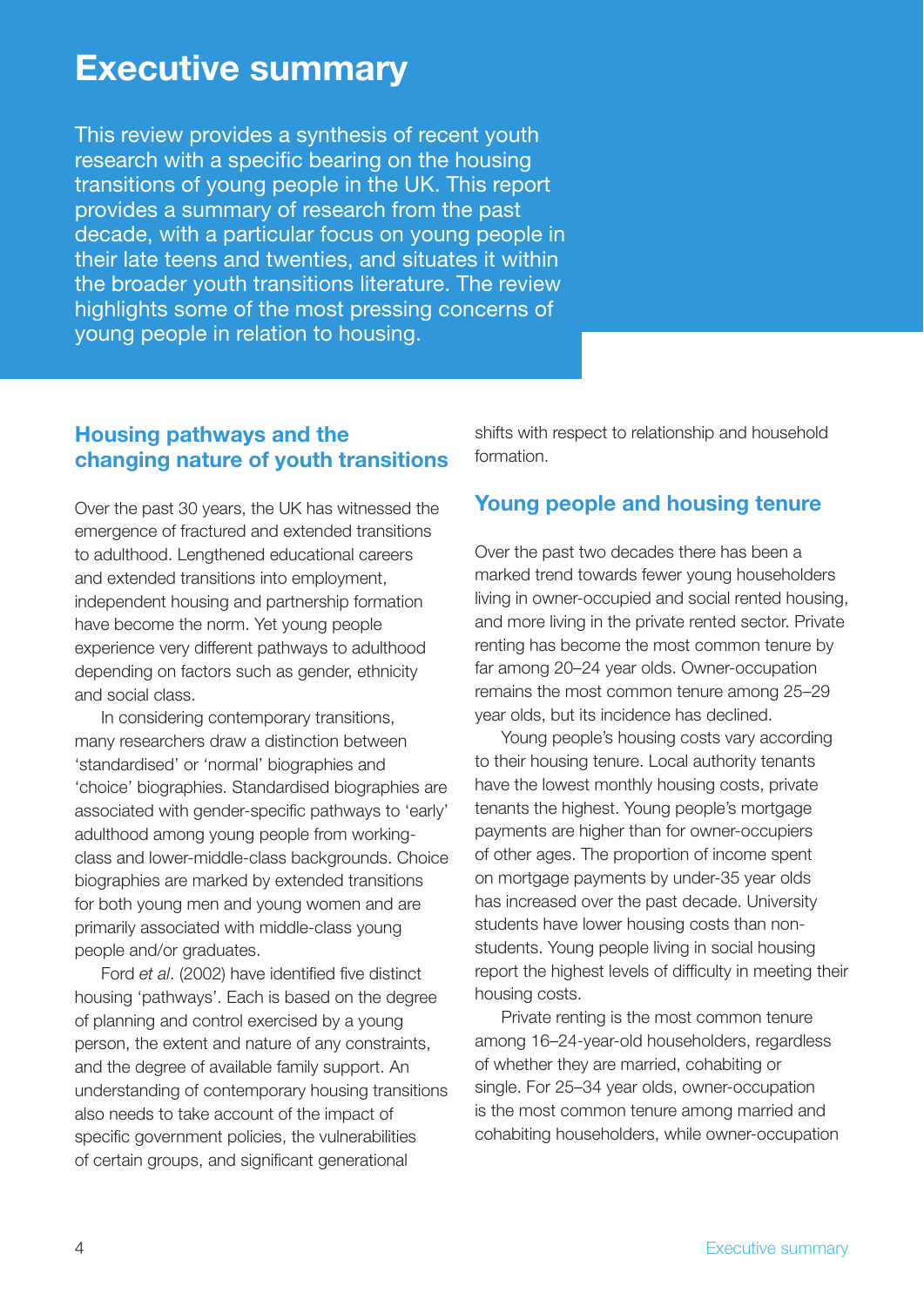and private renting are equally common among single householders.

#### **Changing patterns of relationship and household formation**

There has been a steady increase in the proportion of young people remaining in the parental home. Young men are more likely to do so than young women, and leave the parental home at later ages. Young people from middle-class families tend to first leave home at a younger age than their working-class contemporaries, largely because of moving away to study. Their working-class peers tend to leave home later, usually with no intention of returning having once left.

Young people now leave home for a broader range of reasons than the traditional ones of marriage and/or employment. Increasing proportions leave home primarily in order to achieve independence. Young people who leave home under duress are at risk of homelessness. Repeated returns to the parental home are also increasingly common experiences, often in response to adverse circumstances.

Independent living arrangements – living alone or with peers – are widely adopted by young people. There is an established link between shared housing and social disadvantage, and a growing association between shared housing and graduates and/or young professionals.

There has been a dramatic decline in firstmarriage rates among young people over recent decades, and a marked increase in the median age of first marriage. These trends are largely attributable to the growth of cohabitation as the norm for first partnerships. Most young people nonetheless continue to aspire to a settled partnership relationship in the longer term, and value the concept of 'home'.

#### **Young people, housing and money**

Young people often adopt a 'live for today' attitude to financial planning. Saving is regarded as an 'adult' behaviour, and is often deferred to an imagined future moment. Young people tend to have below-average levels of financial literacy and lack ready access to financial services. Leaving

the parental home often triggers a greater sense of financial responsibility.

Debt appears to have become normalised as part of the student experience. Rising levels of student debt are likely to diminish some of the financial advantages previously linked to graduate status. This will result in delayed transitions into owner-occupied housing among graduates, bringing the timing of potential home ownership in line with that of their non-graduate peers.

There has been a steady decrease in the proportion of mortgage borrowers in their twenties, although support for home ownership remains strong. Rising house prices have led to a growing reliance among first-time buyers on financial assistance from parents in meeting the costs of a deposit. Home ownership may increasingly become the preserve of the children of existing homeowners.

#### **The housing transitions of vulnerable groups**

Transitions to independence among care leavers occur at a relatively young age and, in the absence of supportive social networks, are often characterised by crises and youth homelessness. The Children (Leaving Care) Act 2000 has ensured greater levels of extended support in the move to independent living. Care leavers nonetheless remain a vulnerable group.

Disabled young people are more likely than their non-disabled peers to remain within the parental home for extended periods. It is often assumed that their first housing destinations should be more permanent than those of nondisabled young people, which adds to the delay in home-leaving. Parental support is often the key to successful transitions to independence.

Young people in rural areas are reliant on a very restricted supply of affordable housing. They tend to leave home earlier than their urban counterparts in order to seek affordable accommodation and better services in urban areas. Those who remain are reliant on their parents for longer than their urban counterparts.

Many young lesbians and gay men leave home at a relatively early age because of family disputes linked to their sexuality. Homelessness is a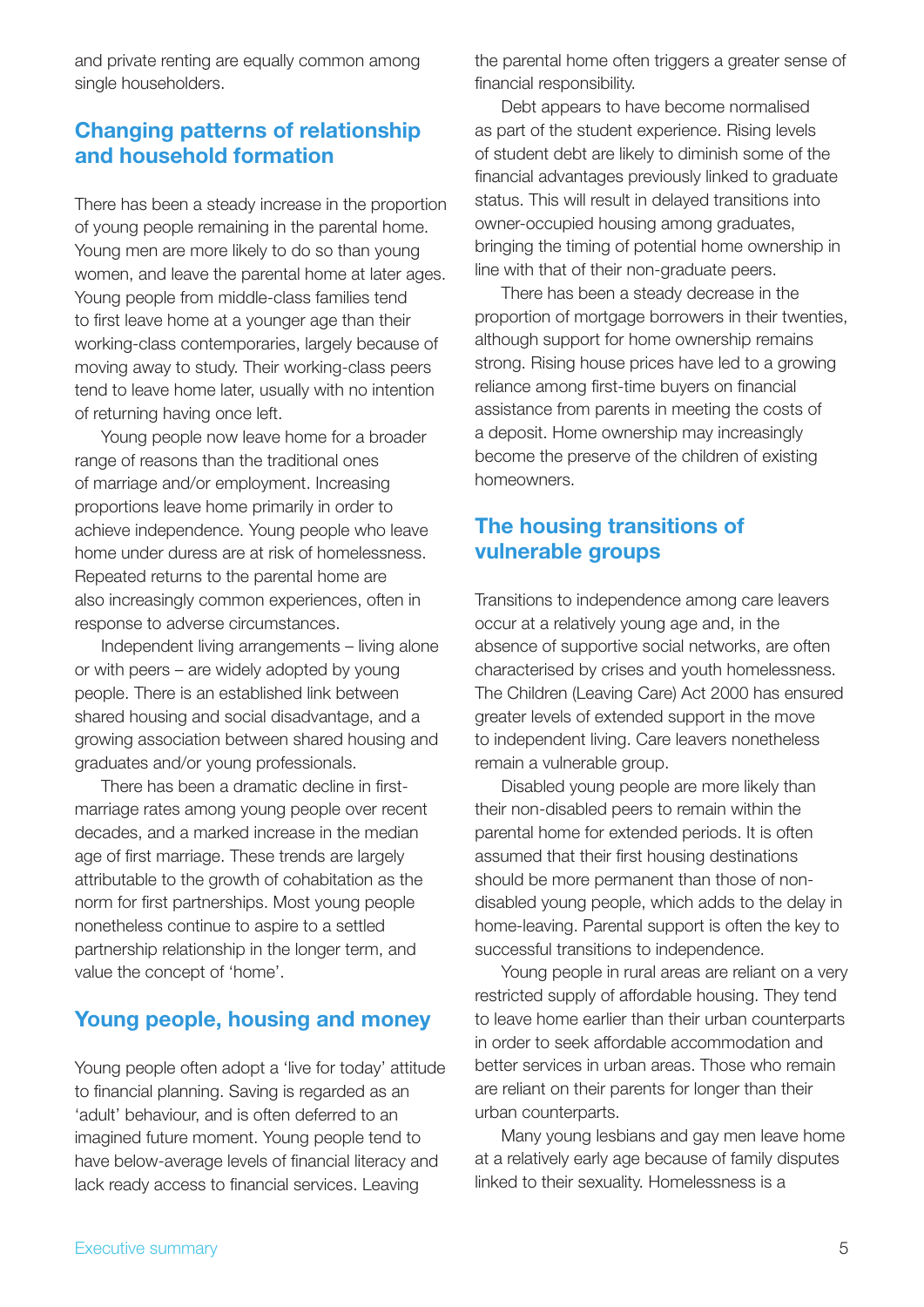common outcome, yet the specific needs of nonheterosexuals are often overlooked by supported housing projects. They may also encounter negative reactions from landlords, co-tenants and neighbours.

# **Key policy issues in relation to young people and housing**

Under-18 year olds face specific difficulties in relation to both statutory and non-statutory housing provision. The 2002 Homelessness Act placed a responsibility on local authorities to accept homeless 16 and 17 year olds as priority cases for rehousing. Improved levels of support have ensued, but provision remains variable. Some local authorities continue to place homeless 16 and 17 year olds in bed and breakfast accommodation, often for extended periods of time. Private landlords remain reluctant to rent to under-18 year olds.

The single room rent (SRR) has had a detrimental effect on the options available to under-25-year-old Housing Benefit claimants. They are more likely than other claimants to face a shortfall between benefit rates and actual housing costs. Accommodation meeting the SRR criteria is also hard to find. The prospect of sharing with strangers causes considerable anxiety.

#### **Future directions**

Social class continues to play a central role in determining young people's housing transitions. Middle-class students enjoy the most privileged pathways to independent living, while early leavers from working-class backgrounds probably experience the most challenging pathways. There is much to be learnt from the supported transitions experienced by students, and a phased transition backed by access to support and advice provides a good model for young people more generally.

Home ownership remains a popular aspiration among younger generations, yet is increasingly unattainable to them. Greater provision of shared equity schemes for first-time buyers would improve the situation. Most young people remain dependent on the private and social rental sectors, even though the housing they live in often fails to meet their needs as single young people.

The evidence presented in this review lends support to the case for the abolition of the single room rent: the SRR discriminates against young people entirely on the basis of their age, and further compounds their exclusion from mainstream housing provision. Under-18 year olds need to be assured of priority access to supported accommodation at the point of need, and subsequent access to appropriate moveon accommodation. Young people in rural areas should be able to access affordable housing within their local communities if they wish to do so.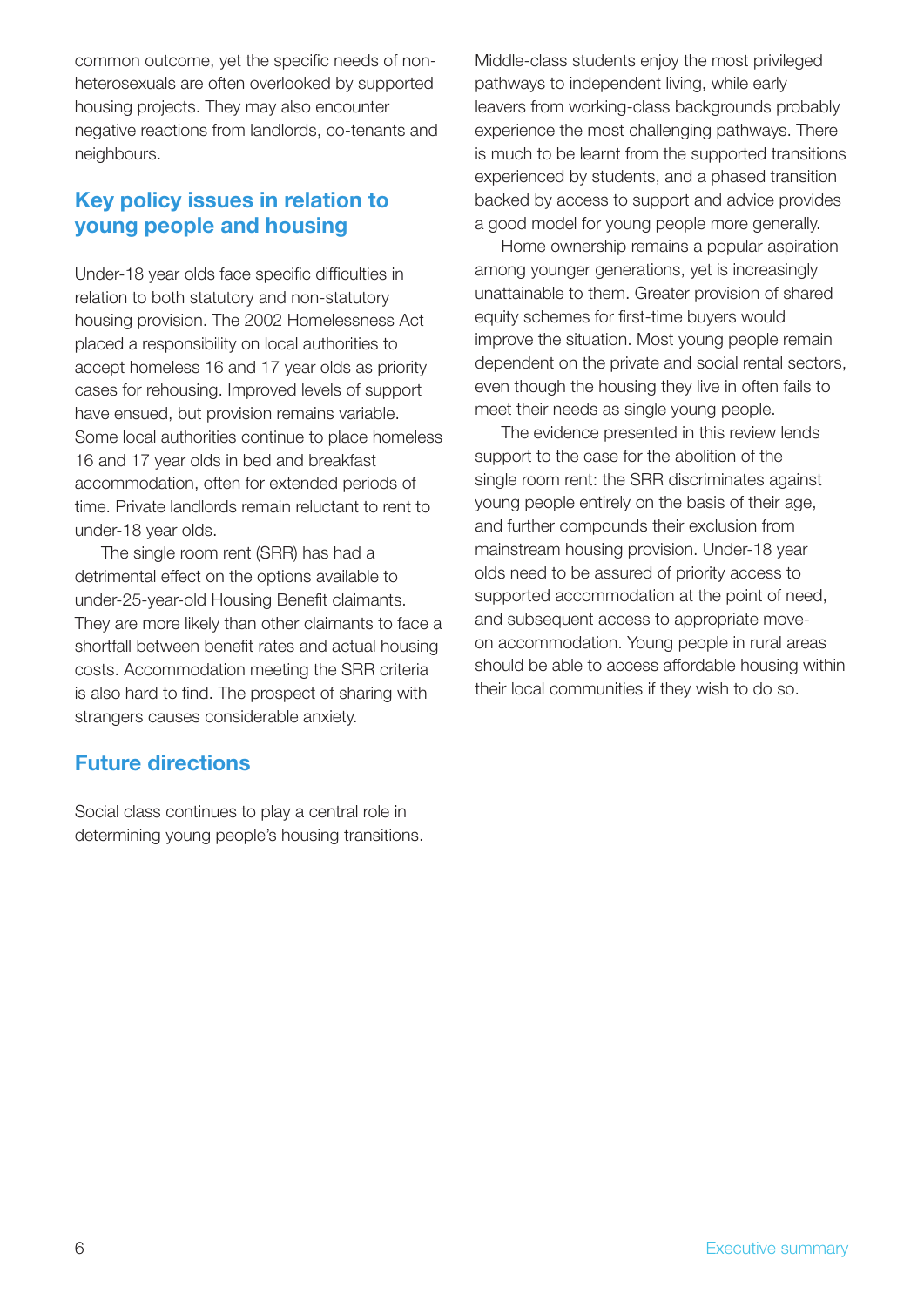# **Introduction**

This review provides a synthesis of recent youth research which has a specific bearing on the housing transitions of young people in the UK. There is a large literature in the UK on transitions from youth to adulthood. Three key transitions are often highlighted: the school-to-work transition, from full-time education into various forms of economic activity; the domestic transition, from a young person's family of origin to a family of their own; and the housing transition, from dependent living arrangements into independent living arrangements. There are strong interconnections between these three transitions and each is central to the lives of most young people. Yet a surprisingly small amount of research has focused specifically on housing transitions. Existing research on this theme is also often disconnected from broader youth transitions literature, even though this broader literature offers much to the study of young people and housing. This report aims, then, to provide a summary of recent research on young people and housing in the UK, and to situate the findings of this research within broader literature on youth transitions.

The report draws on research published in the past decade and has a particular focus on young people in their late teens and twenties. Research which extends its scope to include under-35 year olds is also referred to where appropriate. The inclusion of this older age group reflects the extended nature of contemporary youth transitions. Many key transitions now occur at later ages, and the changing nature of youth transitions

provides a starting point for this review. This is followed by an overview of trends relating to young people and housing tenure. Subsequent chapters focus on changing patterns of relationship and household formation; young people, housing and money; the housing transitions of vulnerable groups; and key policy issues in relation to young people and housing. The review ends with a consideration of the broader implications for the future direction of policies relating to young people's housing transitions.

The provision of affordable and good quality housing is extremely topical in the current economic and political climate. This review has been written ahead of the forthcoming Housing Reform Green Paper and in the same month that Gordon Brown committed his Government to increased availability of social housing, more affordable home ownership and the introduction of a mortgage rescue scheme. The evidence presented in this review suggests that additional social housing could make a difference to the housing transitions of young people. It also suggests that the proposed measures relating to home ownership are largely peripheral to the most pressing concerns of most young people: gaining access to affordable and decent quality housing which meets their specific needs as they make the transition to adulthood; having access to support and guidance throughout this process; being treated fairly in relation to the Housing Benefit system. These are the kinds of issues which dominate this review.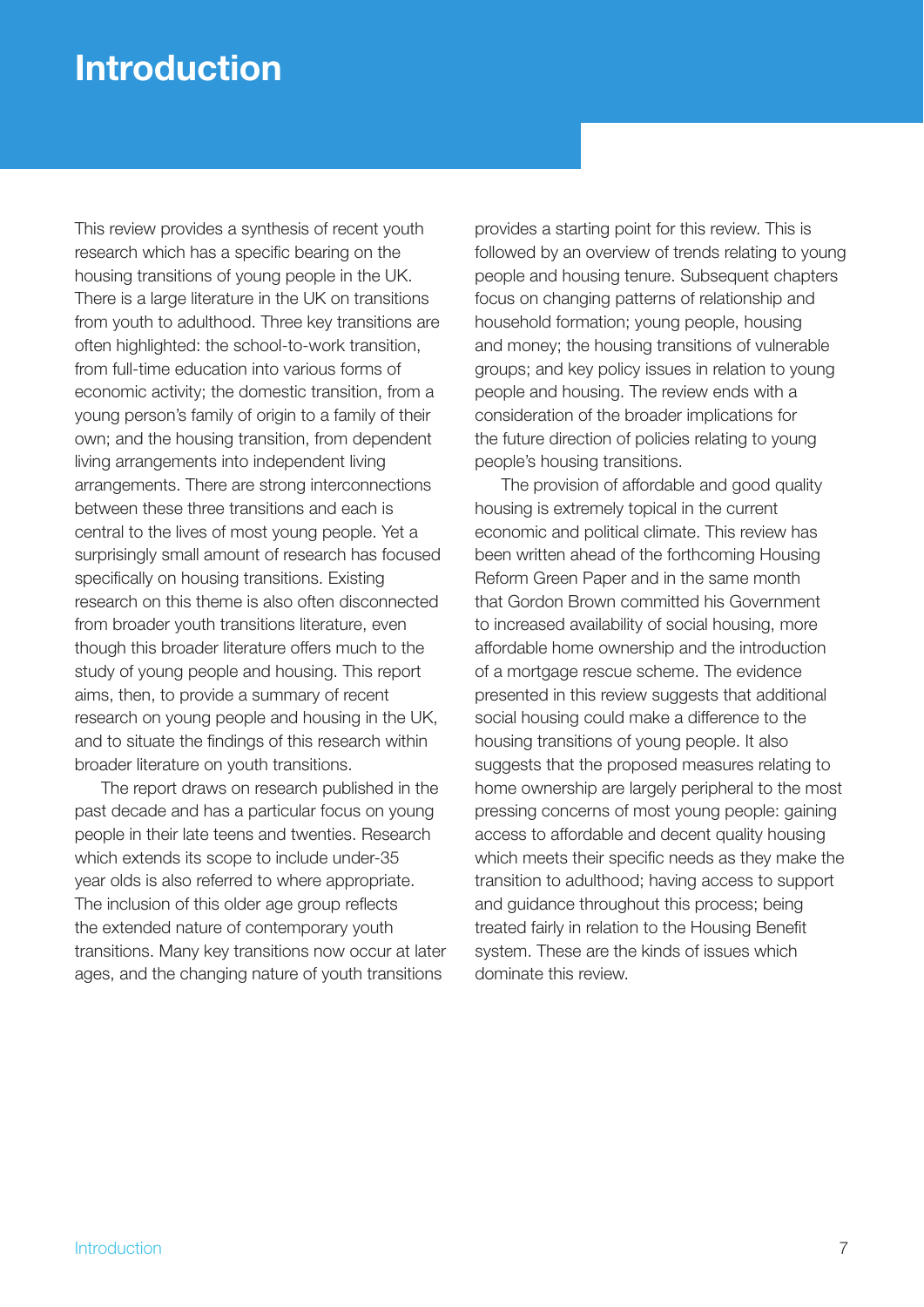# **1 Housing pathways and the changing nature of youth transitions**

An understanding of contemporary housing transitions necessitates a consideration of the longer-term impact of changes in the transition from youth to adulthood over the past 30 years. The collapse of a distinct youth labour market from the late 1970s onwards and the high levels of youth unemployment that followed resulted in the emergence of *fractured* and *extended* transitions to adulthood. Entry-level jobs and apprenticeships were lost in sectors which had traditionally employed school leavers in large numbers. This led to the rise of successive government training schemes and a steady increase in staying-on rates in post-compulsory education. In the years since, lengthened educational careers and extended transitions into employment, independent housing and partnership formation have been further consolidated (Bynner *et al*. (2002) provide a thorough overview of these specific changes). Yet these patterns are not universal and are strongly influenced by a young person's social background.

# **'Standardised' versus 'choice' biographies**

Over the past 15 years, many youth researchers have been influenced by debates concerning *risk* and *individualisation*. Social theorists Ulrich Beck and Anthony Giddens have asserted that we are living in an era of historical uncertainty marked by ever-increasing levels of risk and instability. This, they claim, has resulted in the need for individuals to constantly reflect upon and make deliberate choices about the direction of their lives. To do so, individuals must actively engage in the continual construction of their own 'choice' biographies. This is in contrast to what they represent as a passive compliance with the 'standardised' biographies of previous decades, whereby young people followed very traditional – almost predetermined

– pathways to adulthood. Under the conditions of 'risk society', it is claimed, all young people must now pursue individualised pathways based on their own active choice-making.

These controversial arguments have provided a test bed for exploring the nature of contemporary youth transitions. Most youth researchers acknowledge the impact of increased risk for *all* young people. However, they also insist on the ongoing importance to youth transitions of variables such as class, ethnicity and gender. Furlong and Cartmel (2007, p. 5) have argued, for example, that 'people's life chances remain highly structured at the same time as they increasingly seek solutions on an individual, rather than a collective basis'. In other words, the largely shared transitional experiences of young people from similar social backgrounds tend to be hidden by the process of individualisation. This in turn leads them to believe that their pathway to adulthood is unique and shaped by their own actions. Yet risk is not evenly distributed, and affects different groups of young people in different ways.

So in considering youth transitions, many researchers insist on a continuing distinction between 'standardised' or 'normal' biographies on the one hand and 'choice' biographies on the other. Standardised or normal biographies are characterised by relatively early labour market entry, early partnership formation and early parenthood, with young people often first leaving home to live with a partner rather than to live alone or with peers. They are associated with genderspecific pathways to 'early' adulthood among young people from working-class and lowermiddle-class backgrounds. In contrast, choice biographies are characterised as 'destandardised' pathways based upon strategic life planning and constant adaptation to changing circumstances (du Bois-Reymond, 1998). They are marked by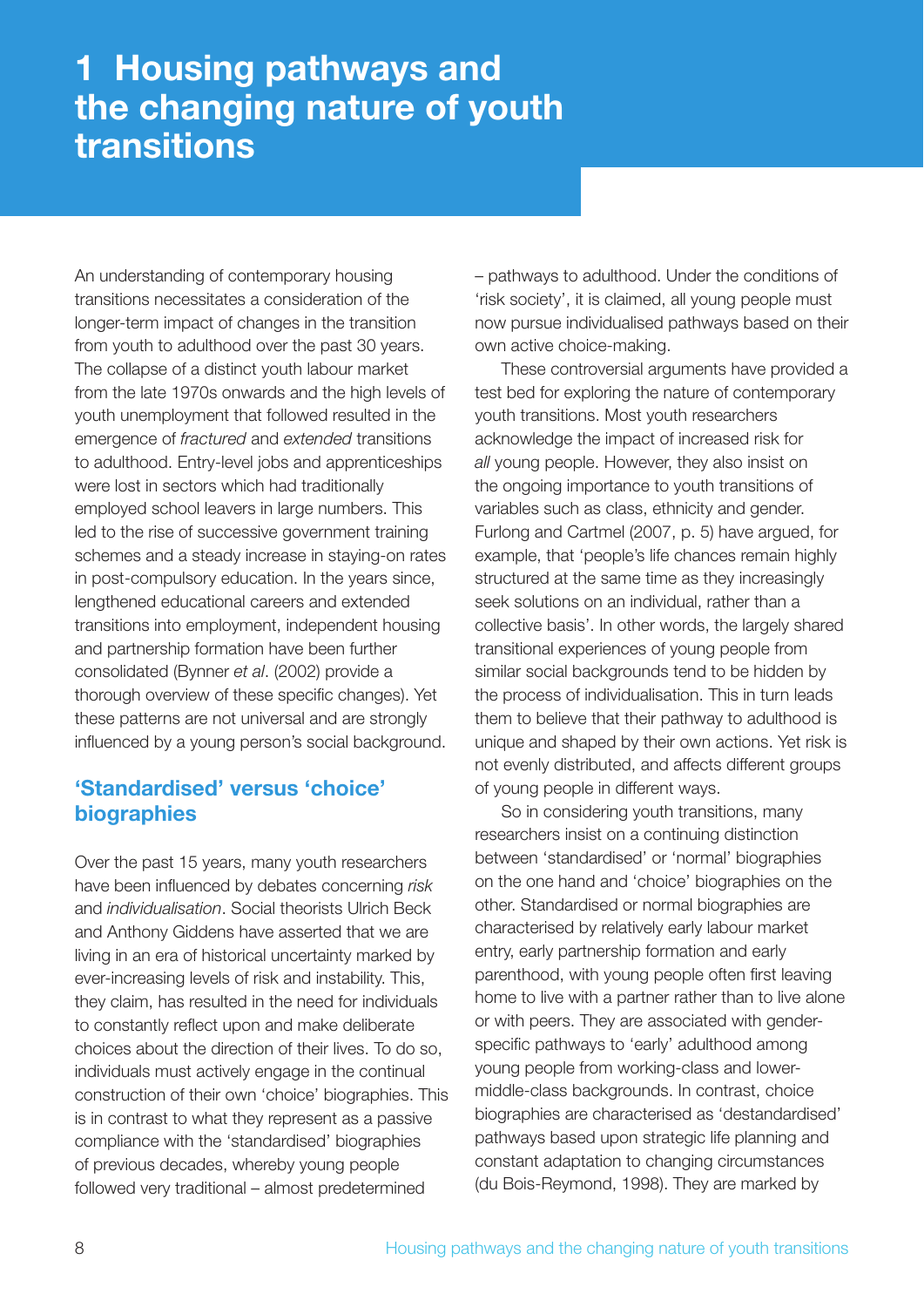extended transitions for both young men and young women and are primarily associated with middle-class young people and/or those who have benefited from the expansion of higher education in recent years (often the same group of young people). The pathways of this latter group are not only very different from those of the former; they are also very different from those experienced by their own parents. These different pathways correspond to Bynner *et al*.'s notion of 'fast and slow lanes to adulthood' (2002, p. 25).

# **'Critical moments'**

Most young people encounter unexpected twists and turns as they make the transition from youth to adulthood. Thomson *et al.* (2002, p. 336) have referred to these as 'critical moments', 'key moments of biographical change in young people's lives'. Such moments can have important and farreaching consequences for young people. Central to their use of the concept is the assertion that young people's responses to critical moments are rarely played out on a level playing field. Instead, the way in which young people respond to critical moments is strongly dependent on the range of resources a young person is able to access. These include material, financial, cultural, social and emotional resources, which are by no means evenly distributed among young people and their social networks. Yet the nature of a young person's response to a critical moment can profoundly alter the course of their transition to adulthood. Responses may include what Jones (2002) has referred to as 'backtracking', as well as the possibility of moving in a more positive direction.

#### **Housing pathways**

Contemporary youth transitions, then, remain characterised by a polarisation of experience between young people from different social class backgrounds. This polarisation is no less stark in relation specifically to young people's housing transitions, as demonstrated in Ford *et al.*'s (2002) landmark study of the housing transitions of a general population of young people in England in the late 1990s. Quantitative data was collected on

the housing pathways of nearly a thousand 16–25 year olds from five contrasting local authorities. In addition, qualitative interviews were conducted with 53 survey respondents, with follow-up interviews a year later with 33 young people. Ford *et al.* identified five distinct housing 'pathways', each based on the degree of planning and control exercised by a young person, the extent and nature of any constraints, and the degree of family support available to them:

- *Chaotic pathways*: marked by an absence of planning, the presence of substantial constraints and the absence of family support. This pathway consists of a series of temporary and unstable moves, with homelessness a common feature.
- *Unplanned pathways:* marked by an absence of planning, the presence of substantial constraints, but some degree of family support. Movement as part of this trajectory is often in response to poor conditions and/or harassment. This pathway tends to be local in scope.
- *Constrained pathways*: marked by clear planning, substantial constraint and significant family support. This is a pathway which includes aspirations of owner-occupation and tends to be local or regional in geographical scope.
- *Planned (non-student) pathways*: marked by substantial planning, fewer and more manageable constraints and the presence of family support. The initial exit from the parental home is anticipated and planned, and is typically related to family formation and access to economic resources from employment. This pathway is generally local or regional, but occasionally national, in scope.
- *Student pathways*: marked by a high degree of planning, access to the niche student housing market and considerable family support. This pathway plays out on a national and, increasingly, global level.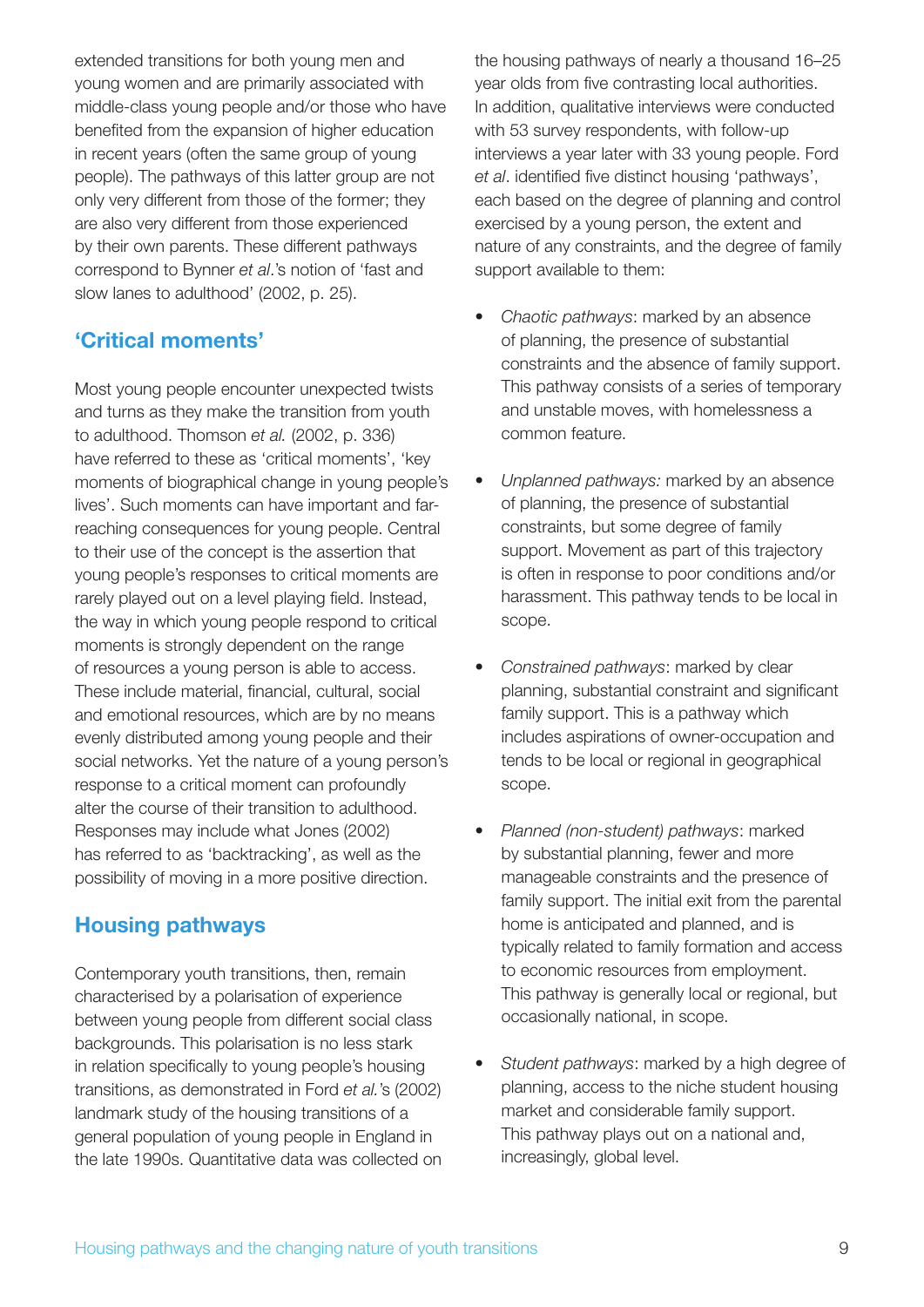Much of the literature presented in this review lends strong support to the distinctions drawn by Ford *et al*. between these different housing pathways. Their model foregrounds a number of key resources which young people need to be able to access if they are to achieve a 'successful' housing transition: material resources of various kinds, advice and emotional support, their own inner resources. All of these impact upon a young person's ability to exercise control over their imagined futures. But contemporary housing transitions also need to be located within a wider context. This wider context includes the impact of specific government policies in relation to young people and housing and the vulnerabilities of certain groups of young people in relation to them. It also includes significant generational shifts in

relation to relationship and household formation and how these impact on a sense of 'adulthood' in the early part of the twenty-first century. In the chapters that follow, these themes are all considered.

#### **Summary**

Transitions to adulthood have altered significantly over the past three decades. They have become extended and fractured, marked by lengthened educational careers and later transitions into employment, independent housing and partnership formation. Yet a strong class divide continues to exist in relation to these patterns, which is reflected as much in contemporary housing transitions as it is in other key areas of transition.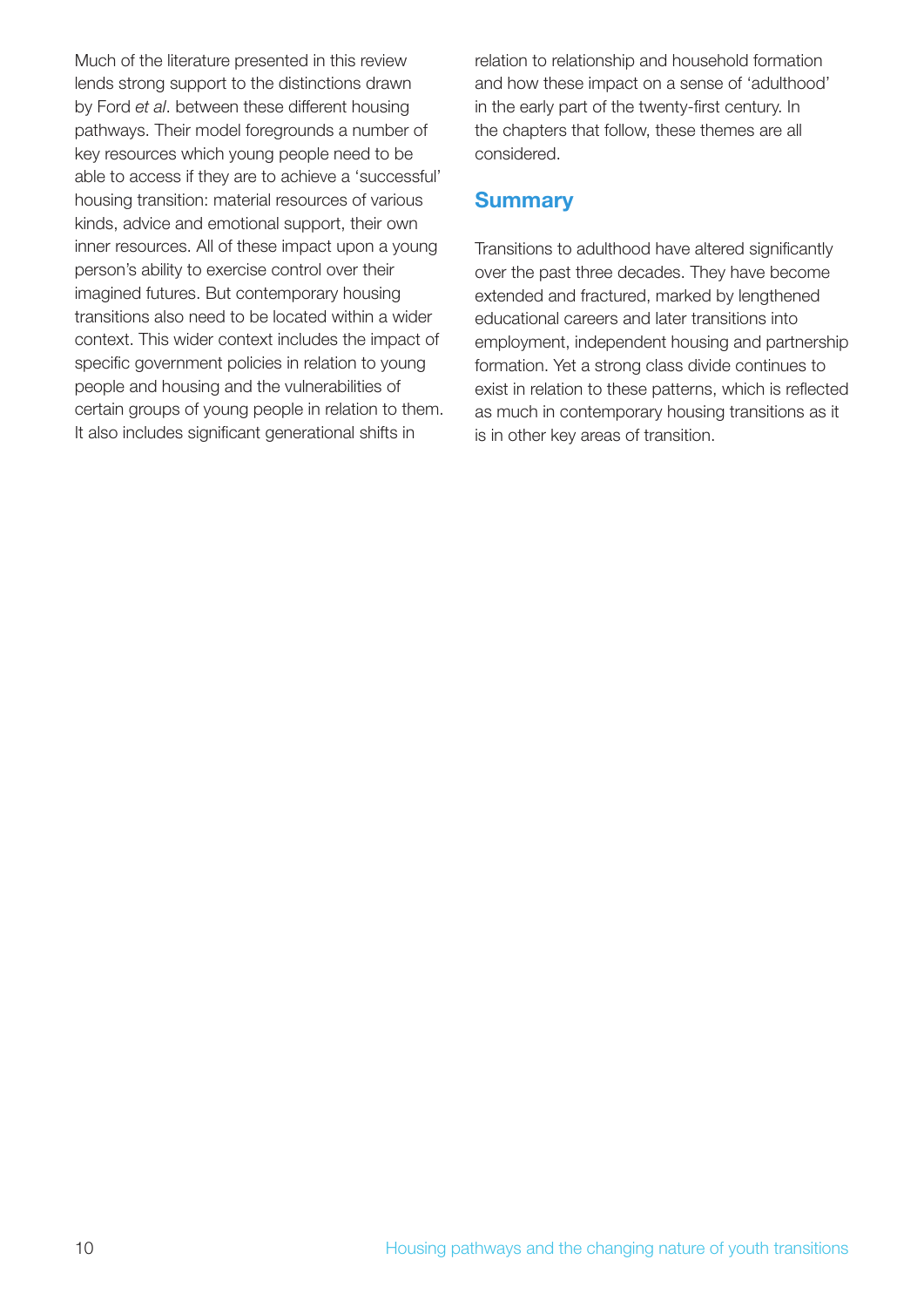This chapter provides a profile of key trends in relation to young people and housing tenure by way of a backdrop to subsequent chapters. These trends are identified under three headings: general patterns of housing tenure; housing tenure and housing costs; and housing tenure and relationship status. Much of the evidence in this chapter is based on findings from the 2005/6 and 2006/7 Survey of English Housing (SEH).<sup>1</sup> Unless otherwise stated, the statistical data included in this chapter applies to England only.

# **General patterns of housing tenure**

Over the past two decades there has been a marked trend towards fewer young householders living in owner-occupied accommodation and more living in the private rented sector. Renting in the private sector has become the most common tenure by far among 20–24 year olds. Owneroccupation remains the most common tenure among 25–29 year olds, but at much lower rates of take-up than hitherto. The proportions living in social housing have also declined slightly (see Figures 1 and 2).





Source: Survey of English Housing 2005/6, Table S118: Trends in tenure: young householders.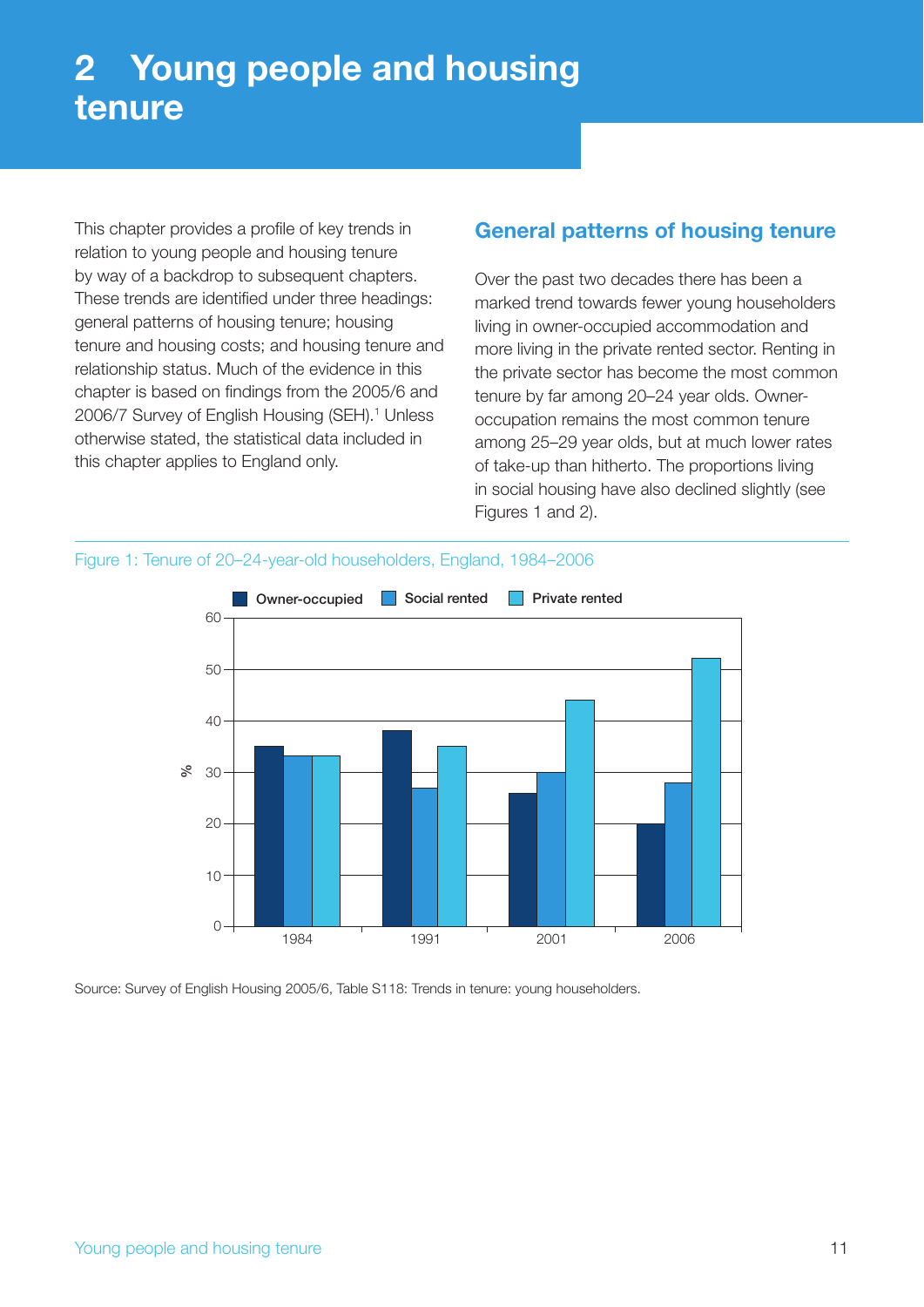#### Figure 2: Tenure of 25–29-year-old householders, England, 1984–2006



Source: Survey of English Housing 2005/6, Table S118: Trends in tenure: young householders.

- In 2005/6, a fifth of householders aged 20-24 and 46 per cent of those aged 25–29 lived in owner-occupied accommodation, compared with 35 per cent and 60 per cent respectively in 1986. This compares with 70 per cent of all householders in 2005/6.
- In 2005/6, 28 per cent of householders aged 20–24 and a fifth of those aged 25–29 lived in social rented accommodation, compared with 33 per cent and 24 per cent respectively in 1986. This compares with 18 per cent of all householders in 2005/6.
- In 2005/6, 52 per cent of householders aged 20–24 and 34 per cent of those aged 25–29 lived in private rented accommodation, compared with 33 per cent and 16 per cent respectively in 1986. This compares with 12 per cent of all householders in 2005/6.

Among householders in England as a whole, rates of owner-occupation over the same period have remained relatively stable, although rates of social renting have reduced slightly and rates of private renting have increased slightly (SEH Live Table 801: Household characteristics).

#### **Housing tenure and housing costs**

Young people's housing costs vary according to their housing tenure (see Figure 3). Local authority tenants have the lowest monthly housing costs, private tenants the highest. Social housing tenants aged under 35 pay higher rents than social housing tenants in all other age groups, while 25–34-year-old private tenants pay higher rents than private tenants in all other age groups. Young people's mortgage payments tend to be higher than for owner-occupiers of other ages. The proportion of income spent on mortgage payments by under-35 year olds has also increased over the course of the decade.

The mean monthly rent (before Housing Benefit deductions) paid by under-25 year olds in 2005/6 was £260 for those in council accommodation, £360 for those in housing association accommodation and £550 for those in private rented accommodation. Among 25-34 year olds, the equivalent figures were £260, £340 and £610 (SEH Live Table 135: Rents and lettings).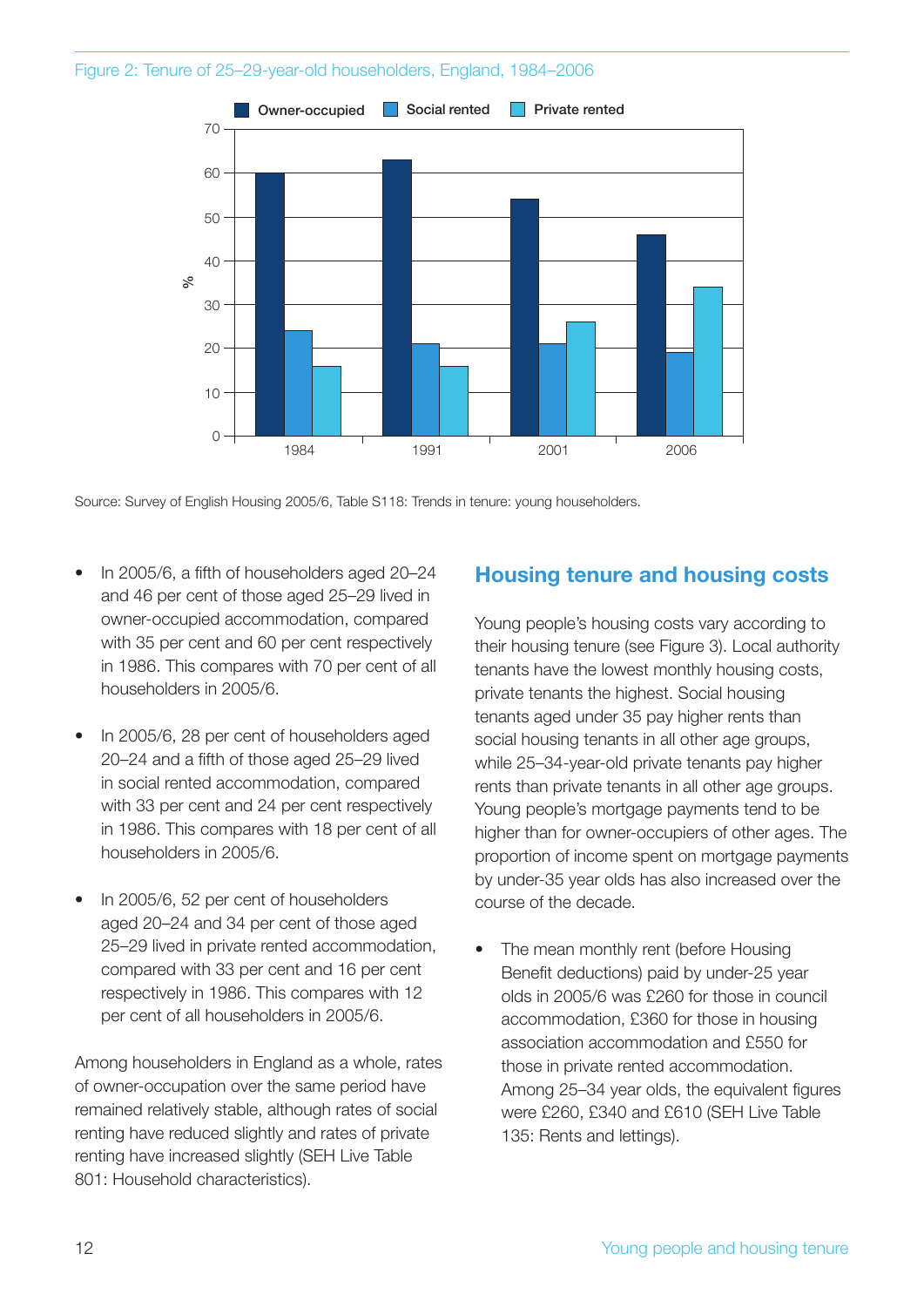#### Figure 3: Mean monthly rents and mortgage payments by tenure, England, 2005/6



Source: Survey of English Housing 2005/6, Table 551: Housing market and housing prices; Table 135: Rents, lettings and tenancies; Table S338: Problems with mortgage payments.

- The mean monthly mortgage payment in 2005/6 was £520 for under-25-year-old householders and £590 for 25–34-year-old householders, compared with an average of £530 across all owner-occupiers. Eleven per cent of under-25 year olds and 16 per cent of 25–34 year olds paid less than £300 a month (compared with 29 per cent overall). Forty-eight per cent and 53 per cent respectively paid more than £500 a month (compared with 42 per cent overall) (SEH Live Table 551: Housing market and housing prices).
- The mean weekly mortgage payment for 16–24 year olds was equivalent to 20 per cent of their income in 2005/6, rising from 16 per cent of income in 1999/2000. The equivalent figures for 25–34 year olds were 17 per cent in 2005/6 and 14 per cent in 1999/2000 (SEH Live Table S332: Mortgage payments by age of head of household).

University students in England and Wales have lower housing costs than non-students when their annual expenditure on accommodation is averaged out across the year.2 University students remaining in the parental home have very low housing costs relative to other groups of students and non-students.

- Annual expenditure on rent in 2004/5 was £2,071 for full-time students living in university accommodation and £2,575 for full-time students living in private rented accommodation. When averaged across twelve months, these sums are equivalent to £172 and £214 a month respectively. However, these sums are unlikely to relate to a full twelve-month period, and many students will incur additional housing costs during university vacations (Finch *et al*., 2006).
- Students living in the parental home pay minimal rent, averaging only £321 per annum across all those who live with their parents. This figure is so low because only a quarter of students living with their parent(s) pay *any* rent (Finch *et al*., 2006).

Reported difficulties in meeting housing costs vary by housing tenure. Young people living in the social housing sector report the highest levels of arrears. They also experience higher levels of difficulty in comparison with other age groups in the same tenure. There are no age differences in this regard in the private rented sector, and only very slight age differences in relation to mortgage arrears.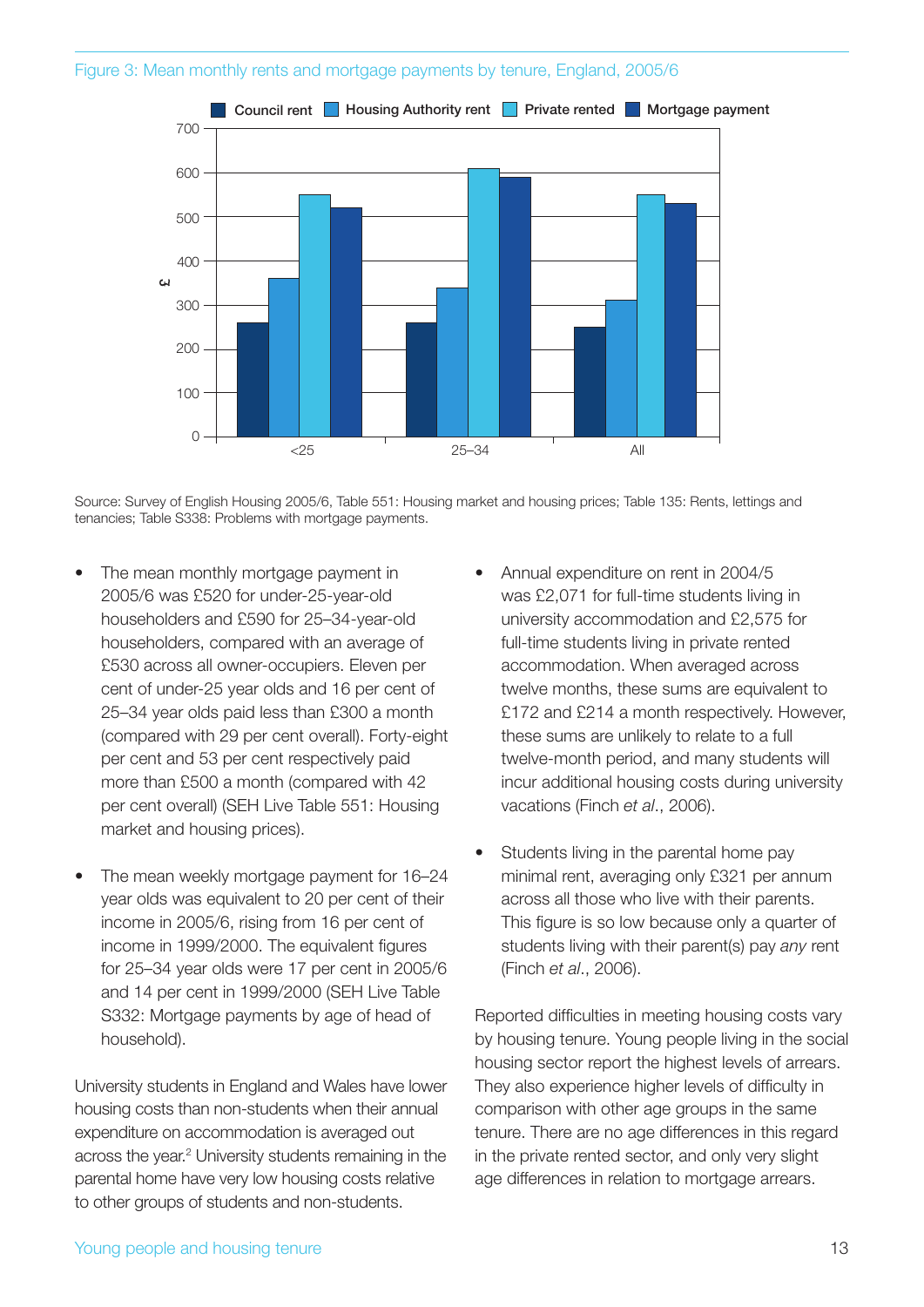- In 2004/5, a fifth of households in the councilrented sector headed by 16–24 year olds and the same percentage of those headed by 25–34 year olds reported having been in arrears in the previous year (compared with 10 per cent of all households in this sector).
- In the housing association sector, 13 per cent and 17 per cent respectively of households headed by either 16–24 year olds or 25–34 year olds had experienced rent arrears in the previous year (compared with 9 per cent of all housing association renters).
- In the private rented sector, equivalent figures were 5 per cent and 4 per cent respectively (compared with 4 per cent among all private renters).
- In 2005/6, 13 per cent of 16–24-year-old and the same figure of 25–34-year-old owneroccupiers had experienced problems with mortgage payments, compared with 12 per cent among all owner-occupiers (SHE Live Tables S338: Problems with mortgage payments and S436: Households who said they were in arrears with rents).

# **Housing tenure and relationship status**

In absolute terms, private renting is the most common tenure among 16–24-year-old householders, regardless of whether they are married, cohabiting or single. Yet among the small proportion of householders in this age group who are owner-occupiers, most live with a partner, while most householders living in the private and social rented sectors are single.

• Married householders account for only 7 per cent of 16–24-year-old householders. Just over two-fifths of this group live in private rented housing, a third live in owner-occupied housing and a quarter live in social rented housing. Cohabiting householders account for 28 per cent of all 16–24-year-old householders. Just under half rent privately, a third are owneroccupiers and a fifth are social housing

tenants. Single householders account for 63 per cent of all 16–24-year-old householders. Fifty-six per cent are private tenants, 10 per cent are owner-occupiers, and a third are social housing tenants (see Figure 4).

• Two-thirds of 16–24-year-old householders living in owner-occupied housing were in a couple in 2006 and a third were single. Of those in rented social housing, 27 per cent lived in a couple and 71 per cent were single. Of those in private rented housing, 31 per cent lived with a partner and 68 per cent were single (see Figure 5).

There is a slightly different picture among 25–34 year olds. Owner-occupation is the most common tenure among married and cohabiting householders, while owner-occupation and private renting are equally common among single householders. Nonetheless, most 25–34-yearold householders who live in owner-occupied accommodation live with a partner, while the largest proportion of those living in the private rented and social sector are single.

- Married householders account for 35 per cent of 25–34-year-old householders. Threequarters live in owner-occupied housing, a tenth in social rented housing and a fifth in private rented housing. Cohabiting householders account for a quarter of all 25–34-year-old householders. Two-thirds are owner-occupiers, a tenth are social housing tenants and a quarter rent privately. Single householders account for 34 per cent of all 25–34-year-old householders. Just under twofifths are owner-occupiers, a quarter are social housing tenants and just under two-fifths are private tenants (see Figure 6).
- Three-quarters of 25–34-year-old householders living in owner-occupied housing lived with a partner in 2006, and 23 per cent were single. Of those in social rented housing, 36 per cent were in couple relationships, and 48 per cent were single. Of those in private rented housing, 46 per cent were in couple relationships and 48 per cent were single (see Figure 7).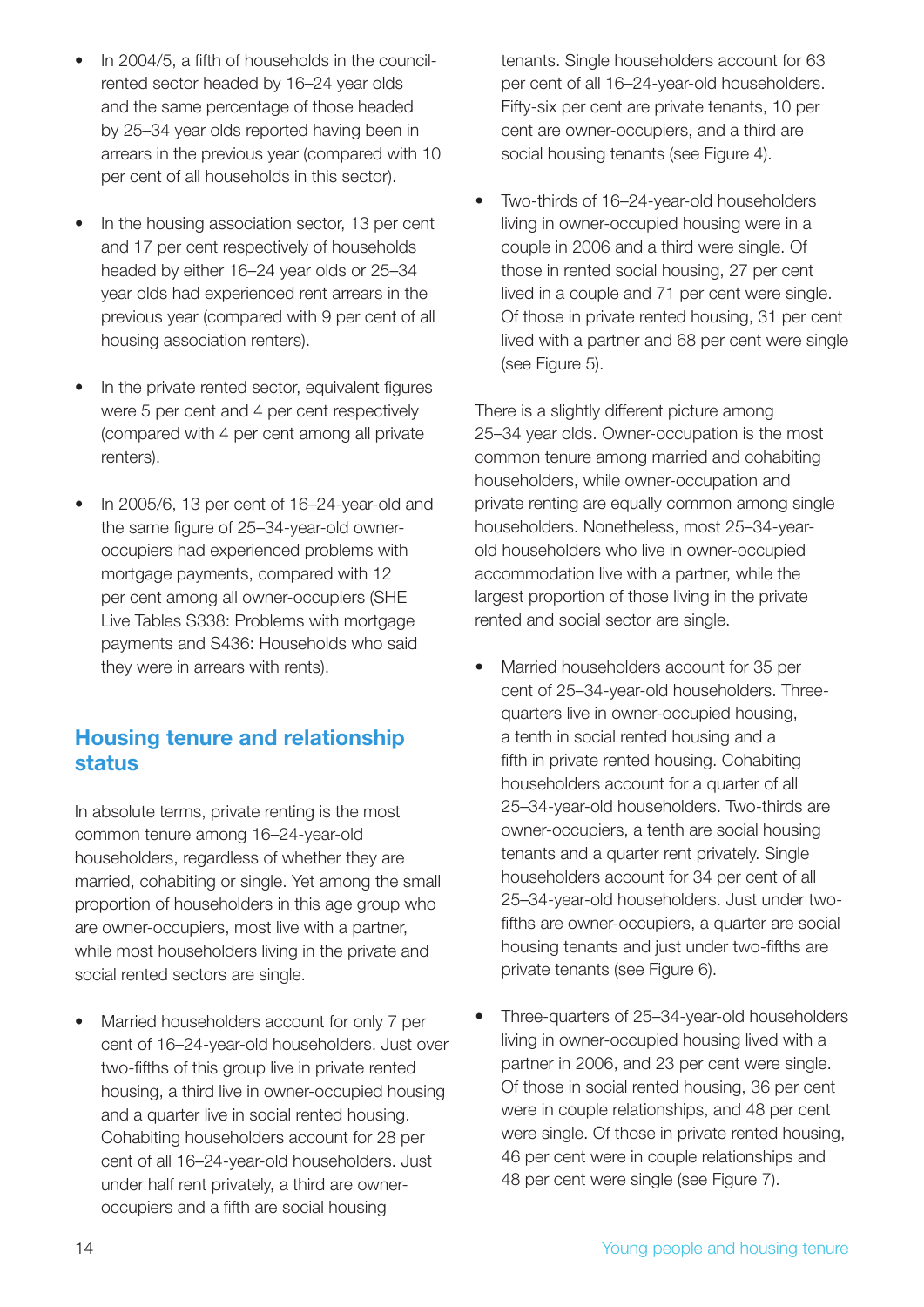Figure 4: Percentage of 16–24-year-old Household Reference Persons in different relationship statuses by housing tenure, England, 2005/6



Source: Survey of English Housing 2005/6, Table S104: Age and marital status of Household Reference Person by tenure.

Figure 5: Percentage of 16–24-year-old Household Reference Persons in different housing tenures by relationship status, England, 2005/6



Source: Survey of English Housing 2005/6, Table S104: Age and marital status of Household Reference Person by tenure.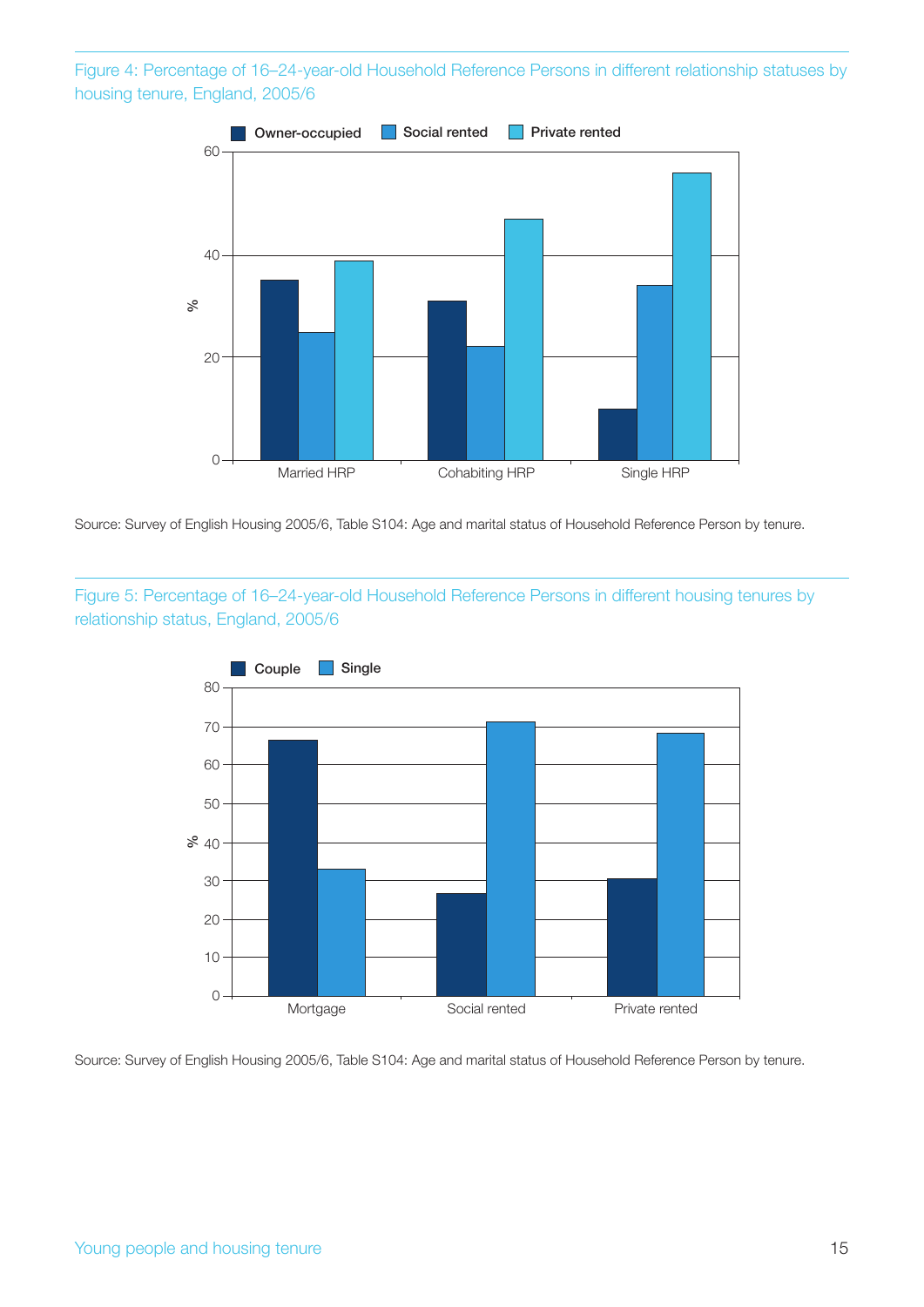Figure 6: Percentage of 25–34-year-old Household Reference Persons in different relationship statuses by housing tenure, England, 2005/6



Source: Survey of English Housing 2005/6, Table S104: Age and marital status of Household Reference Person by tenure.

Figure 7: Percentage of 25-34 year old Household Reference Persons in different housing tenures by relationship status, England 2005/6



Source: Survey of English Housing 2005/6, Table S104: Age and marital status of Household Reference Person by tenure.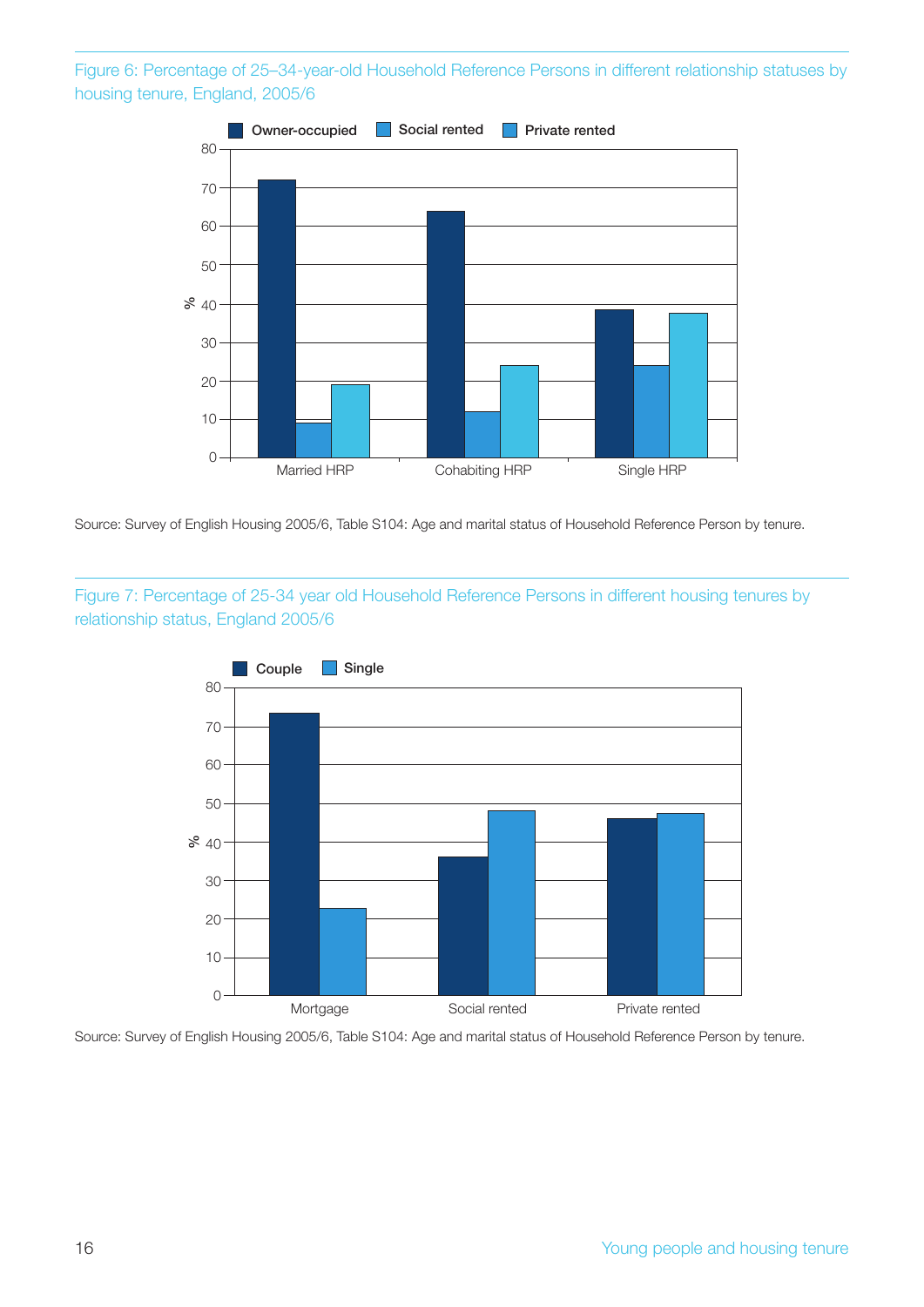# **Summary**

There has been a dramatic shift among young people away from home ownership and towards the private rented sector. Young people living in this sector have higher average housing costs than young people in all other tenures, including owneroccupiers. University students nonetheless have lower housing costs than non-students. There is a strong link between owner-occupation and living with a partner, and between renting in the private sector and being single.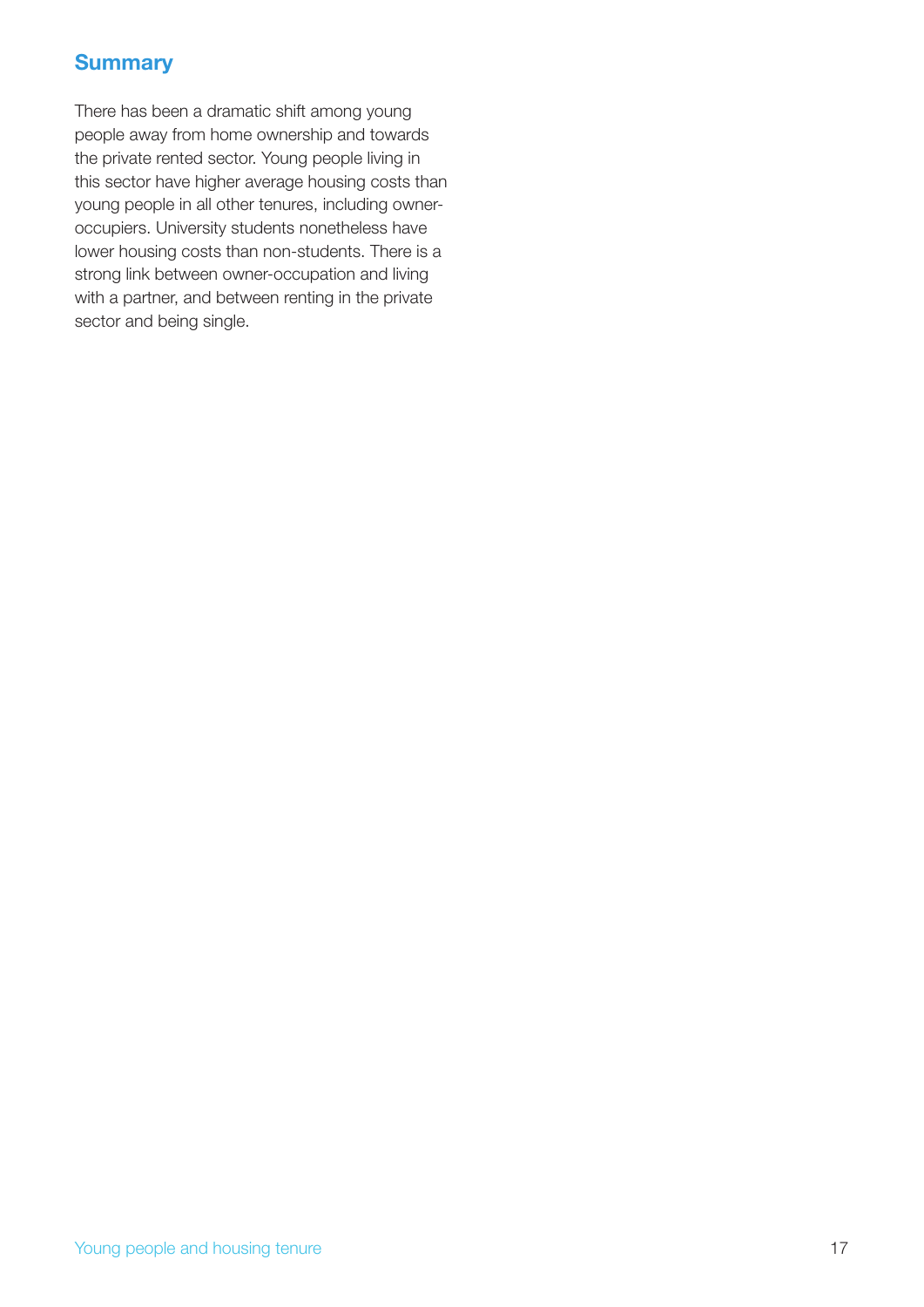# **3 Changing patterns of relationship and household formation**

This chapter focuses on changing patterns of relationship and household formation and their impact on young people's housing transitions. The strong link between household type and housing tenure was demonstrated in the previous chapter. Financial constraints have undoubtedly played a role in changing patterns of household formation, but they have also acted as catalysts for changed expectations among young people in relation to leaving home, settling down and the desirability of living independently before doing so (Heath and Cleaver, 2003). This chapter considers patterns of living in the parental home, leaving and returning to the parental home, the growth of independent living arrangements, and patterns of couple formation. It also highlights some recent evidence on young people's perspectives on 'settling down' and the concept of 'home'.

# **Living in the parental home**

Increased dependency on parents is a wellestablished feature of the extended transitions to adulthood now experienced by many young people. Table 1 summarises patterns of residence within the parental home in England between 1991 and 2006. This period has seen a steady increase in the proportion of young people remaining in the parental home, although these figures have stabilised over the past five years. Throughout this period young men have been much more likely to live with their parents than young women, and leave the parental home at later ages.

Young people from middle-class families tend to leave home at a younger age than their working-class contemporaries, largely because of their greater likelihood of leaving home at 18 to attend university. They are also more likely to return home again after first leaving, including on completion of their studies (Jones, 1999; Ford *et al*., 2002). In contrast, young people from working-class families tend to leave home later, but usually have no intention of returning once having left. If they continue to university, working-class students are also more likely than their middle-class peers to remain living with their parents (Patiniotis and Holdsworth, 2005). There are complex reasons behind this trend, but the

Table 1: Adults living with their parents: by sex and age, England, 1991–2006 (%)

|                                      | 1991 | 2001 | 2002         | 2005 | 2006                |  |  |  |
|--------------------------------------|------|------|--------------|------|---------------------|--|--|--|
| Men                                  |      |      |              |      |                     |  |  |  |
| $20 - 24$                            | 50   | 57   | 56           | 57   | 58                  |  |  |  |
| $25 - 29$                            | 19   | 22   | 19           | 23   | 22                  |  |  |  |
| $30 - 34$                            | 9    | 8    | 8            | 8    | $\mathcal{G}% _{0}$ |  |  |  |
| Women                                |      |      |              |      |                     |  |  |  |
| $20 - 24$                            | 32   | 36   | 37           | 38   | 39                  |  |  |  |
| $25 - 29$                            | 9    | 11   | 10           | 11   | 11                  |  |  |  |
| $30 - 34$                            | 5    | 3    | $\mathbf{2}$ | 3    | 3                   |  |  |  |
| Source: Social Trends 37, Table 2.8. |      |      |              |      |                     |  |  |  |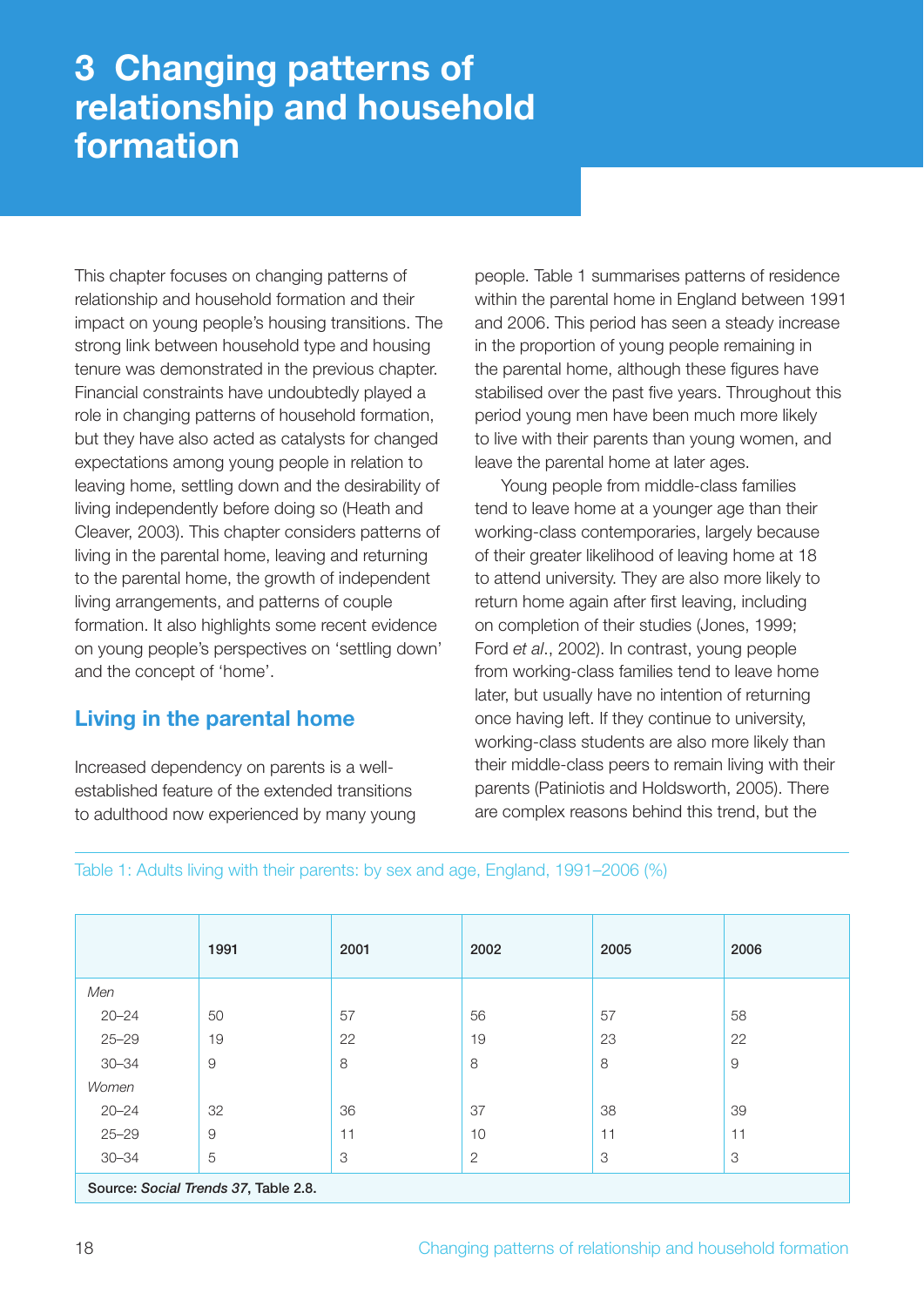move towards the privatisation of new and existing university accommodation contributes to the costs associated with moving away from home (UNISON, 2002).

The Survey of English Housing asks those aged 25 and over who still live with parents their main reason for doing so. In 2007, 39 per cent of men and 29 per cent of women said that they had no plans to move as they considered their parents' house to be their home. A further 35 per cent of both men and women said that they would like to buy or rent, but could not currently afford to do so. Eleven per cent were actively looking to buy or rent and expected to find something shortly (DCLG, 2008).

#### **Leaving and returning to the parental home**

Young people now leave home for a broader range of reasons than the traditional ones of marriage and/or employment. Leaving home for *any* form of partnership formation (including cohabitation) is in decline. Instead, increasing proportions of young people leave home primarily in order to achieve independence. Push factors can also be critical, and many young people leave home under duress. Such moves tend to be unplanned, unsupported and hurried, and carry a high risk of homelessness. Circumstances such as these are particularly associated with those who leave home in their teens (Jones, 1995; Ford *et al*., 2002), those from lower socio-economic groups and those who have experienced disruption in family life (Quilgars *et al*., 2008).

The limited evidence available highlights ethnic differences in relation to patterns of leaving home. In the late 1990s, Asian and black young women were less likely to live away from the parental home than white women. Young black men were more likely to live away from the parental home than young Asian or white men (Heath, 1999). Young people from minority ethnic groups are over-represented in homelessness statistics (Quilgars *et al*., 2008). Bains (2006) also notes that South Asian young people tend to live at home until marriage, in contrast with their white and black peers who leave home for a variety of other reasons.

Repeated (and often unplanned) returns to the parental home are also increasingly common experiences for young people. These returns may follow the completion of a course of study, or be a consequence of financial difficulties, unemployment or the breakdown of a relationship. Ford *et al*. (2002) found, for example, that 40 per cent of 16–25 year olds involved in their research had returned home since first leaving. Those without partners (and single young men more than single young women) are also more likely to return than those with partners (Ermisch and Francesconi, 2000).

# **Independent living arrangements**

It is increasingly common for young people to adopt independent living arrangements on first leaving home. Such arrangements are rarely permanent, and only a minority of young people are located within them at any given point in time. Nonetheless, young people are increasingly likely to live independently at various points in their twenties, if not beyond. They may live alone or in shared households, or move into transitional accommodation such as hostels, halls of residence, foyers and supported housing of various kinds. Most students enjoy a relatively cushioned transition into independent living, with protected access to various forms of student accommodation, including halls of residence (supported housing by any other name), and niche access to shared student housing in the private rented sector. In contrast, non-students frequently struggle to get a first foothold into independent living.

In 2001, 5 per cent of 16–24 year olds and 12 per cent of 25–44 year olds lived alone, compared with 2 per cent of both age groups in 1973. While older age groups account for the biggest proportion of all single-person households, the growth of this household form has been most rapid among younger age groups, and specifically among those in urban areas (Heath and Cleaver, 2003). British Indian young people are more likely than young people from other British South Asian groups to live alone, although living alone still remains relatively uncommon among young people from South Asian backgrounds (Markannen, 2008). Experiences of living alone vary hugely: at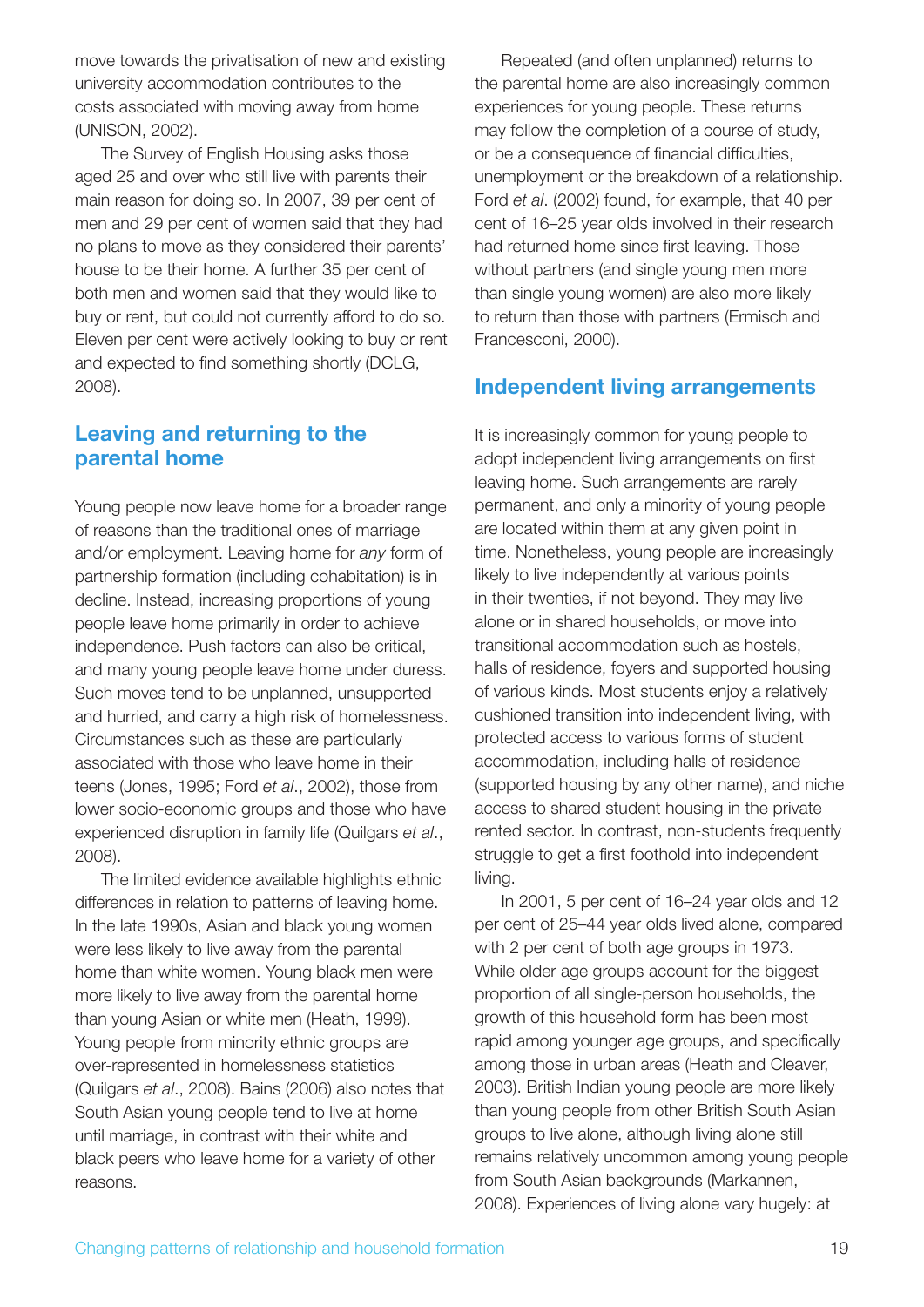one extreme, bedsit-style accommodation in poor quality housing stock; at the other, smart purposebuilt apartments for single young professionals in fashionable urban locations.

Reliable figures on current rates of shared housing are harder to establish. 'Multi-person households' accounted for only 7 per cent of UK households in 2007 (DCLG, 2008), but the incidence specifically among young people is much higher. Extrapolating from statistics on the proportion of students who live in households in the private rented sector (Rugg *et al.*, 2000), for example, suggests that at least 15 per cent of 18–21 year olds currently live in shared households. The figure is likely to be much higher once non-students are also included, not least those affected by the single room rent policy. This policy restricts Housing Benefit for 18–25 year olds to the average local costs of living in shared accommodation, and is discussed further in Chapter 6.

While there is an established link between shared housing and social disadvantage, shared housing is also becoming increasingly common among graduates and/or young professionals. Many ex-students continue to share well into their twenties (Kenyon and Heath, 2001). Although financial concerns remain important to this group of sharers, shared housing is not necessarily experienced by them solely as a product of constraint. Rather, they may place high value on the flexibility and independence associated with shared housing, and regard it as appropriate to their age and life stage. This includes in relation to the value which they place on couple formation, which is now considered.

# **Couple formation**

Two related trends are of particular relevance to contemporary couple formation. First, there has been a dramatic decline in first-marriage rates among young people. Second, there has been a marked increase in the median age of first marriage*,* rising from 23.4 for men and 21.4 for women in 1971 to 30.8 and 28.6 respectively in 2006 (see Table 2). These trends are largely attributable to the growth of cohabitation as the norm for first partnerships and prior to marriage. In 2001/2, for example, just under a third of 20–24 year-old women and a sixth of 20–24-year-old

|         | All ages     |              | Number of persons marrying per 1,000 single population<br>at age |           |           |           | Median<br>age (years) |
|---------|--------------|--------------|------------------------------------------------------------------|-----------|-----------|-----------|-----------------------|
|         | Number (000) | Rate $(\% )$ | $16 - 19$                                                        | $20 - 24$ | $25 - 29$ | $30 - 34$ |                       |
| Females |              |              |                                                                  |           |           |           |                       |
| 1971    | 347.4        | 97.0         | 92.9                                                             | 246.5     | 167.0     | 75.7      | 21.4                  |
| 1981    | 263.4        | 64.0         | 41.5                                                             | 140.8     | 120.2     | 67.0      | 21.9                  |
| 1991    | 224.8        | 46.7         | 14.0                                                             | 73.0      | 90.6      | 62.7      | 24.6                  |
| 2001    | 177.5        | 30.6         | 5.5                                                              | 31.9      | 64.3      | 53.2      | 27.7                  |
| 2006    | 170.7        | 25.3         | 2.8                                                              | 21.7      | 52.8      | 50.6      | 28.6                  |
| Males   |              |              |                                                                  |           |           |           |                       |
| 1971    | 343.6        | 82.3         | 26.1                                                             | 167.7     | 167.3     | 84.6      | 23.4                  |
| 1981    | 259.1        | 51.7         | 11.1                                                             | 94.1      | 120.8     | 70.3      | 24.1                  |
| 1991    | 222.8        | 37.8         | 3.4                                                              | 43.3      | 81.0      | 66.5      | 26.5                  |
| 2001    | 175.7        | 25.5         | 1.5                                                              | 16.2      | 50.4      | 54.5      | 29.7                  |
| 2006    | 167.2        | 21.0         | 0.7                                                              | 10.9      | 39.0      | 48.6      | 30.8                  |
|         |              |              |                                                                  |           |           |           |                       |

Table 2: First marriages (numbers, rates and median age) by age and sex, England and Wales

**Source:** *Population Trends***, 132, Table 9.1: First marriages: age and sex (www.statistics.gov.uk/STATBASE/ssdataset. asp?vlnk=9554).**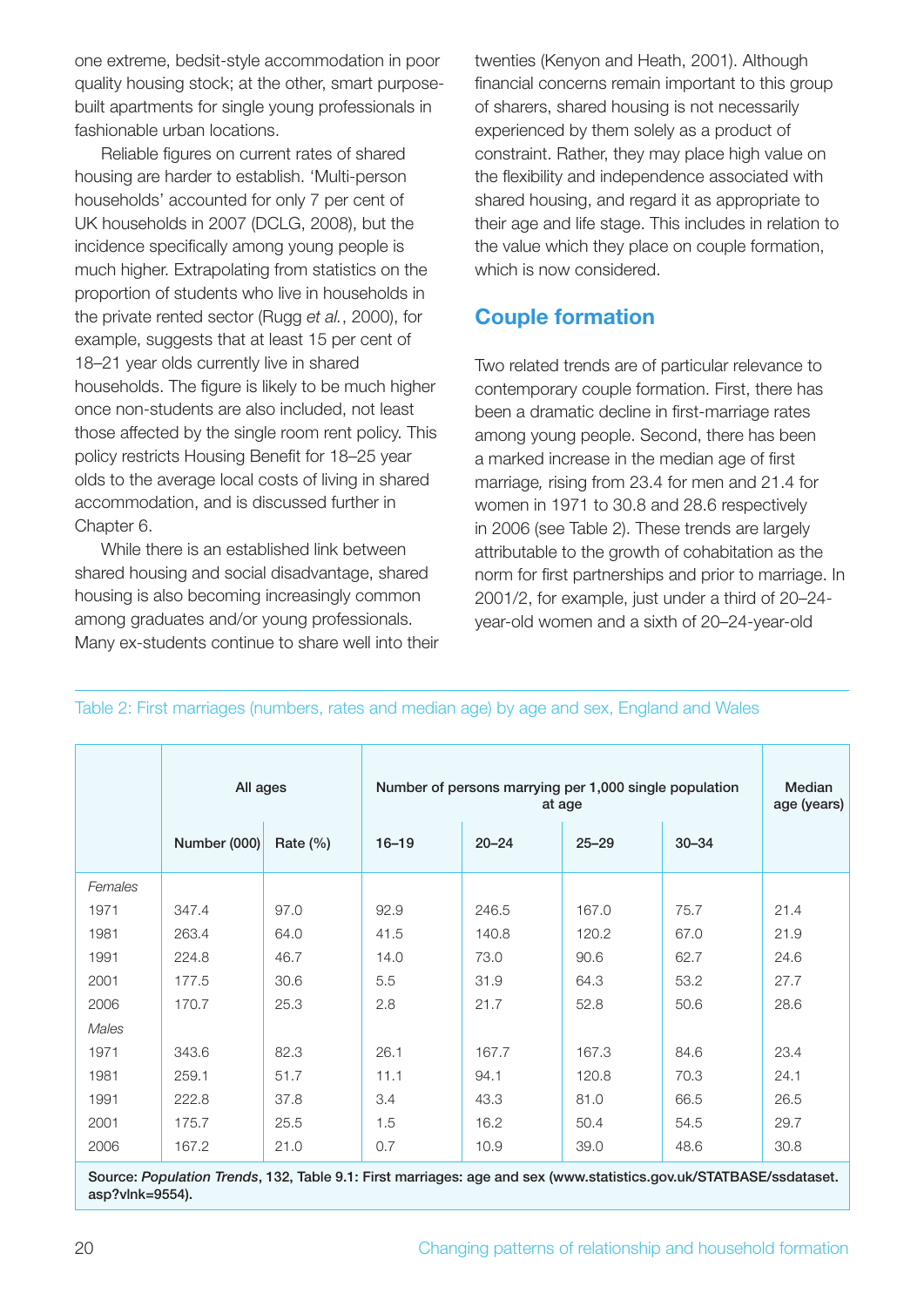men were cohabiting, rising to 44 per cent and 36 per cent respectively among 25–29 year olds (Office for National Statistics, 2004). Younger people also account for a large proportion of all cohabitees. In 2001, half of all cohabiting couples were headed by an under-35 year old, compared with only one in ten married couples (Office for National Statistics, 2008). Relationships based on cohabitation are not as stable as those based on marriage. Only a fifth of couples continue in a cohabiting relationship beyond five years, although of those that come to an end three-fifths do so as a result of the partners marrying each other rather than through splitting up (Ermisch and Francesconi, 2000).

Despite this general trend, marriage rates have remained high among South Asian young people. Bains (2006) argues, however, that trends prevalent among the white majority will become increasingly apparent among younger South Asians. He predicts that by 2020 marriage will occur later, possibly after a period of cohabitation. Markannen (2008) notes that Caribbean women experience low rates of marriage and partnership, and high rates of lone parenthood.

'Living apart together' is another increasingly common relationship form among young people. In a study of the incidence of having a regular partner who lives elsewhere, Haskey (2005) found that almost a half of this group were aged 16 to 24. However, a third of all those with a nonresident regular partner were still living with their parents; for this group, living apart from their partner may be more about constraint than choice. Once this subgroup was excluded, rates of living apart together across the population were halved, but were still high among younger groups.

Most young people nonetheless continue to aspire to a settled partnership relationship in the longer term. Henderson *et al*. (2007, p. 25) note that almost all the young people involved in their longitudinal study expected to be in a steady livein relationship – with children – by the age of 35. They note that 'what is … surprising in this time of change is the power of the normative model and how few young people are pushing against the constraints, and imagining a different future'. Similar conclusions were reached in Heath and

Cleaver's (2003) study of house-sharers in their twenties and early thirties. Despite widespread ambivalence towards couple relationships, the majority anticipated living with a partner in the longer term, although not necessarily in the form of marriage.

# **Understandings of 'home'**

Young people's understandings of home have been explored in a number of recent studies. These have revealed a complex relationship between common sense and more pragmatic understandings of 'home'. 'Home' tends to be conflated in popular understandings with the presence of family members. Yet for many young people the presence of family members is by no means a guarantee of 'homeliness'. For others, living away from home can still be experienced as 'homely'. Heath and Cleaver (2003) and Holdsworth and Morgan (2005) suggest that such an assessment is based not on the presence of family members, but on factors such as the quality of relationships in their domestic setting and the presence of features such as security, privacy and physical comfort. In their absence, a living arrangement is most definitely not 'a home', but if present then it may well be considered to be so.

These studies also point to a common distinction between 'home home' and 'here home'. The former is associated with the parental home, the latter with current living arrangements. Holdsworth and Morgan (2005) note that the parallel existence of these two categories of home is not experienced as problematic or destabilising by those who hold this view. 'The imagined home' is also important to most young people, often peopled in their imaginations by a future partner and children. Investment in an imagined home is particularly important to young people who have not experienced living with their parents as 'homely'. Henderson *et al*. (2007, p. 126) note, for example, that for such young people, the 'idealised creation of a future home' takes on considerable significance. Wade and Dixon (2006, p. 203) make a similar point about young people who have grown up within state care.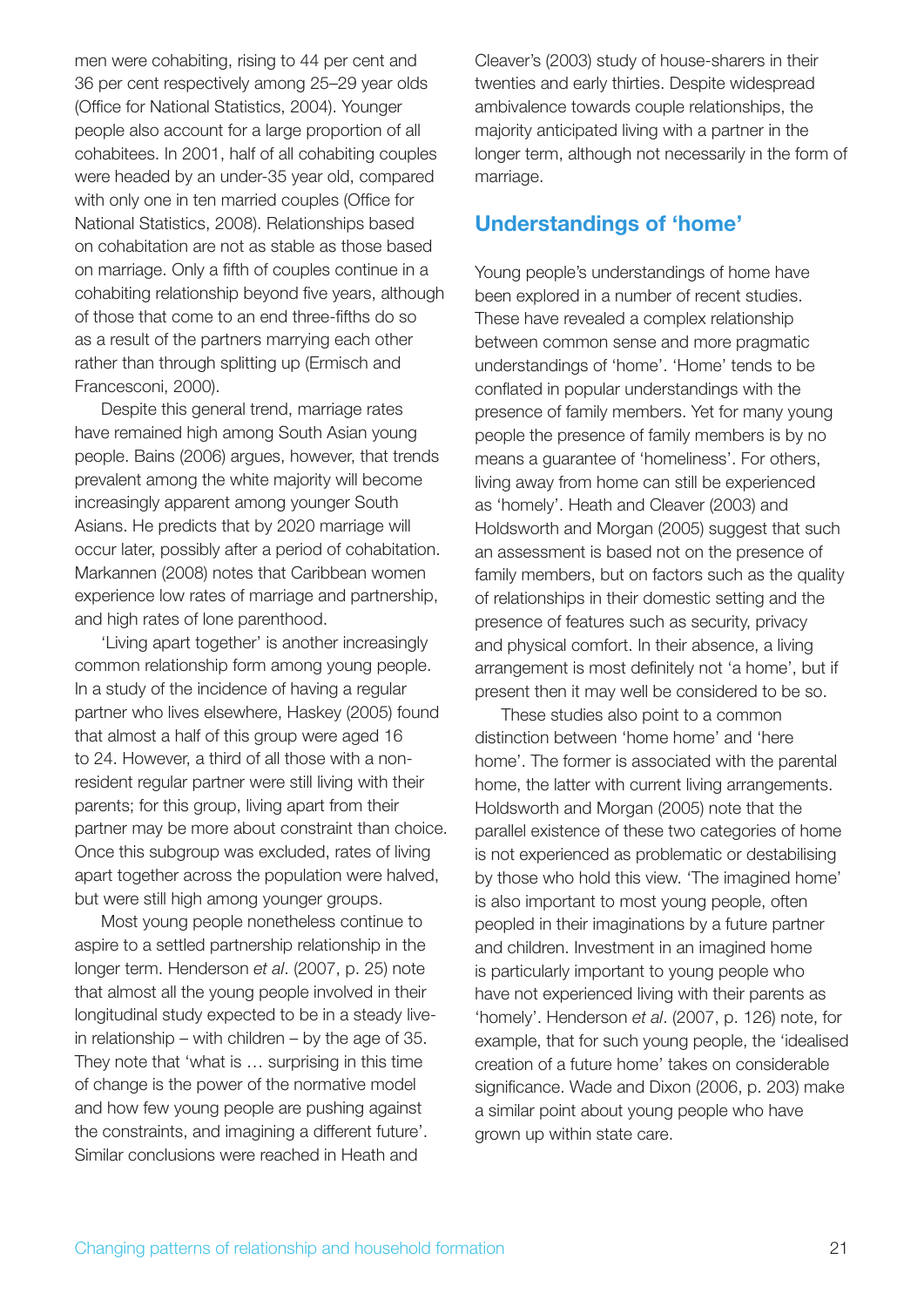# **Summary**

There have been dramatic shifts in patterns of household formation over the past 30 years. Young people are dependent on their parents for longer, and they are more likely to live independently on first leaving home, to cohabit before marriage and to marry at later ages. Yet settled relationships remain a key part of young people's aspirations for future home life.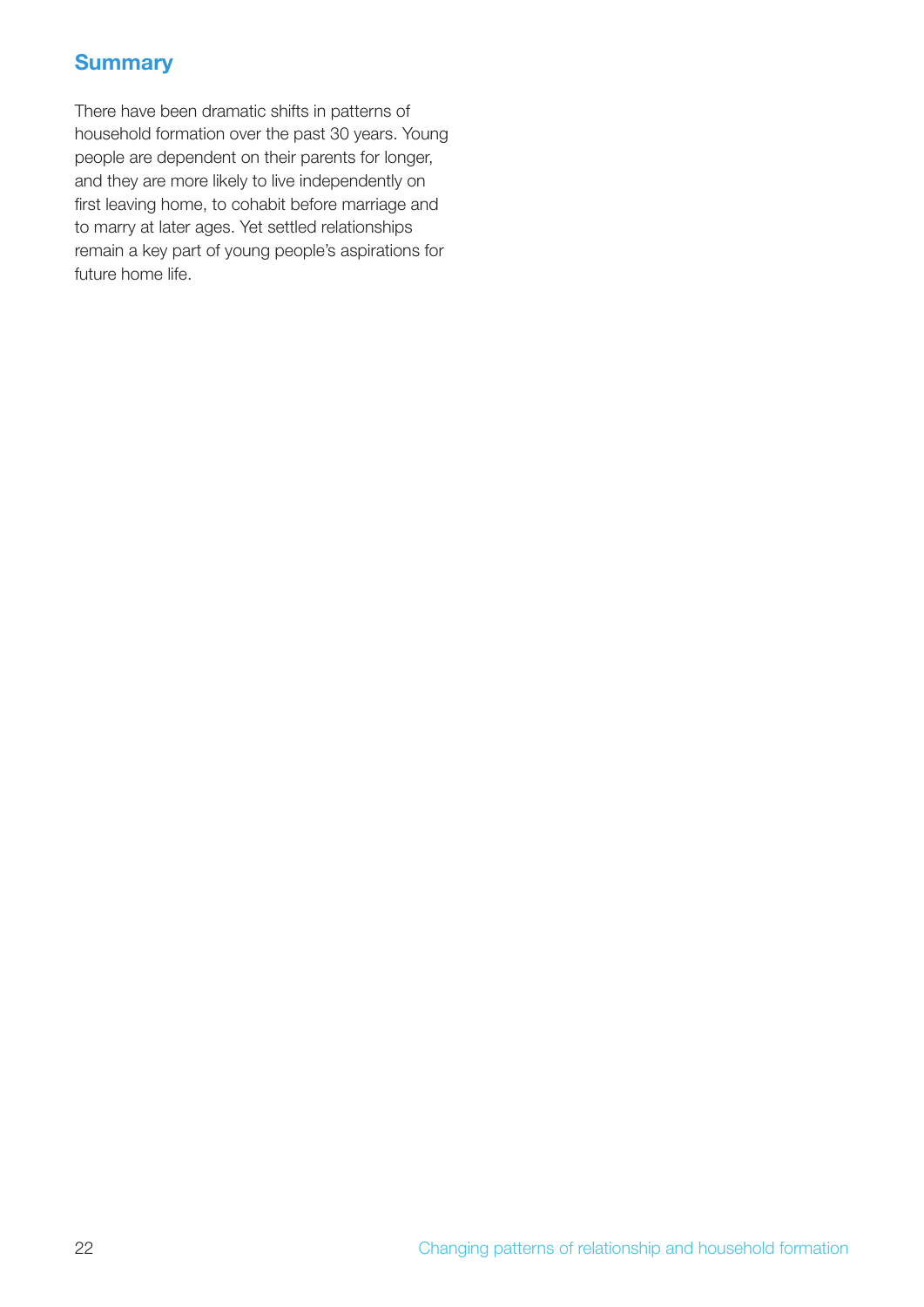This chapter focuses on research on young people and money, and considers how this might relate to housing. The chapter highlights how a willingness to take responsibility for one's finances is linked to key moments of transition, and also notes the increased role of parents in young people's financial decision-making, including in relation to home ownership. It also considers the importance of non-material support in the housing transition process.

#### **Attitudes towards financial planning**

Research on young people's attitudes to financial management and planning highlights a widespread 'live for today' attitude, especially among those in their late teens and early twenties (Pettigrew *et al*., 2007). Young people in this age group also report considerably higher rates of impulsive spending than the population as a whole, often based on the use of credit (Atkinson and Kempson, 2004). Debt tends not to be regarded as problematic unless repayment gets out of control (Synovate, 2005) and, although regular saving is regarded as a good thing by most young people, they are less likely to save than older people. Saving seems to be regarded as an 'adult' behaviour and does not sit comfortably with the idea of being young. Accordingly, saving is often deferred to an imagined future moment, such as a better job, increased income, or a decision to 'settle down'.

It is argued that young people have belowaverage levels of financial literacy (Atkinson and Kempson, 2004) and that they lack ready access to mainstream financial services (Mitton, 2008). including in relation to housing finance. Pettigrew et al. (2007) suggest further that young people who still live with their parents often have little sense of financial responsibility. They remain reliant on their parents both to manage their finances and to provide often high levels of financial support. Leaving home often triggers a greater sense of financial responsibility.

# **The impact of student debt**

In recent years there has been a mass expansion of higher education, linked to the Government's target of 50 per cent participation among 18–30 year olds by 2010. In 2005/6, the participation rate for 18–30 year olds stood at 43 per cent. This expansion has occurred alongside growing levels of graduate debt, largely attributable to their reliance on the student loan system (e.g. Christie and Munro, 2003). Students in receipt of loans are also more likely than those without to have credit card debts in addition to outstanding loan repayments (Callender and Jackson, 2005). Over 90 per cent of students now graduate with debts. In 2004/5, final-year students expected to graduate with an average debt of £5,685 in Scotland and £7,911 in England, reflecting differences in the funding regimes of the two countries. Half of students in England anticipated debts averaging £8,662 or more (Callender and Wilkinson, 2006). Students from poorer backgrounds have higher levels of debt than those from more affluent backgrounds, as do students with dependent children in comparison with those without, and those living independently in comparison with those living with their parent(s) (Callender and Wilkinson, 2006).

Debt appears to have become normalised as part of the student experience. It is claimed that this has produced a generational shift in attitude towards living with debt, resulting in a more debttolerant society (e.g. Christie and Munro, 2003). Students' levels of debt tolerance are often linked to their perceptions of the longer-term economic benefits of having a degree. Analysis by Andrew (2006) suggests, however, that student debt and the current repayment mechanisms are likely to diminish some of these advantages. He argues that this will result in delayed transitions into owner-occupation among graduates: a typical male graduate is likely to move into home ownership in his mid rather than early 30s, and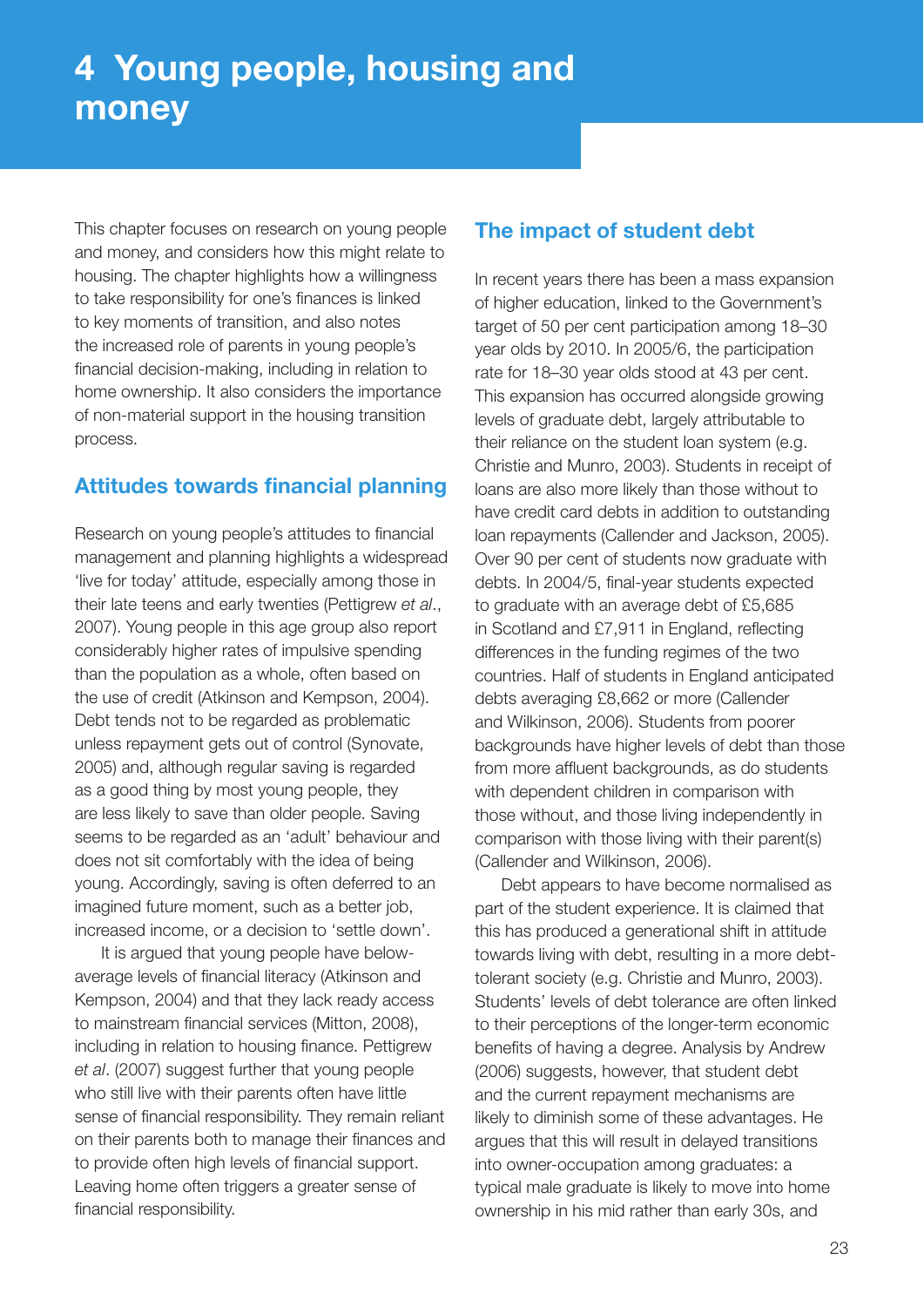a typical graduate couple in their mid thirties rather than their late 20s. Those who fail to secure graduate-level employment are likely to be hit hardest, while high flyers moving into toplevel graduate jobs will be least affected. Overall, Andrew suggests, the effect of student debt will be to cancel out graduates' previous accelerated transition to owner-occupation, for many bringing the timing of potential progression to home ownership into line with that of non-graduates.

#### **Aspirations and barriers to home ownership**

The average age of first-time buyers in the UK in 2007 was 31 years, falling from age 34 in 2001.1 During the 1970s, the average age of first-time buyers dipped below 30 (Smith and Pannell, 2005). Since the mid 1980s, there has been a decrease in the proportion of borrowers aged under 24, and a similar decline since the mid 1990s in the proportion of borrowers aged 25 to 29 (Smith and Pannell, 2005). In parallel, the proportion of first-time buyers in their thirties has increased. The 25–29-year-old age group nonetheless represents the largest single group of first-time buyers.

Despite current housing market conditions, recent survey-based evidence on housing aspirations suggests a growing preference for owner-occupation among under-25 year olds (Pannell, 2007). Around half of this age group aspire to owner-occupation within the next two years, and around 85 per cent within the next ten years. Levels of aspiration among 25–34 year olds have remained fairly constant over the past decade. Around three-quarters aspire to owneroccupation within the next two years and around 85 per cent within a decade. This suggests a mismatch between aspirations to home ownership and the actual likelihood of achieving it. This is unsurprising given increasing house prices and the fall in young people's incomes over the 1990s relative to older groups (Andrew, 2006). Bosanquet *et al.* (2006) note that first-time property prices are now over eight times higher than the median earnings of 22–29 year olds, compared with only five times higher in 1999.

Tatch (2007) argues that these factors have led to a growing reliance among first-time buyers on financial assistance from parents and other relatives in meeting the costs of a deposit.<sup>2</sup> He estimates that two-fifths of under-30 year olds received support of this kind in 2006. His analysis points to significant differences between assisted and unassisted first-time buyers. Assisted buyers tend to purchase higher-priced properties based on larger deposits and mortgages with higher income multiples, rendering them vulnerable to the effects of interest-rate rises. Unassisted buyers tend to have higher personal incomes and consequently take out higher mortgages and with a higher 'loan to valuation' ratio (i.e. the proportion of the value of a property which is covered by a mortgage). They are therefore more vulnerable to reduced property values. Greater reliance on financial assistance from parents also has consequences for affordability within the housing market, as it fuels rising house prices. Tatch (2007, p. 10) argues that 'over time, the housing market could also become increasingly polarised, with the children of parents who are themselves home-owners accounting for a progressively larger proportion of first-time buyers'.

Alongside growing parental assistance, some young people are opting for shared mortgages with friends as a means of accessing the housing market. A number of companies specialise in arranging joint mortgages of this kind (e.g. www.sharetobuy.com). Buying a property and then renting out spare rooms to subsidise mortgage payments is also common. There are also websites and at least one Facebook group dedicated to bringing together strangers seeking to find a co-investor, including through 'speed dating'-style events! Such practices raise important questions concerning the implications of such arrangements for trust, independence and the negotiation of friendships in such contexts.

# **Parent–child (inter)dependencies**

Much transitions literature portrays parent– child relationships in terms of straightforward progression from dependence to independence. This is despite evidence of the often reciprocal exchange of material and emotional resources between children and their parents across the life course. MacDonald and Marsh (2005), for example, highlight how connections to family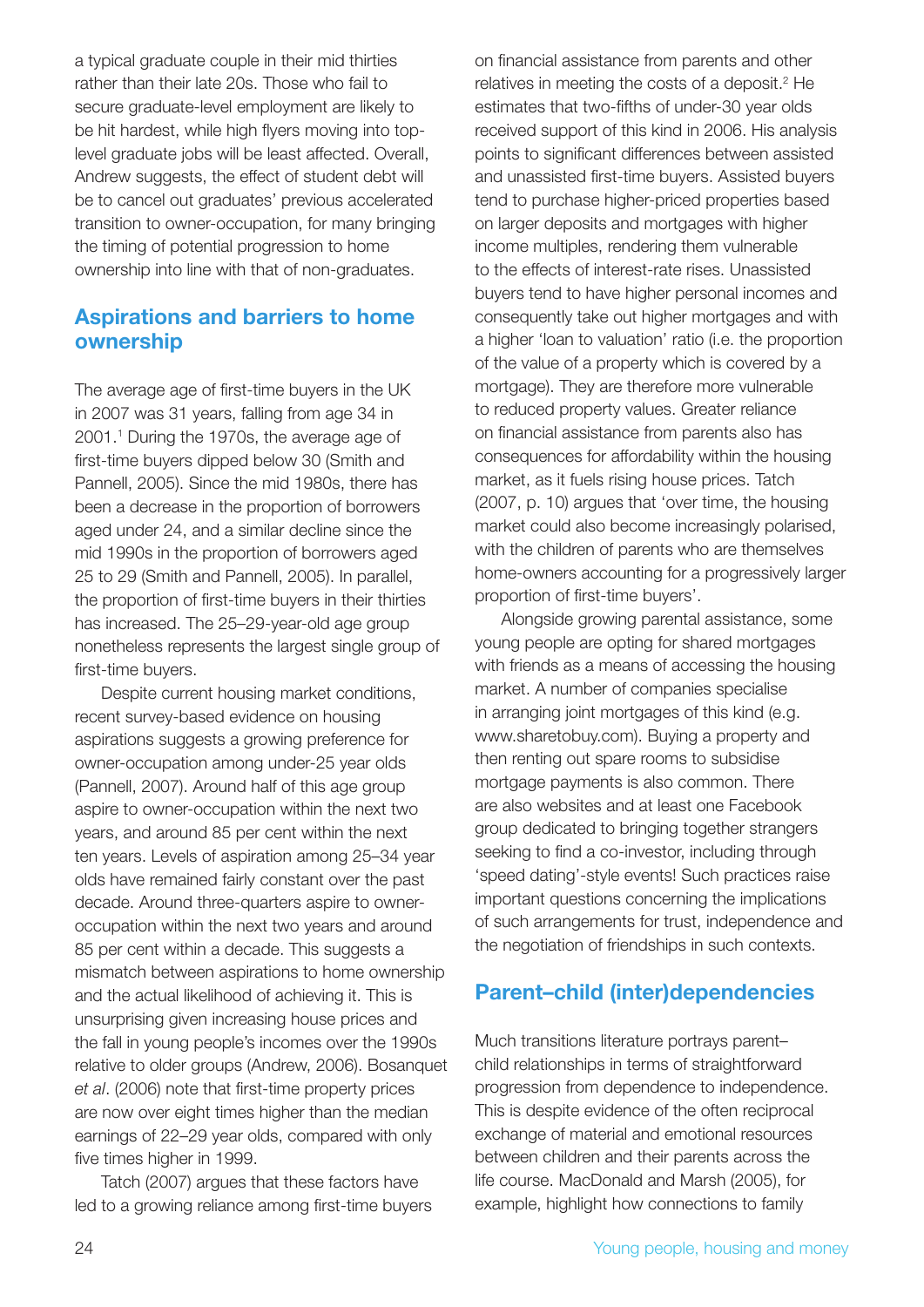networks can impact upon young people's housing transitions in disadvantaged areas. Many of the young people involved in their research on a housing estate in the North East of England deferred leaving home for as long as possible, given the financial cushioning it often provided. On leaving, the vast majority then remained on the estate. They invariably moved into social housing, which was readily available because of the estate's poor reputation among outsiders. MacDonald and Marsh dispute the suggestion that this sense of 'localism' merely reflected limited options. Instead, they note that staying in the area was a deliberate choice, linked to the importance of 'knowing and being known'. Moving away would have isolated them from close social networks and the contacts that these brought, including job information and emotional support (see also Green and White, 2007).

Parent–child (inter)dependency is, then, an important factor affecting housing pathways (Heath, 2002). Jones *et al*. (2006) also note that many young people – especially those from poorer families – may live with a partner in the parental home. This involves a complex (re)negotiation of

parent–child relationships, including in relation to financial and other material exchanges between the couple and the parents. At the other extreme, Christie *et al*. (2002) note the increased propensity for affluent parents to buy accommodation for the use of their children while they are in higher education. Spare rooms are invariably rented out to other students to minimise, if not fully cover, the housing costs of the owners' child. On graduation, they may continue to live in the property at a reduced rate, allowing them to save towards a deposit for a property of their own. This in turn reinforces the possibility of owner-occupation increasingly becoming the preserve of the children of existing homeowners (Andrew, 2006).

#### **Summary**

High levels of debt and the deferral of saving are widespread among young people. This is especially the case among students and graduates. Home ownership is increasingly difficult to achieve on a single income and financial assistance from parents and others is becoming more common as a result.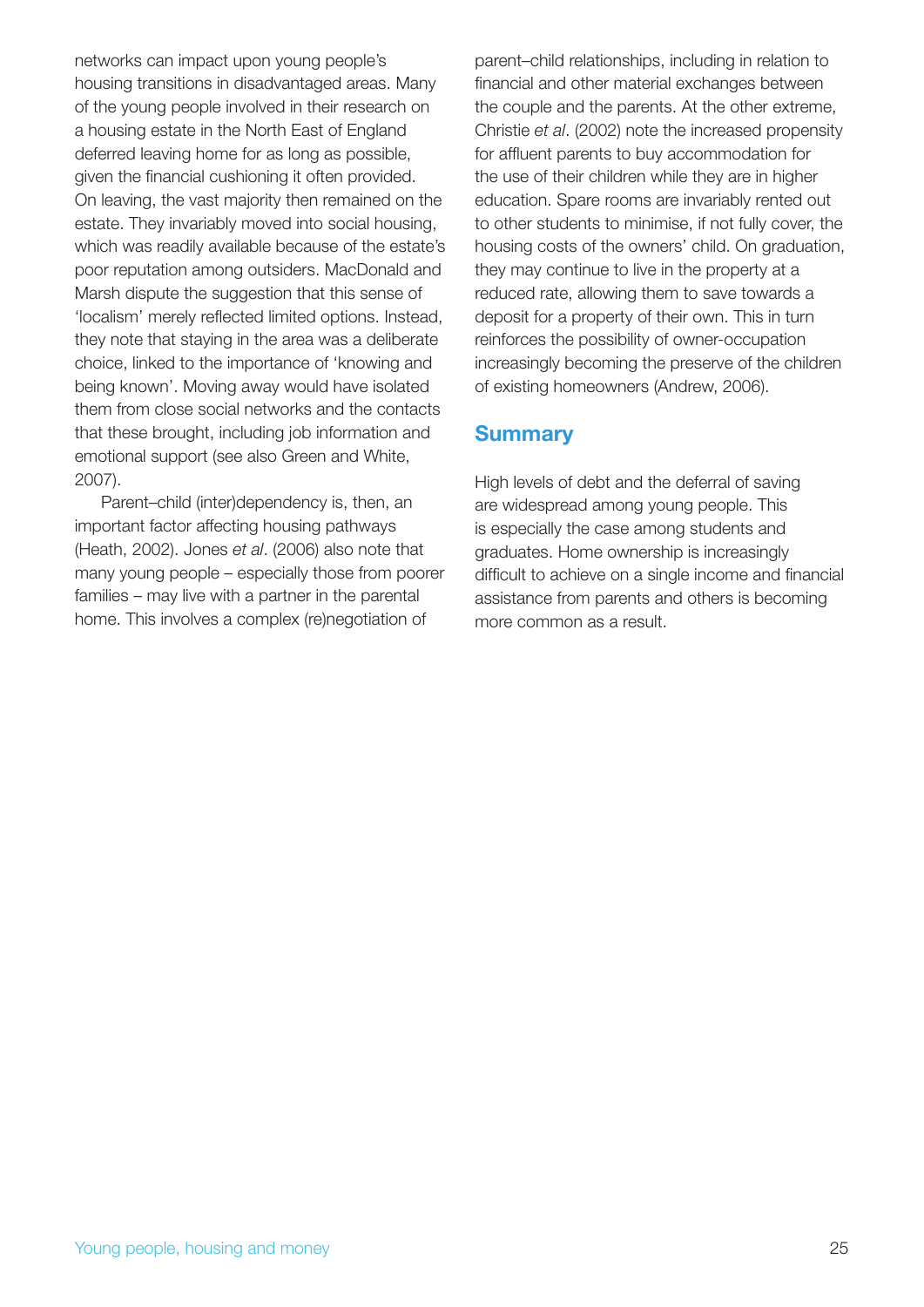So far this review has considered some of the general conditions under which young people experience housing transitions. This chapter considers research on the housing transitions of young people who may face particular challenges in relation to this process. It focuses on four potentially vulnerable groups: care leavers, young people with disabilities, young people from rural areas, and gay and lesbian young people.

# **Care leavers**

Transitions to independence among care leavers occur at a relatively young age, usually around 17. They are also often experienced in the absence of supportive social networks which might include financial support (Mendes and Moslehuddin, 2006). Until relatively recently, care leavers received little local authority support during this transition. Consequently, their transitions were often characterised by crises rather than by careful planning and by higher rates of homelessness than among the general youth population (Biehal and Wade, 1999). Care leavers were accordingly designated as a priority group for housing services in the Housing Act 1996. However, the Act failed to specify precisely who was responsible for prioritising their needs (housing or social services). This rendered these measures less effective than intended (Simon, 2008).

Measures introduced under the Children (Leaving Care) Act 2000 have been more successful. The Act has sought to ensure enhanced support in the move to independent living. This is achieved through advance preparation and the provision of financial assistance and ongoing personal support to young care leavers, including priority access to supported housing. Under the Act, all care leavers are allocated a personal adviser, with responsibility for co-ordinating the provision of appropriate services. Support is now provided until at least 21

or the completion of full-time education, whichever comes later.

Simon (2008) argues that levels of support vary considerably between local authorities, but concurs that care leavers now receive higher levels of support than prior to the Act. He compared the experiences of care leavers and non-care leavers with comparable levels of disadvantage. Incidences of crisis moves and youth homelessness were twice as high among the latter group. Care leavers were also more likely than the control group to be living in supported lodgings, such as flats or rooms in housing projects. In such settings, they invariably had access to a housing support officer. Simon concludes that, relative to other young people in difficulty, care leavers now receive more consistent housing support, when first leaving care and for some time afterwards. Care leavers nonetheless remain a vulnerable group in this process, especially those with mental health, offending and substance misuse problems and those with disabilities (Wade and Dixon, 2006).

# **Young people with disabilities**

Disabled young people are more likely than their non-disabled peers to remain within the parental home for extended periods (Pascall and Hendey, 2004). This is despite evidence that their housing aspirations and motives for leaving home are similar to those of young people more generally. Dean (2003) found a strong desire for independence among the disabled young people involved in her research. She noted, however, that it was often assumed that their first housing destination should be more permanent than that of non-disabled young people. The consequent search for 'perfect housing' added to the delay in home-leaving, and those who felt ready to leave home often had to wait for considerable periods of time before appropriate housing became available.

Pascal and Hendey (2004) explored the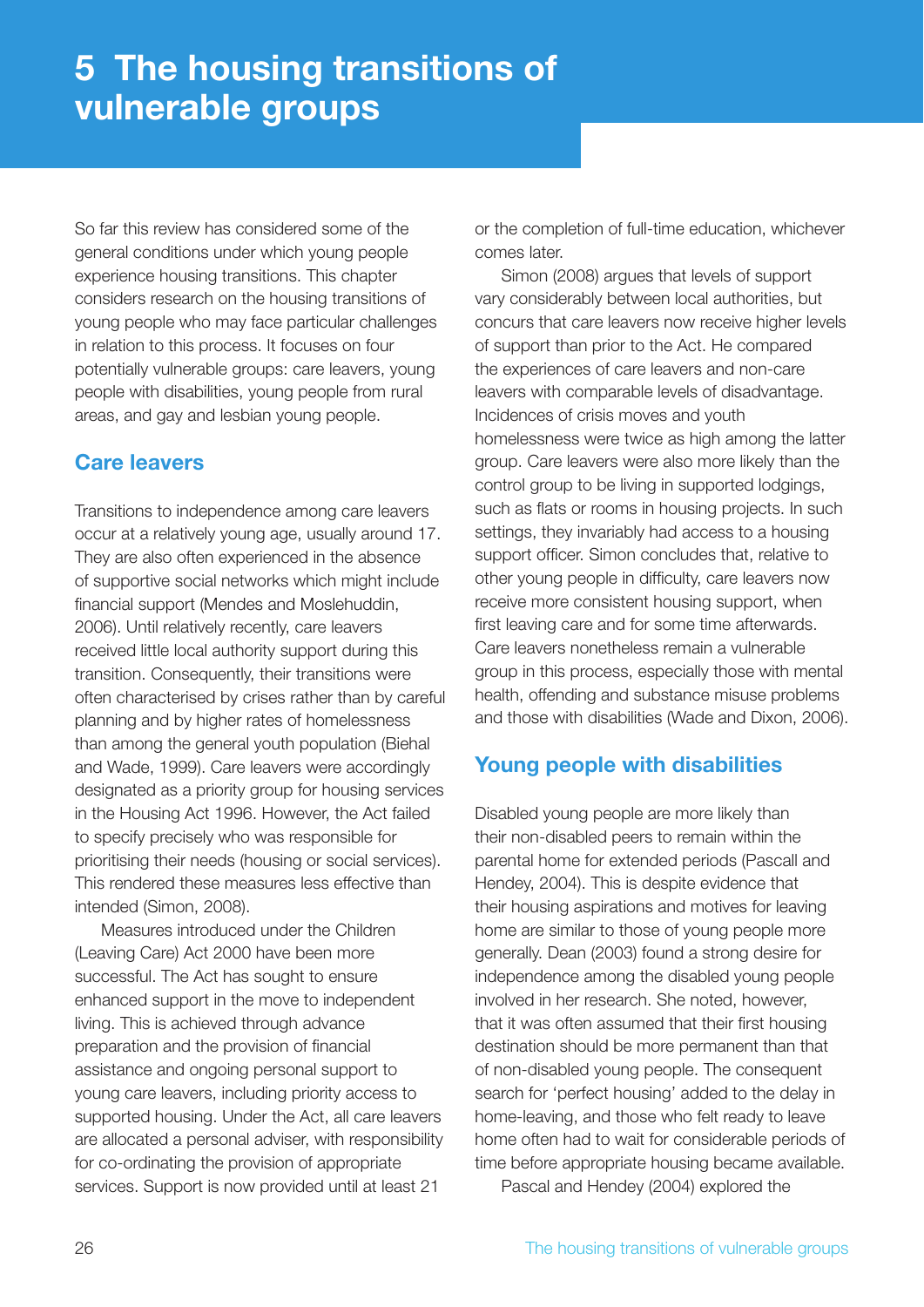housing experiences of young people in receipt of the Disability Living Allowance. Practical support needs were a key factor affecting their ability to leave home. Their ability to manage both a job and an independent household, and to find a job that provided sufficient income to cover their support needs, was also critical. Beyond these specific challenges, the key to a successful transition was often the exceptional support provided by parents. Supportive parents instilled the confidence to leave home and provided a range of support – not least financial support  $-$  in allowing their disabled child to achieve this. For others, however, the closeness of family support acted as a disincentive to leaving home, as they felt it unlikely that they could replicate their current levels of support while living independently.

# **Young people living in rural areas**

The housing transitions of young people in rural areas are affected by two key challenges: a decline in housing options and availability, and increased housing costs (Leyshon and DiGiovanna, 2005). Rural areas have higher levels of owner-occupation and private rented housing in comparison with urban areas, and limited availability of social housing (Ford *et al*., 1997). In tourist areas, private rentals are often only affordable to young people out of season. Most young people in rural areas are reliant on a very restricted supply of affordable housing. Consequently, they tend to leave home earlier than their urban counterparts in order to seek affordable accommodation in urban areas (Jones, 2001), while a disproportionate number of those who remain within rural communities live with their parents in comparison with their urban counterparts (Ford *et al*., 1997). Most expect that they will have to move away from their community in order to achieve independence. This has significantly affected the age profile of rural communities. Since the late 1980s, the proportion of 15–24 year olds in rural areas has fallen from 21 per cent to 15 per cent (Commission for Rural Communities, 2007). This is a reversal of the trend among virtually all other age groups towards a net increase in the rural population and a net decrease in the urban population (Leyshon and DiGiovanna, 2005).

Restricted labour market and educational opportunities in rural areas, alongside a lack of broader service provision, also act as push factors for young people seeking independence. Gill Jones (2001) has highlighted how leaving home in rural areas is, then, strongly associated with the predominantly economic migration of young people out of their home region: they move in order to access better employment, education and training opportunities. She notes that 'the provision of affordable rural housing for single young people would probably not stop the drift to urban areas unless it was accompanied by better training, transport and employment opportunities, but it would improve the quality of life of those who stay on by allowing them more choice about the way they make the transition to adult independence' (Jones, 2001, p. 61). Leyshon and DiGiovanna (2005) also argue that young people often feel marginalised within rural communities by more powerful adult groups such as affluent incomers and early retirees. These groups tend to dominate struggles for space and resources, including in relation to housing. For these reasons, they claim, many young people choose to leave if they have the option. Nonetheless, this decision is often a painful one for young people (Jones, 1999).

# **Gay and lesbian young people**

Most research on young people and housing tends to overlook the experiences of gay and lesbian young people. A number of recent studies have nonetheless suggested that disputes arising from coming out to parents can be a key factor in the decision of many non-heterosexual young people to leave home at relatively early ages (Valentine *et al*., 2002; Dunne *et al*., 2002; Gold, 2005; Cull *et al*., 2006). Once having left, they may then have to contend with the negative reactions of landlords, co-tenants and neighbours to disclosure of, or assumptions made about, their sexuality. Gay and lesbian young people are over-represented among homeless young people, yet youth homelessness projects and move-on projects often overlook the specific needs of this group.<sup>1</sup> This is partly because heterosexuality is often assumed, with the onus placed on clients to 'out' themselves. Valentine *et al*. note that 'lesbians and gay men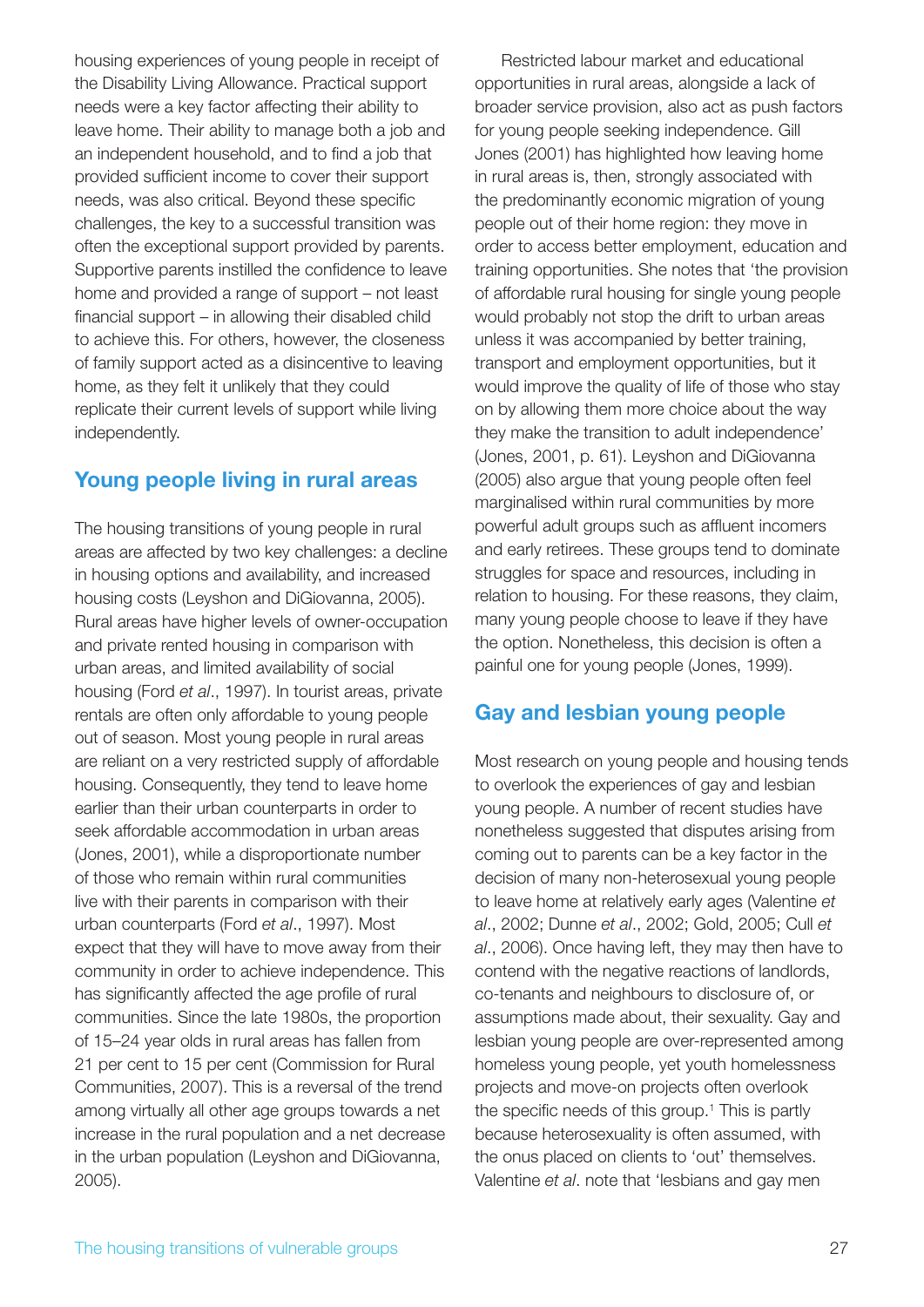are often homeless because of homophobia, yet because of their vulnerability they do not have the self-confidence to come out. As a result of not coming out their needs are invisible which makes it difficult for service providers to justify the setting aside of appropriate specialist accommodation' (2002, p. 21). Notwithstanding this difficulty, there are calls for increased provision of supported housing projects targeted specifically at gay and lesbian young people.

Prendergast *et al*. (2002) and Taulke-Johnson and Rivers (1999) also highlight the potentially negative experience of living in university accommodation as a lesbian, gay, bisexual or transgendered (LGBT) student. LGBT students who move away to university are nonetheless in a better position to establish independent lives away from possibly disapproving or hostile family members than non-students and students who remain living in the parental home. For these reasons Prendergast *et al*. (2002) refer to LGBT students as the 'haves' and to homeless nonstudents as the 'have nots' in relation to housing transitions.

# **Summary**

Care leavers experience early and relatively unsupported transitions, although the Children (Leaving Care) Act 2000 has led to increased local authority support. Disabled young people leave home later than their non-disabled peers. For those who achieve independence, parental support is a key factor. A high proportion of young people in rural areas migrate to urban areas in order to achieve independence. In the absence of affordable housing, those who remain tend to live with their parents for extended periods. Family disputes over sexuality can result in early leaving and homelessness among gay and lesbian young people, yet there is little dedicated support for their housing transitions.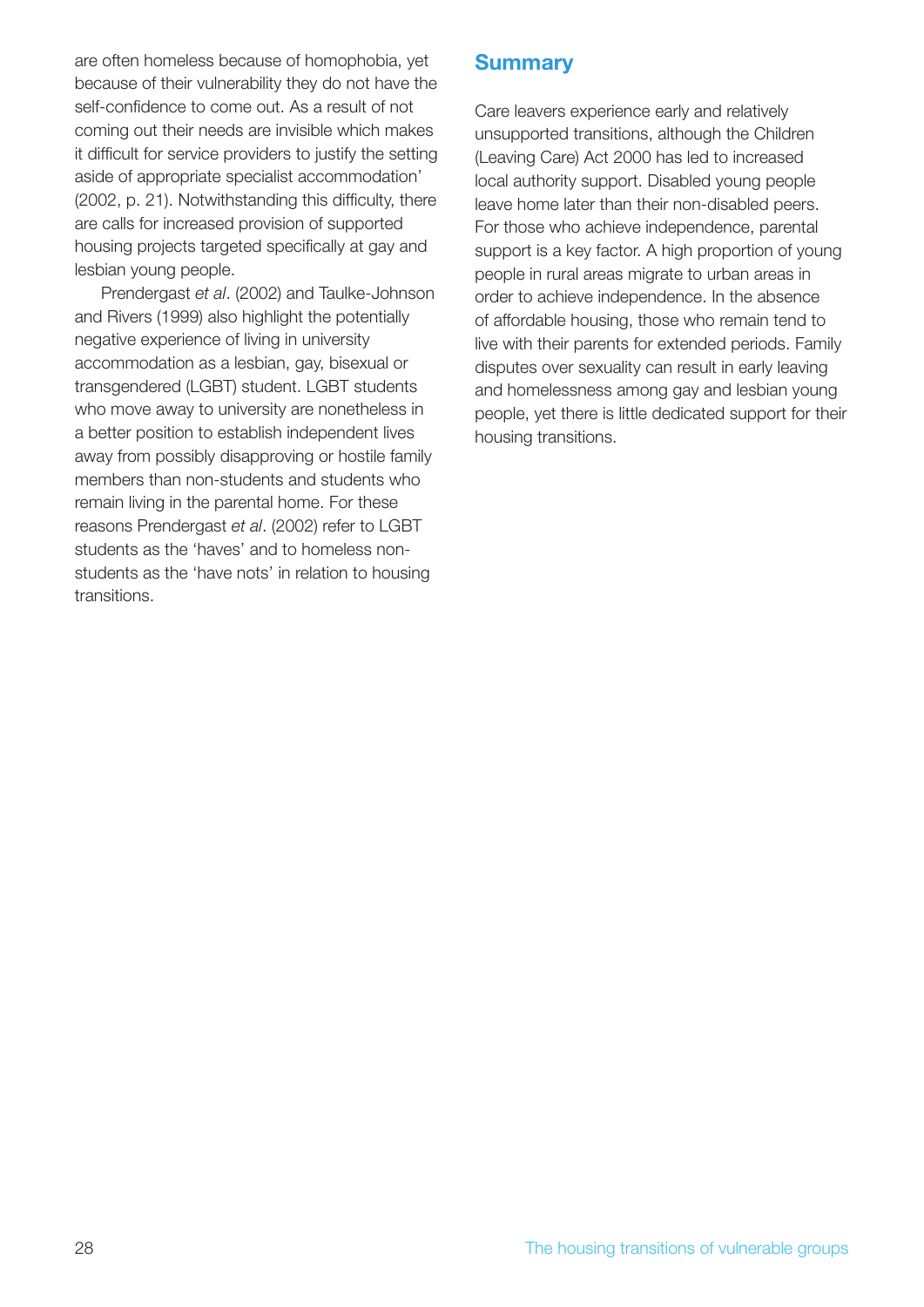This chapter highlights two sets of policy-related issues which have a particularly negative impact on the housing transitions of specific groups of young people. The first of these relate to the challenges faced by 16 and 17 year olds in seeking to find suitable accommodation, especially by those who become homeless. The second set of issues relate to the impact of the single room rent policy on the housing options of under-25 year olds. In both cases, the young people affected include some of the most vulnerable members of society.

# **Housing provision for 16 and 17 year olds**

Young people who leave home at 16 or 17 face specific difficulties in relation to both statutory and non-statutory housing provision. Homelessness is the ever-present danger for this group and the 2002 Homelessness Act placed a responsibility on local authorities to accept 16- and 17-yearold homeless young people as priority cases for rehousing. This underlined the essential vulnerability of this specific age group, regardless of any other circumstances in which they might find themselves. In a recent review of youth homelessness, Quilgars *et al*. (2008) suggest that this measure has resulted in much-improved levels of support for under-18 year olds and that youth homelessness rates are now in decline. Nonetheless, provision of targeted support is variable, not least because of a lack of appropriate accommodation within the direct control of local authorities.

In the absence of sufficient and/or appropriate housing stock of their own, some local authorities still place homeless 16 and 17 year olds in bed and breakfast accommodation (Centrepoint, 2005). Young people are particularly vulnerable in such accommodation. It is often of very poor quality, and intimidation, harassment, lack of support and isolation are common experiences.

It is particularly unsuitable for young women, with many reporting sexual harassment by staff or other residents. Young people may remain in bed and breakfast accommodation for extended periods, in some cases up to a year. This is despite a prohibition on families with children (including 16 and 17 year olds) being placed in such accommodation for more than six weeks. The Government is committed to ending the use of bed and breakfast accommodation for this age group by 2010, and its use is now much reduced.

Demand for local authority accommodation appropriate to the needs of 16 and 17 year olds tends to outstrip supply. Some local authorities place younger tenants in flats and apartments in otherwise hard-to-let council estates. But these developments are often inappropriate for early leavers, especially those with complex needs. Younger tenants may also be placed in unfurnished accommodation, even though the provision of fully or semi-furnished accommodation increases the chances of a successful tenancy.

The Government's Supporting People programme, launched in 2003, provides housingrelated support to vulnerable groups, including young people. It has been supplemented by the introduction in 2006 of the National Youth Homelessness Scheme. Measures include greater provision of supported accommodation within the local authority and housing association sectors for young people at risk. These schemes are often based on hostel-type accommodation or developments of furnished self-contained onebedroom flats with access to a common room as well as to the services of a support worker. Harvey and Houston (2005) nonetheless note that the lack of sufficient 'move-on' options can cause a delay in new tenants accessing these support services.

The inability of many local authorities to provide social housing to under-18 year olds leads many young people towards the private rented sector instead. However, private landlords are often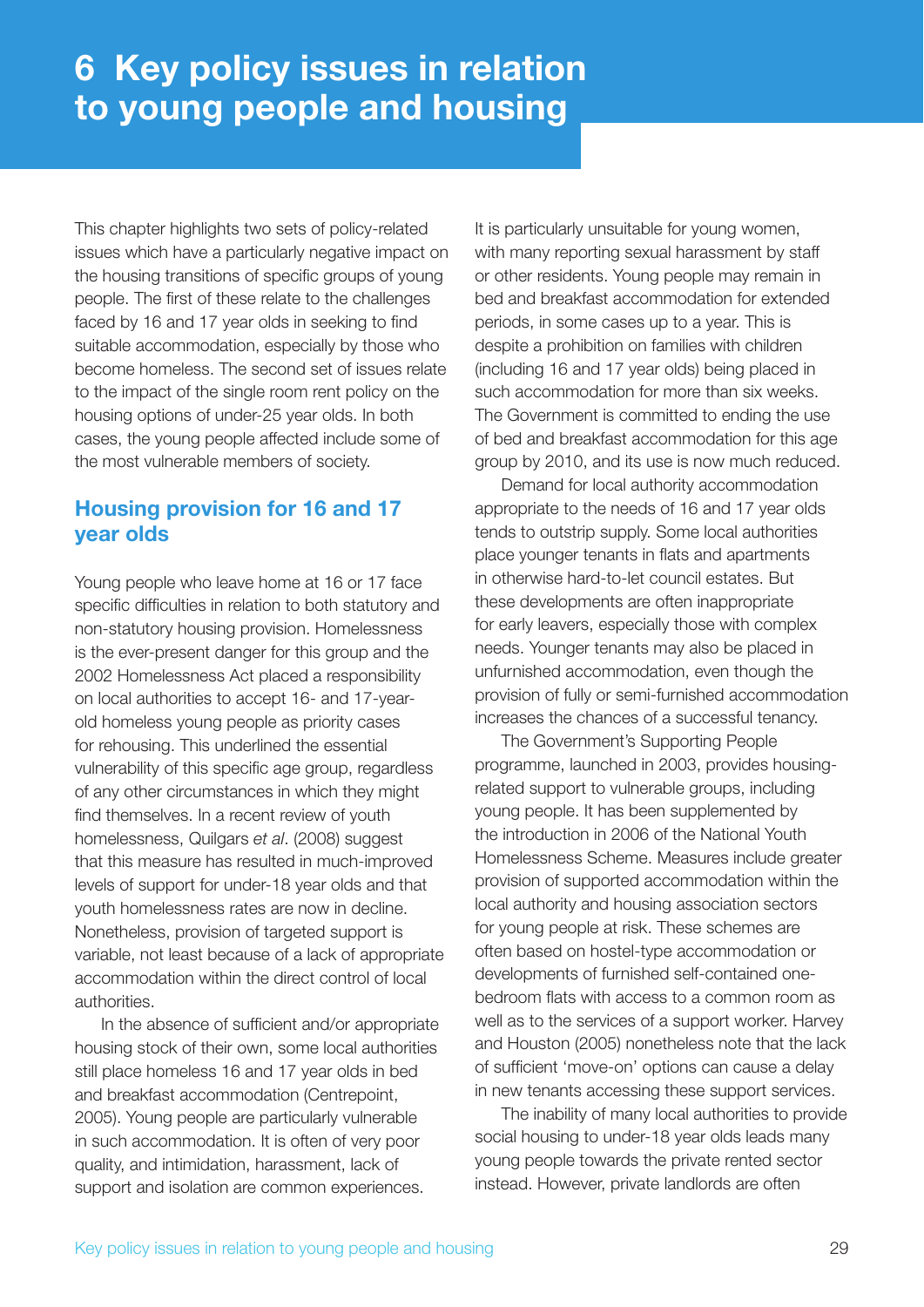reluctant to rent to this age group. This partly arises from a false perception that under-18 year olds cannot enter into tenancy agreements. Many landlords assume that this group cannot be bound by a contract and, consequently, cannot be held liable for rent. Shelter (2007) notes that there is some legal basis for these beliefs, but that it should not actually prevent the letting of properties to under-18 year olds. Under-18 year olds are nonetheless likely to struggle in a private tenancy. As Shelter notes, 'Sixteen and 17-year-olds are more likely to be successful in tenancies where the provider has taken account of the young person's needs, and appropriate support is provided' (2007, p. 1). In recognition of this, some landlords only let to under-18 year olds on condition of support from other agencies.

### **Housing benefit and the single room rent policy**

The single room rent policy (SRR) was introduced by the Conservatives in 1996. The SRR restricts Housing Benefit for under-25 year olds to the locally assessed cost of a single room in a house with shared use of a toilet, kitchen, bathroom and (since 2001) living room. Young people living in accommodation that does not meet these criteria are expected to meet the shortfall from their own resources. The policy was originally introduced as a means of curbing the growth of subsidised private rents and of preventing young people on benefits from receiving state subsidy to live alone. It was argued that this gave claimants an unfair advantage over non-claimants and provided an incentive for young people to leave home 'unnecessarily' (Phelps, 2006; Harvey and Houston, 2005). Opponents argue that the SRR amounts to age discrimination, of a piece with other benefit regulations affecting young people, including the lower rate of Jobseeker's Allowance payable to under-25 year olds and their exclusion from Working Tax Credit.

Recent critiques of the SRR focus on three key concerns. First, SRR claimants are more likely than other claimants to face a shortfall between the rate of benefit and actual housing costs (Phelps, 2006). The average shortfall for SRR claimants is more than twice that faced by other claimants

(Harvey and Houston, 2005). Harvey and Houston nonetheless argue that the mean shortfall among SRR claimants living in accommodation that meets the post-2001 definition (which includes a shared living room) is only slightly greater than that among non-SRR claimants, and that the 2001 reform led to an overall reduction in the proportions of those experiencing a shortfall. They also note that 'the slightly more generous SRR post-July 2001 may have enabled a small number of HB claimants subject to the SRR to access self-contained accommodation who, prior to the reform, may have decided the shortfall was too great' (2005, p. 19).

A second concern relates to the supply of appropriate accommodation. Accommodation meeting the SRR criteria is in short supply (Phelps, 2006), while many landlords are unwilling to let to benefit claimants, especially younger claimants who are often regarded by landlords as less reliable than older ones. A related concern is that the lack of appropriate accommodation makes it difficult for homelessness charities to move vulnerable young people into appropriate longerterm accommodation. This places further pressure on the supply of emergency accommodation and increases the chances of a young person becoming and remaining socially excluded.

A third concern relates to the extent to which young people are forced to live in shared housing against their will. An early evaluation of the SRR by Kemp and Rugg (1998, 2001) found that most respondents either expected or wanted to share during their late teens and early twenties. They also saw advantages to doing so, such as the pooling of living costs, mutual support and the benefit of company. However, while happy to share with friends or acquaintances, the prospect of sharing with strangers was a source of considerable anxiety. A more recent evaluation suggests that many claimants shy away from shared accommodation and thus face a higher shortfall (Harvey and Houston, 2005). The prospect of having to share with older people was noted to be particularly daunting, especially for female claimants. This reinforces the argument that it is the prospect of living with strangers which is at issue here rather than sharing per se. The expectation of sharing is also particularly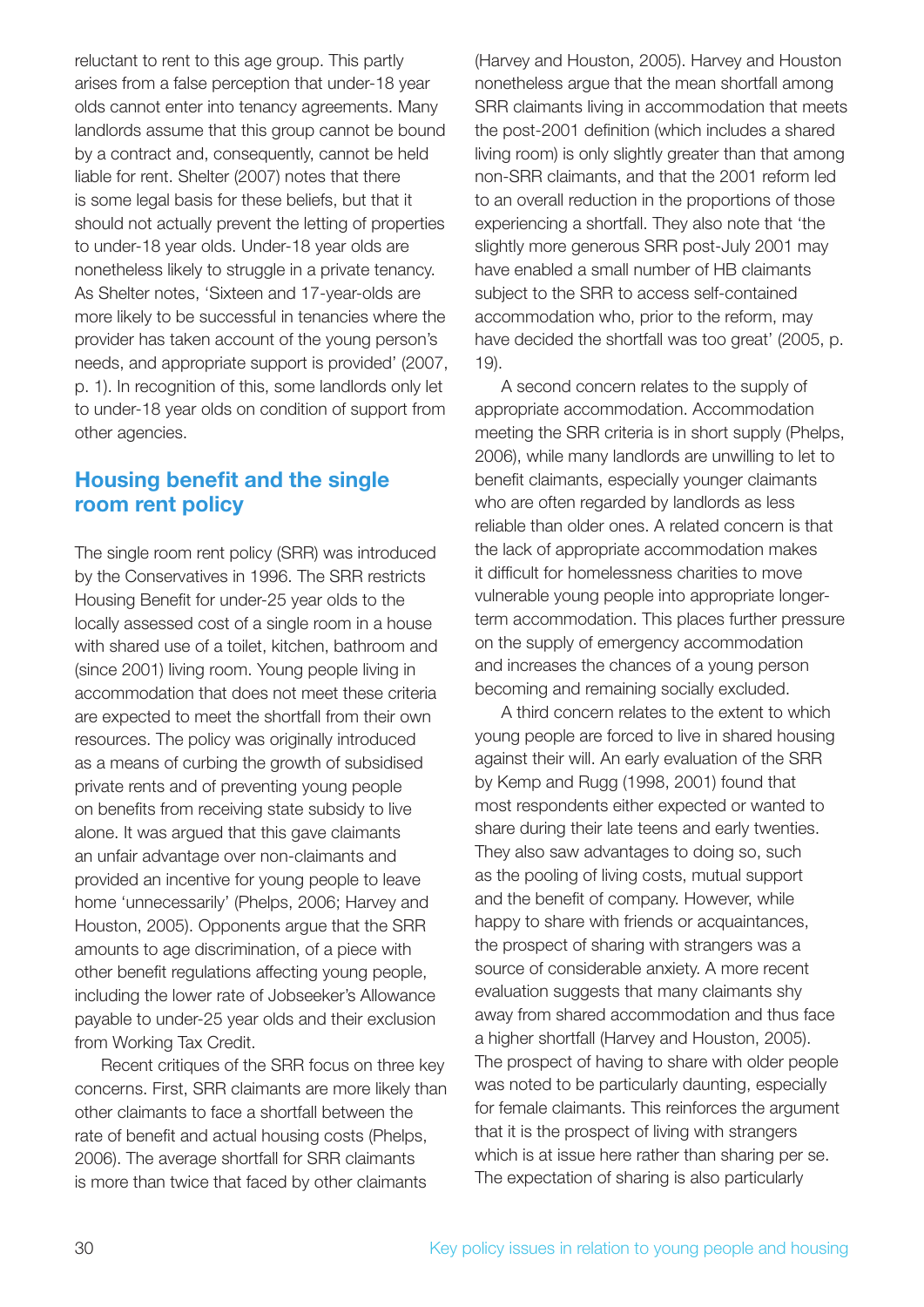problematic for care leavers, who may have had negative experiences of shared living in the past (care leavers aged 21 and under are exempt from the SRR, but those aged 22 to 24 are not).

For all of these reasons there have been repeated calls to abolish the SRR, but so far to no avail, even though many high-profile Labour politicians, including Tony Blair, opposed its introduction while in opposition. The Social Security Select Committee has also raised concerns about its impact. Its continuation has been defended by the current Government in terms similar to those which underpinned its introduction: that its abolition would be unfair to non-claimants who have to meet the costs of independent living from their own pockets (Phelps, 2006).

# **Summary**

Sixteen and 17 year olds face difficulties in securing appropriate housing on first leaving home and are particularly susceptible to homelessness. Private sector landlords are often reluctant to let to young people, especially to under-18 year olds. The single room rent has placed restrictions on the housing options of under-25 year olds and has created a situation where many have to meet shortfalls between benefit rates and rent from their own pockets.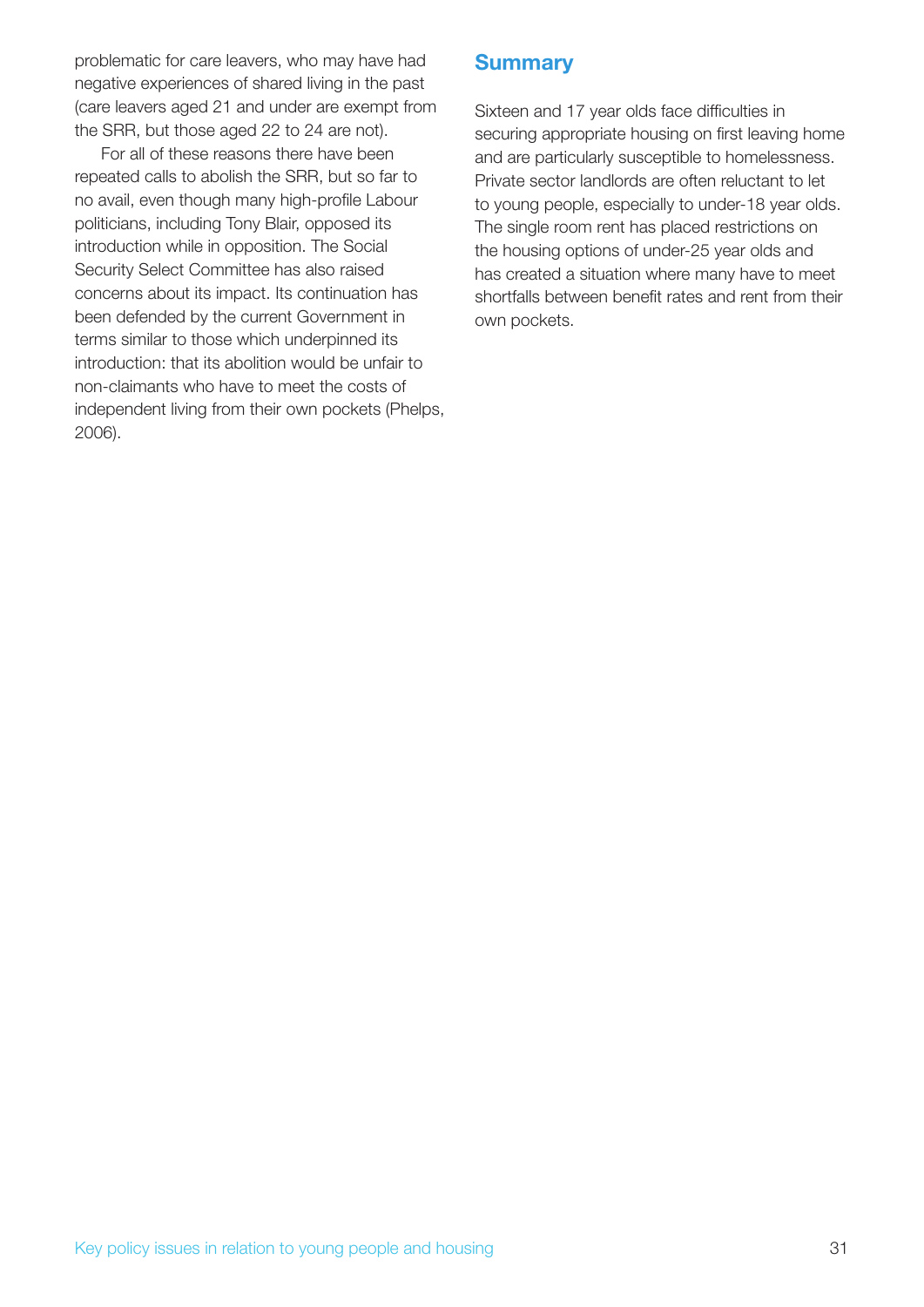This final chapter considers some key issues which have emerged across this review and some of the implications they might have for the development of future directions for policies relating to young people and housing. The chapter starts by considering the needs of young people in general, but ends with some observations on the needs of some of the most vulnerable groups of young people.

#### **Divergent housing pathways**

An ongoing class divide in housing transitions is very evident from this review. In general terms, contemporary transitions to adulthood have been lengthened. Yet social class differences in transitional routes remain. Working-class young people now remain in post-compulsory education for longer periods of time, and their transitions from the parental home have also been extended. But they are still more likely than their middle-class peers to move into relatively early partnership formation and/or parenthood after they have left home, if not before. Ford *et al*. (2002) highlight considerable diversity in workingclass housing transitions, dependent on access to various resources, yet a number of key trends are broadly applicable. Owner-occupation is beyond the means of most working-class young people, especially in rural areas, while the declining availability of social housing reduces their housing options further. Access to affordable private rented housing may also be curtailed by landlords' preferences to rent to students and older tenants.

In contrast, middle-class young people are likely to leave home in order to attend university, at which point in all probability they will follow a relatively protected route into independent housing (Rugg *et al*., 2004). Students' ready access to the private rented sector is often at the expense of local young people who wish to remain within their own communities. The small proportions of

working-class students who continue into higher education are more likely than their middle-class peers to live with their parents during their degree. Accordingly, they do not reap the same benefits as those who move away. They are also less likely to access graduate-level employment, affecting their ability to maximise the financial returns of their degree. It would appear, then, that the expansion of higher education is exacerbating, rather than reducing, housing inequalities among younger generations.

However, even the housing transitions of middle-class students are becoming less cushioned. Student debt impacts negatively upon their likelihood of early entry to the property market in relation to non-graduate peers, while the student finance system has created a situation where students and graduates are *more* rather than less dependent upon their families for financial support. However, risk in this regard is not equally distributed. Extended dependency for some may mean having to return to their parental home on graduation; for others, it may mean being offered financial support towards the cost of a deposit on a house of their own. Both examples are characterised by ongoing dependency. Yet it is clear that the latter example serves to reinforce middle-class advantage in a particularly powerful way, and adds to the possibility of home ownership increasingly becoming the preserve of the children of existing homeowners.

#### **Supported housing transitions**

This review has also highlighted the importance to a successful housing transition of being able to access supported housing provision. This is most evident in relation to students: halls of residence provide a supportive community of peers, with access to pastoral support from live-in wardens and the services of professional housing advisers to assist the transition from halls into the private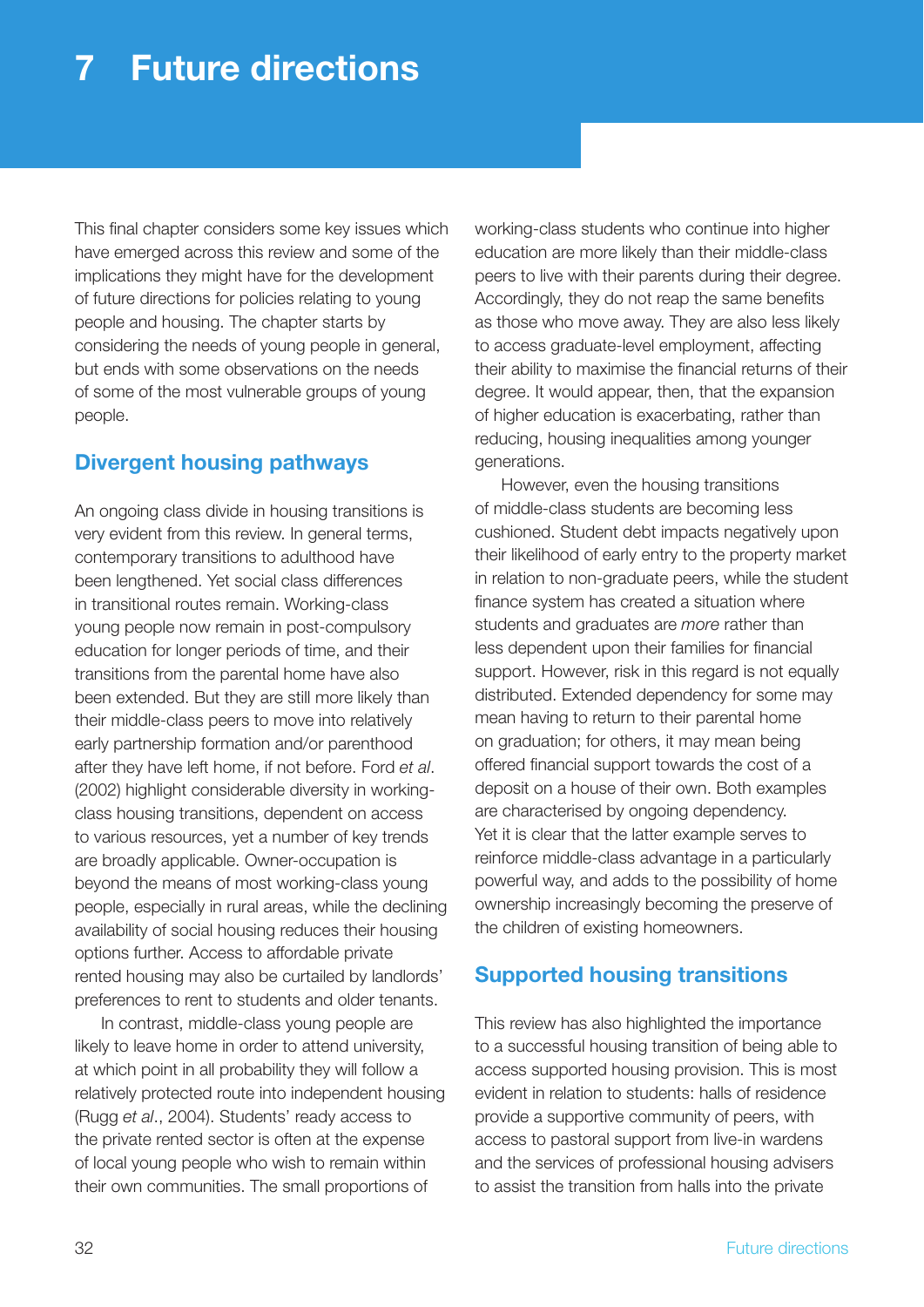rented sector. Most non-students do not have access to institutional support of this kind unless they are moving into occupations such as the armed forces, which provide their own forms of supported housing, or if they are deemed to be at risk in some way. Young people whose needs are prioritised under the 2002 Homelessness Act, for example, are increasingly offered access to supported accommodation provided by local authorities, housing associations and other third sector organisations, or are able to gain support from a floating support worker. Other groups, such as care leavers and disabled young people, also benefit from specialist provision.

These forms of supported accommodation all share a commitment to providing protected spaces in which young people are able to learn to live independently and to acquire a range of key 'life skills'. Yet many young people are unable to benefit from phased transitions of this kind. In considering a more flexible approach to young people's early housing transitions, the provision of affordable supported housing for a general population of young people who are otherwise ineligible to access such accommodation seems to be an option worth exploring. By no means all young people would want to pursue this route, but many would find this a very helpful launching pad. Others might benefit from such provision at 'critical moments' in their lives, when access to additional support could make a difference between a positive or a negative outcome. Supported housing schemes in rural areas would be particularly beneficial. Such accommodation could include access to sports and leisure facilities in addition to welfare services. Of course, as with other forms of supported housing, the availability of affordable 'move-on' accommodation remains a critical issue.

# **Meeting young people's aspirations and expectations**

Home ownership remains a popular aspiration among younger generations, yet is increasingly unattainable. With the ever-rising income multiples required to enter the housing market, there is a danger that only those young people with financially supportive families or with friends willing to pool their resources will be able to benefit from early owner-occupation. Buying a house on a single income is an impossible goal for most young people, and even dual-income couples struggle to find affordable housing. The enhanced provision of shared equity schemes for first-time buyers would undoubtedly improve the situation, although not all first-time buyers would find this an attractive route.

Despite the importance attached to home ownership in UK society, most young people continue to depend on the private and social rental sectors, even though the housing they live in often fails to meet their specific needs. The growth of shared living among single young people, for example, presents specific challenges to housing providers. Shared households are invariably located in 'family' houses, which tend to have inadequate bathroom and kitchen provision, and bedrooms which are often of unsuitable sizes for adults. Constraints of this kind often lead to some of the biggest frustrations associated with shared living (Heath and Cleaver, 2003). The challenge is for developers to create houses that can be adapted to a diverse range of household types, including the needs of sharers. The fact that shared housing tends to be a transitional living arrangement should not mean that provision cannot be improved to meet the needs of this group.

# **Challenges to existing policies**

A key issue relates to the ongoing impact of the single room rent policy. As we have seen, many under-25 year olds already face considerable challenges in relation to their housing transitions. For those in receipt of Housing Benefit, those challenges are multiplied. The SRR often leaves them with a shortfall between their rent and their Housing Benefit payments, and has also created a situation where landlords are reluctant to let their properties to them. Claims that the removal of the SRR would act as an incentive for young people to leave home 'unnecessarily' ignore the fact that many young people in receipt of Housing Benefit do not have the option to remain within the parental home, even if they wanted to do so. The evidence presented in this review lends support to the repeated calls for the abolition of the single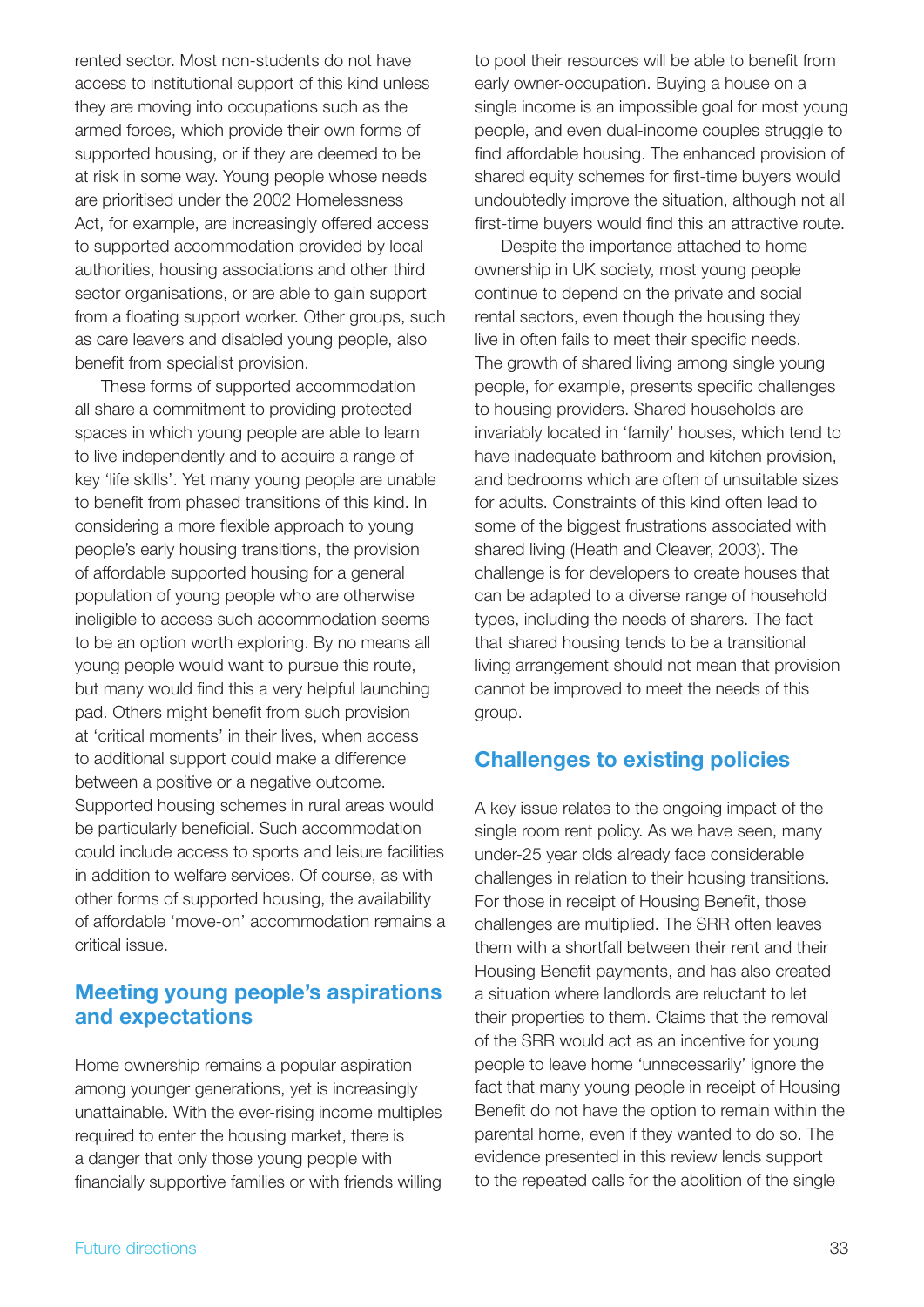room rent, which discriminates against young people entirely on the basis of their age and further compounds their exclusion from mainstream housing provision.

Sixteen and 17 year olds are another very vulnerable group. It has been noted that their needs are now far better served as a consequence of the 2002 Homelessness Act, but provision remains variable. It is unacceptable, for example, that some local authorities continue to place under-18 year olds – especially young women – in bed and breakfast accommodation, although the commitment to end this practice completely by 2010 is to be welcomed. This group needs to be assured of priority access to supported housing at the point of need, alongside access to appropriate move-on accommodation. As highlighted in Chapter 5, this should also include the option of supported housing specifically earmarked for LGBT young people where demand exists.

The housing needs of young people in rural areas are also particularly pressing. Many of this group are effectively forced to leave their home communities if they are to achieve independence from their parents. The consequences of outmigration both for the individuals involved and for the communities they leave behind are farreaching. Research on disadvantaged young people in urban areas highlights the importance of place and locality to transitions to adulthood, and how these relate to a young person's ability to access various forms of bridging and bonding capital within their social networks. There is no

reason to believe that this does not apply equally to young people in rural areas. They should not be *expected* to be mobile in pursuit of independence; if they wish to remain within their communities, they should be able to do so, highlighting the need for an increased supply of social housing specifically targeted at young people.

#### **Summary**

This review has underlined the degree of polarisation which continues to characterise young people's housing transitions. Social class continues to play a major role in determining the potential ease with which those transitions are made. Middle-class students enjoy the most privileged pathways to independent living, while early leavers from working-class backgrounds often experience the most challenging pathways. There is much to be learnt from the supported transitions experienced by students, and a phased transition backed by access to support and advice provides a good model for young people more generally. Schemes to enhance access to home ownership are of course to be welcomed, but the most pressing concerns of most young people are rather more prosaic: gaining access to affordable and decent quality housing; having access to support and guidance throughout this process; being treated fairly in relation to the Housing Benefit system. These are the kinds of issues which have dominated this review.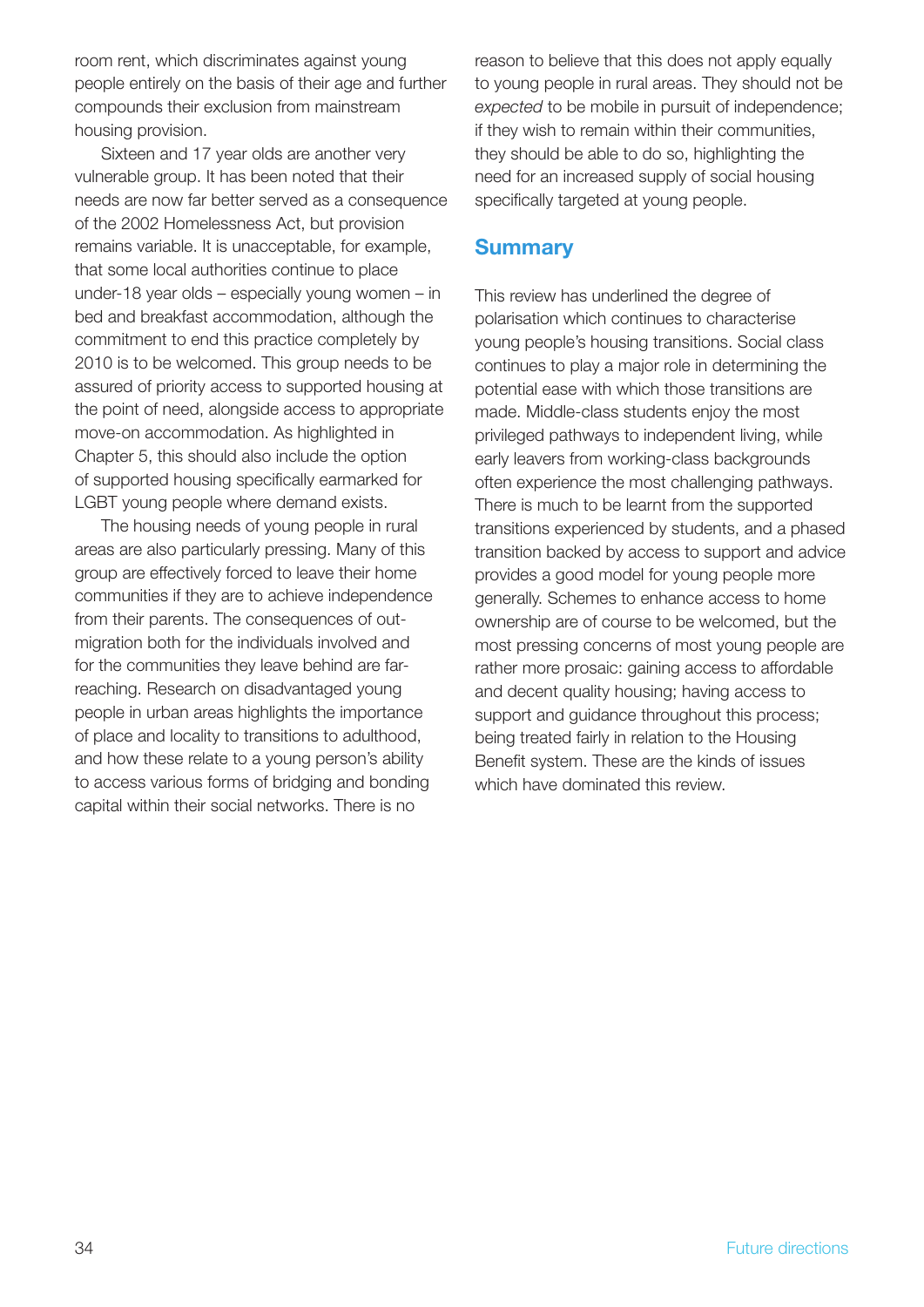# **Notes**

# **Chapter 2**

- 1 The Survey of English Housing has, since 1993, collected housing- and neighbourhoodrelated information via face-to-face interviews with approximately 20,000 householders each year. At the time of writing, the latest report on the 2006/7 SEH had just been published (DCLG, 2008), but detailed live tables were still only available for the 2005/6 SEH. From 2008 the SEH will be superseded by the English Housing Survey.
- 2 Based on survey and expenditure diary data from the Student Income and Expenditure Survey 2004/5, a random sample survey of over 3,700 full-time and part-time HE students in England and Wales.

# **Chapter 4**

- 1 Table 537: Housing market: distribution of borrowers' ages by new/other dwellings and type of buyer, United Kingdom, from 1990: www.communities.gov.uk/housing/ housingresearch/housingstatistics/ housingstatisticsby/housingmarket/livetables/.
- 2 Some house purchase schemes are specifically based on a parental contribution: see, for example, www.firstrungnow.com/mortgageguides/mortgages-for-parents-and-kids.aspx.

# **Chapter 5**

1 A notable exception to this is the Albert Kennedy Trust, which works specifically with gay, lesbian, bisexual and transgendered homeless young people: www.akt.org.uk/.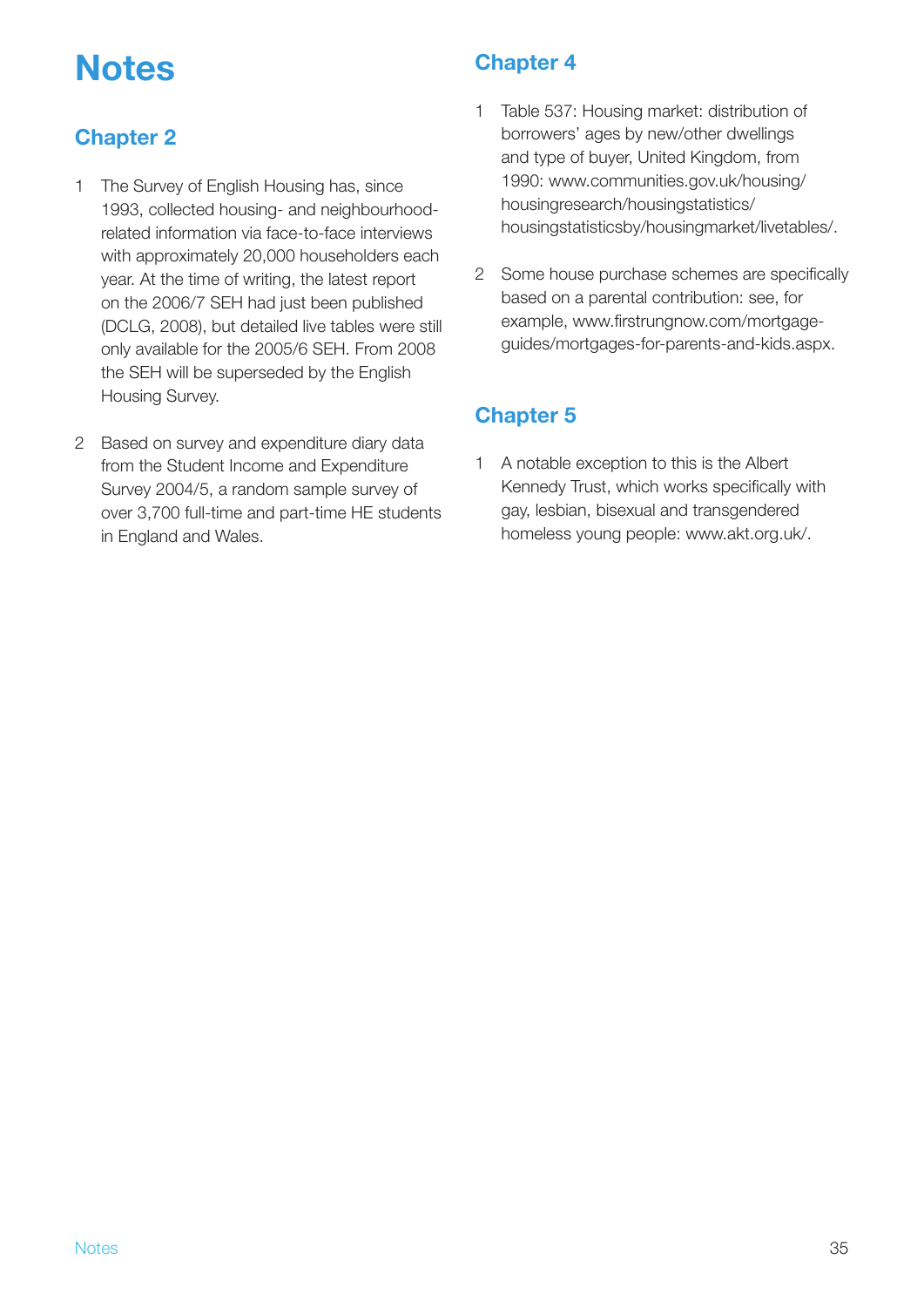# **References**

Andrew, M. (2006) 'Housing tenure choices by the young', *Housing Finance*, Issue 7. London: Council for Mortgage Lenders

Atkinson, A. and Kempson, E. (2004) *Young People, Money Management, Borrowing and Saving: A Report to the Banking Code Standards Board*. London: Banking Code Standards Board

Bains, J. (2006) *Futures Housing: Housing Needs, Choices and Aspirations of South Asian Communities in the West Midlands 2020.* Birmingham: Ashram Housing Association

Biehal, N. and Wade, J. (1999) '"I thought it would be easier": the early housing careers of young people leaving care', in J. Rugg (ed.) *Young People, Housing and Social Policy*. London: Routledge

Bosanquet, N., Gibbs, B., Cumming, S. and Haldenby, A. (2006) *Class of 2006: A Lifebelt for the IPOD Generation*. London: Reform

Bynner, J., Elias, P., McKnight, A., Pan, H. and Pierre, G. (2002) *Young People's Changing Routes to Independence*. York: Joseph Rowntree Foundation

Callender, C. and Jackson, J. (2005) 'Does the fear of debt deter students from Higher Education?', *Journal of Social Policy*, Vol. 34, No. 4, pp. 509–40

Callender, C. and Wilkinson, D. (2006) *Higher Education Students' Income, Expenditure and Debt: A Comparative Study of Students in Scotland and England 2004–2005*. *A Report to the Scottish Executive*. London: South Bank University/Policy Studies Institute

Centrepoint (2005) *Bed and Breakfast: Unfit Housing for Young People*. London: Centrepoint

Christie, H. and Munro, M. (2003) 'The logic of loans: students' perceptions of the costs and benefits of the student loan', *British Journal of Sociology of Education*, Vol. 24, No. 5, pp. 621–36 Christie, H., Munro, M. and Rettig, H. (2002) 'Accommodating students', *Journal of Youth Studies*, Vol. 5, No. 2, pp. 209–35

Commission for Rural Communities (2007) *The State of the Countryside 2007*. Cheltenham Spa: Commission for Rural Communities

Cull, M., Platzer, H. and Balloch, S. (2006) *Out on My Own: Understanding the Needs of Homeless Lesbian, Gay, Bisexual and Transgender Youth*. Brighton: University of Brighton

DCLG (Department for Communities and Local Government) (2008) *Housing in England 2006/07*. London: DCLG

Dean, J. (2003) *Unaddressed: The Housing Aspirations of Young Disabled People in Scotland*. York: Joseph Rowntree Foundation

du Bois-Reymond, M. (1998) '"I don't want to commit myself yet": young people's life concepts', *Journal of Youth Studies*, Vol. 1, No. 1, pp. 63–80

Dunne, G., Prendergast, S. and Telford, D. (2002) 'Young, gay, homeless and invisible: a growing population?', *Culture, Health and Sexuality*, Vol. 4, No. 1, pp. 103–15

Ermisch, J. and Francesconi, M. (2000) 'Patterns of household and family formation', in R. Berthoud and J. Gershuny (eds) *Seven Years in the Lives of British Families: Evidence on the Dynamics of Social Change from the British Household Panel Survey*. Bristol: The Policy Press

Finch, S., Jones, A., Parfremont, J., Cebulla, A., Connor, H., Hillage, J., Pollard, E., Tyers, C., Hunt, W. and Loukas, G. (2006) *Student Income and Expenditure Survey 2004/5*, Research Report RR725. London: Department for Education and Skills

Ford, J., Quilgars, D., Burrows, R. with Pleace, N. (1997) *Young People and Housing,* Rural Research Report No. 31. Salisbury: Rural Development Commission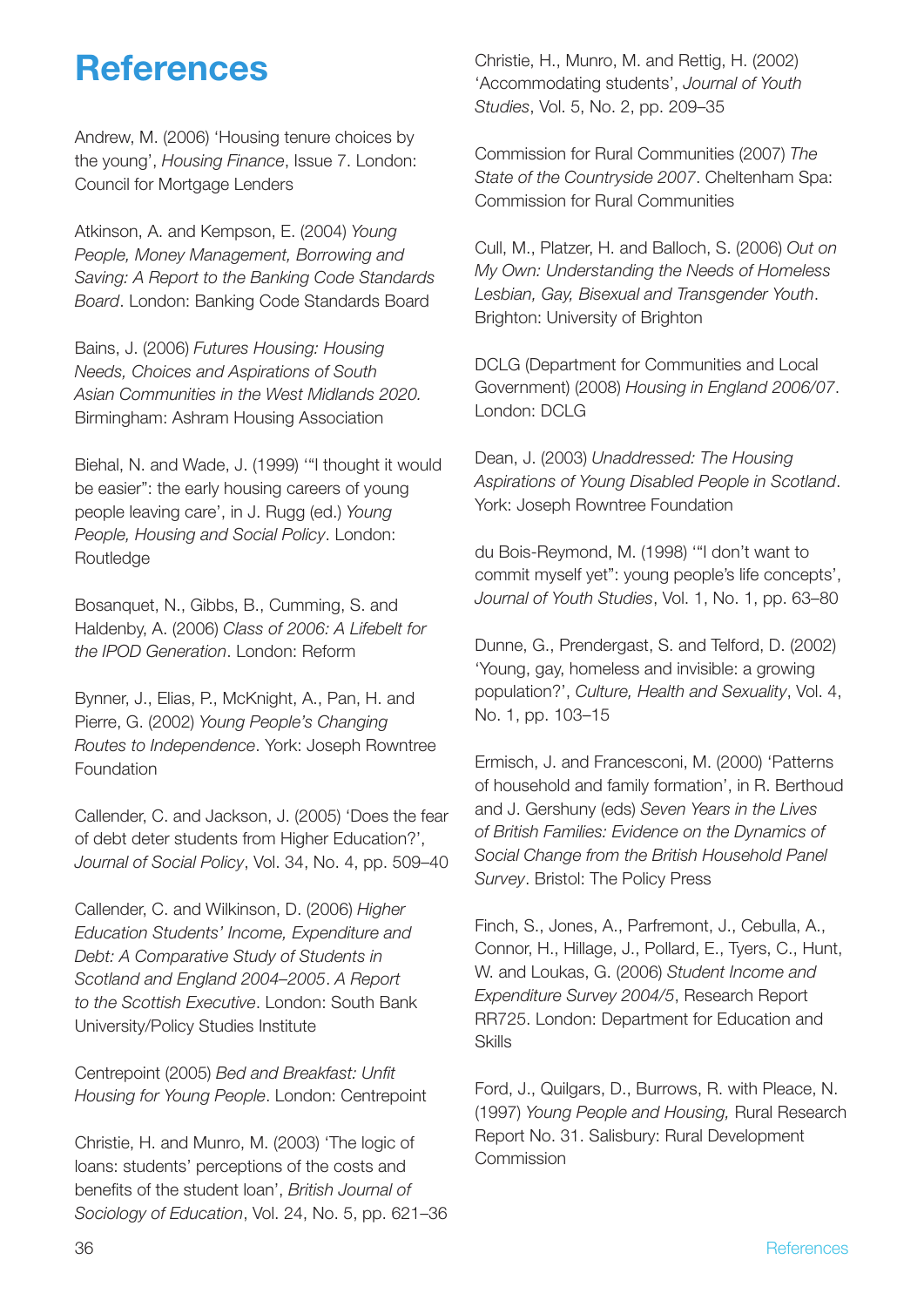Ford, J., Rugg, J. and Burrows, R. (2002) 'Conceptualising the contemporary role of housing in the transition to adult life in England', *Urban Studies*, Vol. 39, No. 13, pp. 2455–67

Furlong, A. and Cartmel, F. (2007) *Young People and Social Change: New Perspectives*. Buckingham: Open University Press

Gold, D. (2005) *Sexual Exclusion: Issues and Best Practice in Lesbian, Gay and Bisexual Housing and Homelessness*. London: Shelter/Stonewall **Housing** 

Green, A. and White, R. (2007) *Attachment to Place: Social Networks, Mobility and Prospects of Young People*. York: Joseph Rowntree Foundation

Harvey, J. and Houston, D. (2005) *Research into the Single Room Rent Regulations*, Research Report No. 243. Leeds: Department for Work and Pensions

Haskey, J. (2005) 'Living arrangements in contemporary Britain: having a partner who usually lives elsewhere and living apart together', *Population Trends*, Vol. 122 (Winter), pp. 35–45

Heath, S. (1999) 'Young adults and household formation in the 1990s', *British Journal of Sociology of Education*, Vol. 20, No. 4, pp. 545–61

Heath, S. (2002) 'Domestic and housing transitions and the negotiation of intimacy', in M. Cieslik and G. Pollock (eds) *Young People in Risk Society: The Restructuring of Youth Identities in Late Modernity*. Aldershot: Ashgate

Heath, S. and Cleaver, E. (2003) *Young, Free and Single? Twenty-Somethings and Household Change*. Basingstoke: Palgrave Macmillan

Henderson, S., Holland, J., McGrellis, S., Sharpe, S. and Thomson, R. (2007) *Inventing Adulthoods: A Biographical Approach to Youth Transitions*. Buckingham: Open University Press

Holdsworth, C. and Morgan, D. (2005) *Transitions in Context: Leaving Home, Independence and Adulthood*. Buckingham: Open University Press

Jones, A. (1999) 'No cardboard boxes, so no problem? Young people and housing in rural areas', in J. Rugg (ed.) *Young People, Housing and Social Policy*. London: Routledge

Jones, G. (1995) *Leaving Home*. Buckingham: Open University Press

Jones, G. (2001) 'Fitting homes? Young people's housing and household strategies in rural Scotland', *Journal of Youth Studies*, Vol. 4, No. 1, pp. 41–62

Jones, G. (2002) *The Youth Divide*. York: York Publishing Services/JRF

Jones, G., O'Sullivan, A. and Rouse, J. (2006) 'Young adults, partners and parents: individual agency and the problems of support', *Journal of Youth Studies*, Vol. 9, No. 4, pp. 375–92

Kemp, P. and Rugg, J. (1998) *The Single Room Rent: Its Impact on Young People*. York: Centre for Housing Policy/JRF

Kemp, P. and Rugg, J. (2001) 'Young people, housing benefit and the risk society', Social Policy *and Administration*, Vol. 35, No. 6, pp. 688–700

Kenyon, E. and Heath, S. (2001) 'Choosing this life: narratives of choice amongst house sharers', *Housing Studies*, Vol. 16, No. 5, pp. 619–35

Leyshon, M. and DiGiovanna, S. (2005) 'Planning for the needs of young people: affordable homes in rural communities', *Journal of Children, Youth and Environment*, Vol. 15, No. 2, pp. 254–77

MacDonald, R. and Marsh, J. (2005) *Disconnected Youth: Growing Up in Britain's Poor Neighbourhoods*. Basingstoke: Palgrave Macmillan

Markannen, S. (2008) *Understanding Demographic, Spatial and Economic Impacts on Future Affordable Housing Demand: Paper 7, BME Housing Needs and Aspirations*. London: Housing Corporation, Centre for Research and Market Intelligence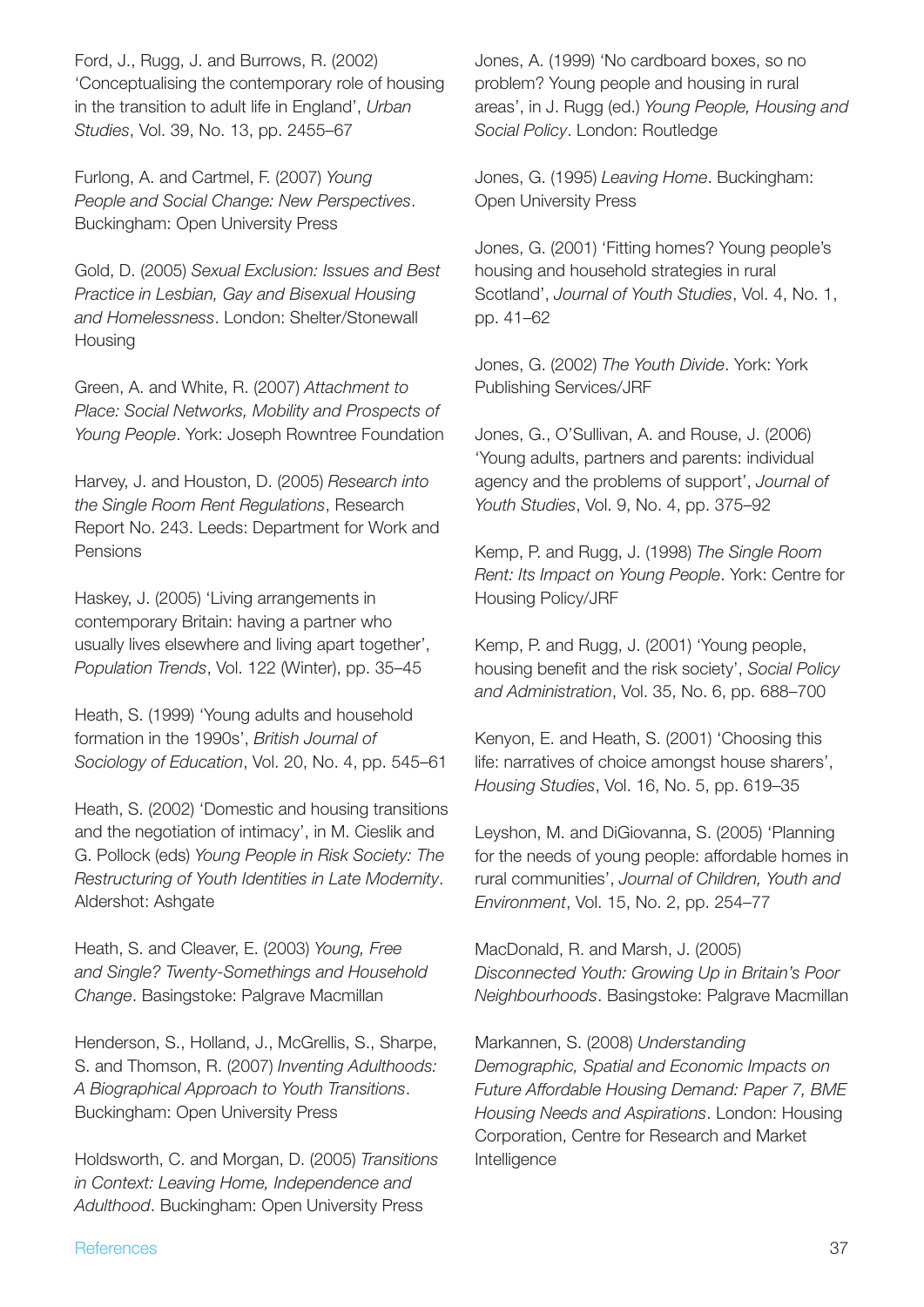Mendes, P. and Moslehuddin, B. (2006) 'From dependence to interdependence: towards better outcomes for young people leaving state care', *Child Abuse Review*, Vol. 15, No. 2, pp. 110–26

Mitton, L. (2008) *Financial Inclusion in the UK: Review of Policy and Practice*. York: Joseph Rowntree Foundation

Office for National Statistics (2004) Social Trends *No. 34: 2004 Edition*. London: ONS

Office for National Statistics (2008) Social Trends *No. 38: 2008 Edition*. London: ONS

Pannell, B. (2007) 'Improving attitudes to homeownership', *Housing Finance*, Issue 1. London: Council of Mortgage Lenders

Pascall, G. and Hendey, N. (2004) 'Disability and transition to adulthood: the politics of parenting', *Critical Social Policy*, Vol. 24, No. 2, pp. 165–86

Patiniotis, J. and Holdsworth, C. (2005) '"Seize that chance!" Leaving home and transitions to Higher Education', *Journal of Youth Studies*, Vol. 8, No. 1, pp. 81–95

Pettigrew, N., Taylor, J., Simpson, C., Lancaster, J. and Madden, R. (2007) *Live Now, Save Later? Young People, Saving and Pensions*, Research Report No. 438. Leeds: Department for Work and Pensions

Phelps, L. (2006) *Single Room Rent – The Case for Abolition*. London: Citizens Advice

Population Trends (2008) 'Table 9.1: First marriages: age and sex (England and Wales)', *Population Trends*, Vol. 132 (Summer), p. 61. Available at www.statistics.gov.uk/downloads/ theme\_population/Population\_trends\_132.pdf

Prendergast, S., Dunne, G. and Telford, D. (2002) 'Light at the end of the tunnel? Experiences of leaving home for two contrasting groups of young lesbian, gay and bisexual people', *Youth and Policy*, Vol. 75, pp. 42–62

Quilgars, D., Johnsen, S. and Pleace, N. (2008) *Youth Homelessness in the UK: A Decade of Progress?* York: Joseph Rowntree Foundation

Rugg, J., Ford, J. and Burrows, R. (2004) 'Housing advantage? The role of student renting in the constitution of housing biographies in the United Kingdom', *Journal of Youth Studies*, Vol. 7, No. 1, pp. 19–34

Rugg, J., Rhodes, D. and Jones, A. (2000) *The Nature and Impact of Student Demand on Housing Markets*. York: York Publishing Services/JRF

Shelter (2007) *Good Practice Briefing: Tenancies for Minors: An Overview of the Law on, and Good Practice in, Letting to 16- and 17-Year-Olds*. London: Shelter. Available at http://england.shelter. org.uk/professional\_resources/policy\_library/ policy\_library\_folder/tenancies\_for\_minors

Simon, A. (2008) 'Early access and use of housing: care leavers and other young people in difficulty'. *Child and Family Social Work*, Vol. 13, No. 1, pp. 91–100

Smith, J. and Pannell, B. (2005) *Understanding First-Time Buyers*. London: Council of Mortgage Lenders

Synovate (2005) *Young People (18–24) and Their Financial Information Needs*. London: Financial Services Authority

Tatch, J. (2007) 'Affordability: are parents helping?', *Housing Finance*, Issue 3. London: Council for Mortgage Lenders

Taulke-Johnson, R. and Rivers, I. (1999) 'Providing a safe environment for lesbian, gay and bisexual students living in university accommodation', *Youth and Policy*, Vol. 64, pp. 74–89

Thomson, R., Bell, R., Holland, J., Henderson, S., McGrellis, S. and Sharpe, S. (2002) 'Critical moments: choice, chance and opportunity in young people's narratives of transition', *Sociology*, Vol. 36, No. 2, pp. 335–54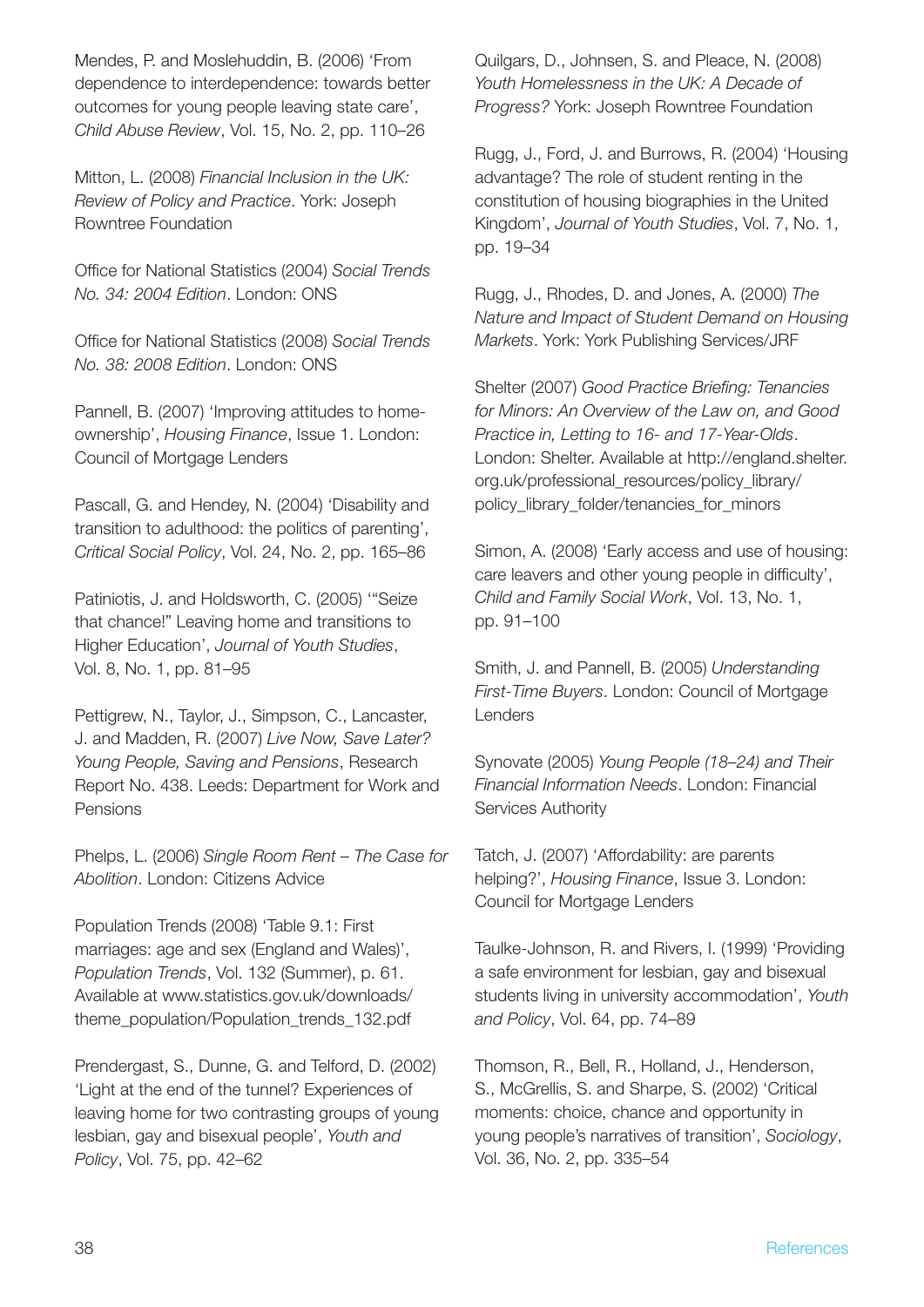UNISON (2002) *Privatising Halls of Residence*. London: UNISON

Valentine, G., Skelton, T. and Butler, R. (2002) 'The vulnerability and marginalisation of lesbian and gay youth: ways forward', *Youth and Policy*, Vol. 75, pp. 4–29

Wade, J. and Dixon, J. (2006) 'Making a home, finding a job: investigating early housing and employment outcomes for young people leaving care', *Child and Family Social Work*, Vol. 11, No. 3, pp. 199–208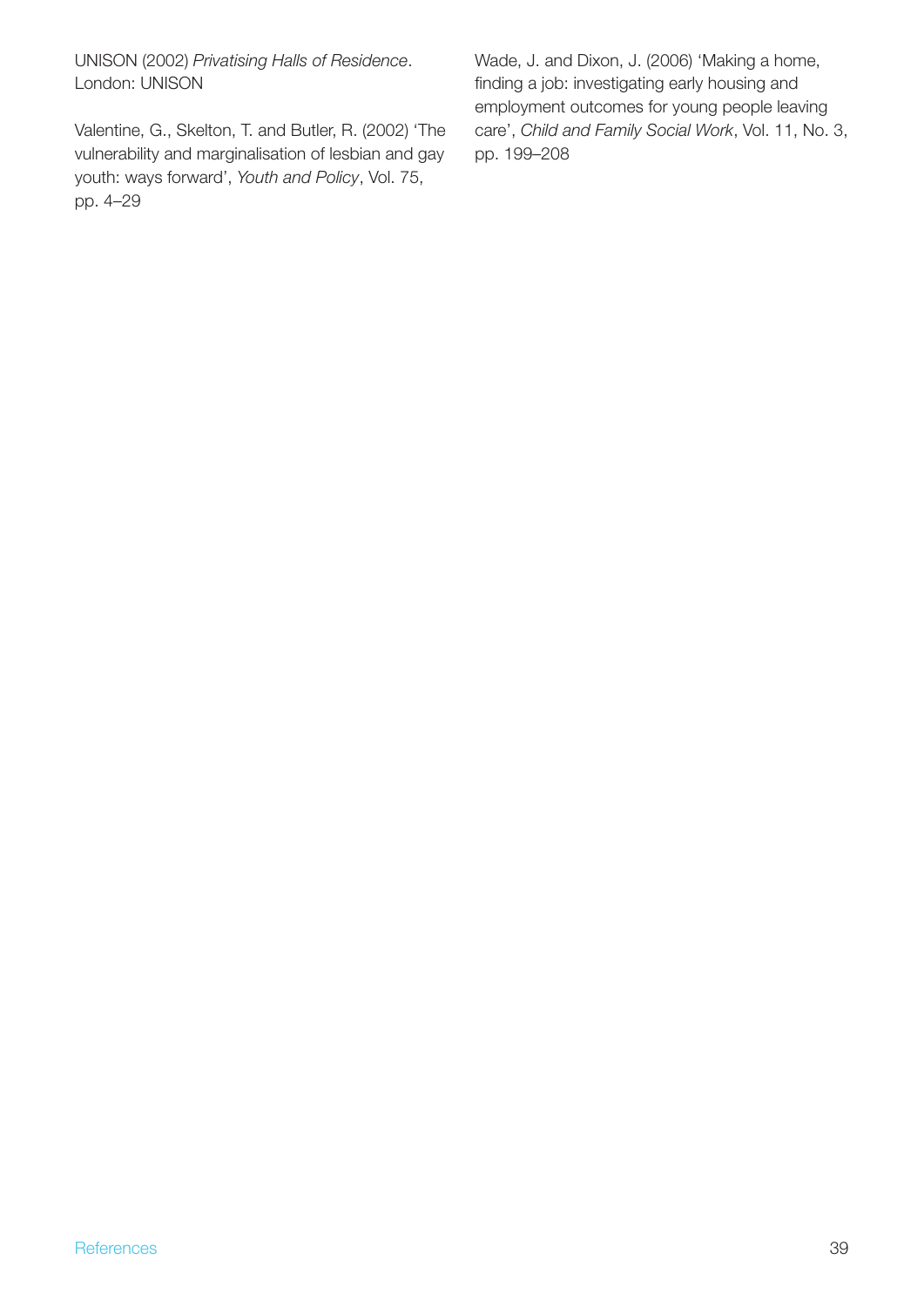The Joseph Rowntree Foundation has supported this project as part of its programme of research and innovative development projects, which it hopes will be of value to policy makers, practitioners and service users. The facts presented and views expressed in this report are, however, those of the author and not necessarily those of the Foundation.

Joseph Rowntree Foundation The Homestead 40 Water End York YO30 6WP www.jrf.org.uk

Further copies of this report, or any other JRF publication, can be obtained from the JRF website (www.jrf.org.uk/ bookshop/).

A CIP catalogue record for this report is available from the British Library.

© Joseph Rowntree Foundation, 2008.

First published 2008 by the Joseph Rowntree Foundation.

All rights reserved. Reproduction of this report by photocopying or electronic means for noncommercial purposes is permitted. Otherwise, no part of this report may be reproduced, adapted, stored in a retrieval system or transmitted by any means, electronic, mechanical, photocopying, or otherwise without the prior written permission of the Joseph Rowntree Foundation.

ISBN: 987-1-85935-691-3 (pdf)

Designed by Draught Associates Typeset by York Publishing Services Ltd